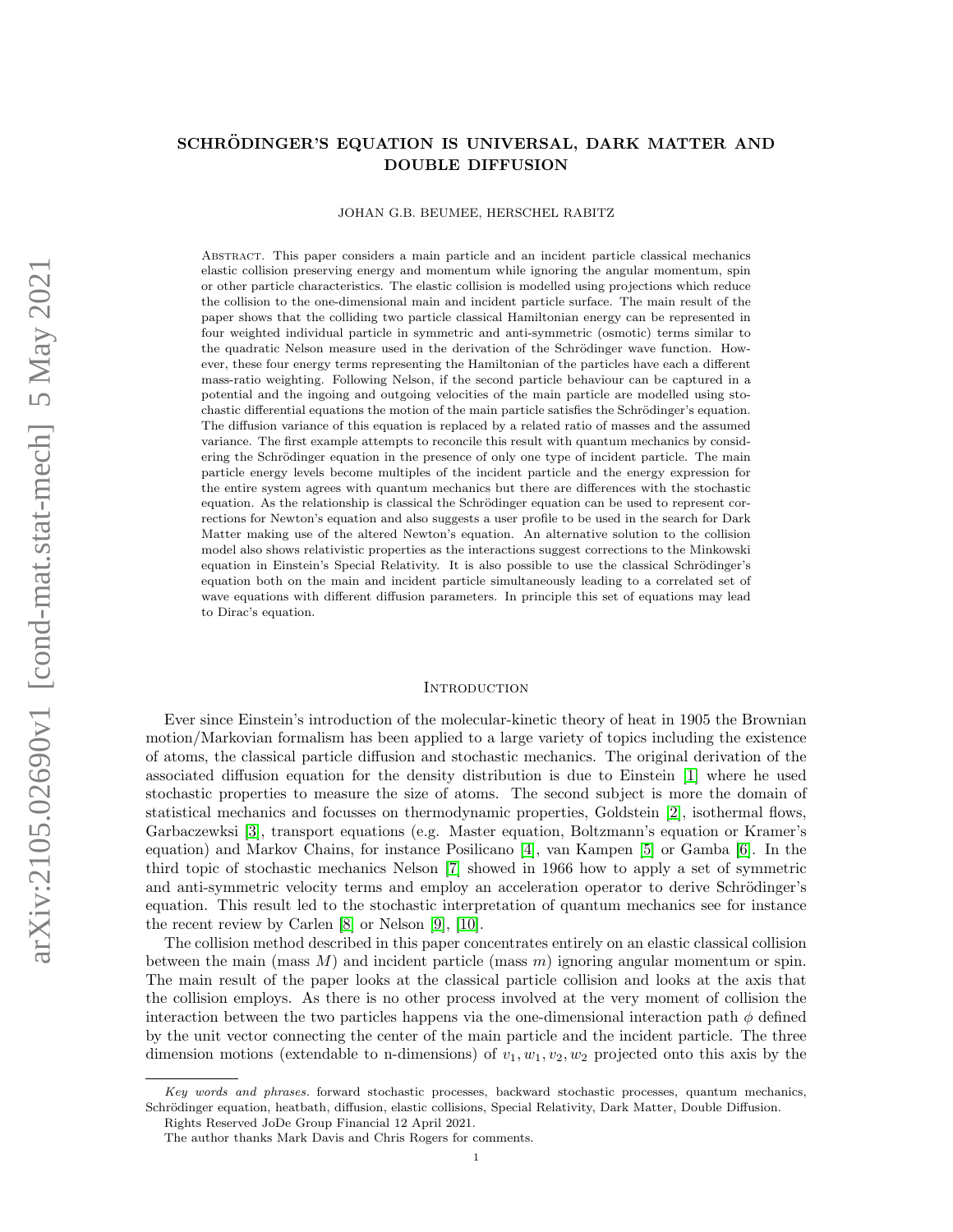project operator  $P(\phi)$  determine the actual collision. All other motion from  $(I - P(\phi))v_1$ ,  $(I - P(\phi))v_2$  $P(\phi)w_1,(I - P(\phi))w_2,(I - P(\phi))w_2$  do not affect the classical collision. Once the collision has been determined resolving the equation writing  $v_2, w_2$  in terms of  $v_1, w_1$  the remaining elements are added and the final result is obtained. This procedure is entirely classical and applies to any particle motion  $x(t)$ .

With collisions the pre- and post velocities of the main particle  $v_1, v_2$  and incident particles  $w_1, w_2$  are modelled implicitly from position  $x = x(t)$  by investigating the previous collision position  $x(t-\tau_1)$  and the next collision coordinate at  $x(t+\tau_2)$ . At time  $t-\tau_1$  the main particle velocity equals  $v_1$  so that  $x(t) = x(t-\tau_1)+v_1(x(t-\tau_1), t-\tau_1)\tau_1$  while the incident particle velocity equals  $w_1$ . Once the collision happened at time t the new collision speeds are  $v_2$  for the main article and  $w_2$  for the incident particle hence the new main particle position becomes  $x(t+\tau_2) = x(t) + v_2(x(t), t)\tau_2$ . The  $x(t)$  process shows the continuous progress of the main particle subject to equations of continuity whereas the behaviour of the incident particle  $w_1, w_2$  can be obtained either from a heatbath or it can be obtained from an equation correlated to  $x(t)$ . Here the post - collision time  $\tau_2$  and the pre - collision time  $\tau_1$  can be represented by a second (or higher) order gamma distribution so that  $E[\tau_1] = E[\tau_2] = \overline{\tau}$  for a stationary process of collision  $\tau$ . If the inter-collision times decrease or increase the collision times become important in the calculations.

The easiest way of modelling  $x(t)$  is to describe the path of the main particle as a solution to a stochastic differential equation and presume that the collisions only occur with a frequency distributed with a 2nd order (or higher) Gamma distribution. In this case the forward equation supplies the current position  $x(t)$  and the velocity  $v_2$  but with the current position  $x(t) = x$ known the backward momentum  $v_1(t) = x(t) - x(t - \tau_1)$  is a random variable that will have to be conditioned on Bayes' theorem to obtain  $v_1$ . That way the actual process can be modelled to some degree though not with the probability that the inter-collision time equals zero. In this paper we assume this often for the main distribution and model the incident particles as a potential, a constructed function and eventually as a stochastic process.

With this projection based collision representation consider the symmetric (average velocity) and anti-symmetric equations (osmotic velocity) of  $v_2+v_1$ ,  $w_2+w_1$ ,  $v_2-v_1$  and  $w_2-w_1$ . With a fair bit of calculation it will be shown that the sum of the main particle  $|(v_2 + v_1)|^2 / 4$ ,  $|(v_2 - v_1)|^2 / 4$ and the incident particle  $|(w_2 + w_1)|^2 / 4$ ,  $|(w_2 - w_1)|^2 / 4$  can be made equal to the two particle Hamiltonian if all elements are weighted appropriately. The parts of the energy momentum squared  $|(v_2 - v_1)|^2 / 4$  and  $|(w_2 - w_1)|^2 / 4$  will be referred to as the osmotic velocity or momentum and they become zero if there is no diffusion (stochastic process) or become acceleration squared without diffusion. Notice that to represent the total energy of both systems all four terms in the equation are different emphasizing the effect of the interaction.

The main proof in the paper shows that the classical main particle and incident particle energy in the collision exchange of energy is invariant under the collision as long as the appropriate weighting has been applied to the four terms. The proof is in the back of the paper and uses energy integrals subjected to repeated partial integrals. The most interesting aspect of this fact is that Nelson [\[9\]](#page-26-8) showed the same argument for the main particle but he did not use the appropriate weighting for the individual momentum terms and he did not refer to energy and momentum conservation affecting the two particles. The paper shows that it is possible to condense the terms of the second particle into a potential (even a velocity dependent one if needed) so that the energy reduces to the first two symmetries of the main particle plus a potential for the incident particle one. With this approximation the energy equation almost look like Nelson's example used in the 1966 paper except for the weighting of the osmotic term.

First consider the case that incident particle is approximated with a potential. Then the solution to this energy equation conserving energy and momentum can employ stochastic differential equations and show that main particle position satisfies Schrödinger's equation with a variance equal to  $\eta = M^{3/2} \sigma^2 / m^{1/2}$ . If the incident particle has a finite energy  $mc_w^2/2$  the solution of Schrödinger's equation carries multiple incident particle energies. This is likely a first step towards quantum mechanics as the first particle now carries energy Eigen solutions that are multiples of  $mc_w^2\overline{\tau}/2$ where m is the incident particle mass and  $c_w$  becomes the incident particle velocity squared and  $\bar{\tau}$  shows the average time to collisions. Only proving Schrödingers equation from the stochastic differential equation is not sufficient to explain quantum mechanics as Wallstrom [\[11\]](#page-26-10) pointed out.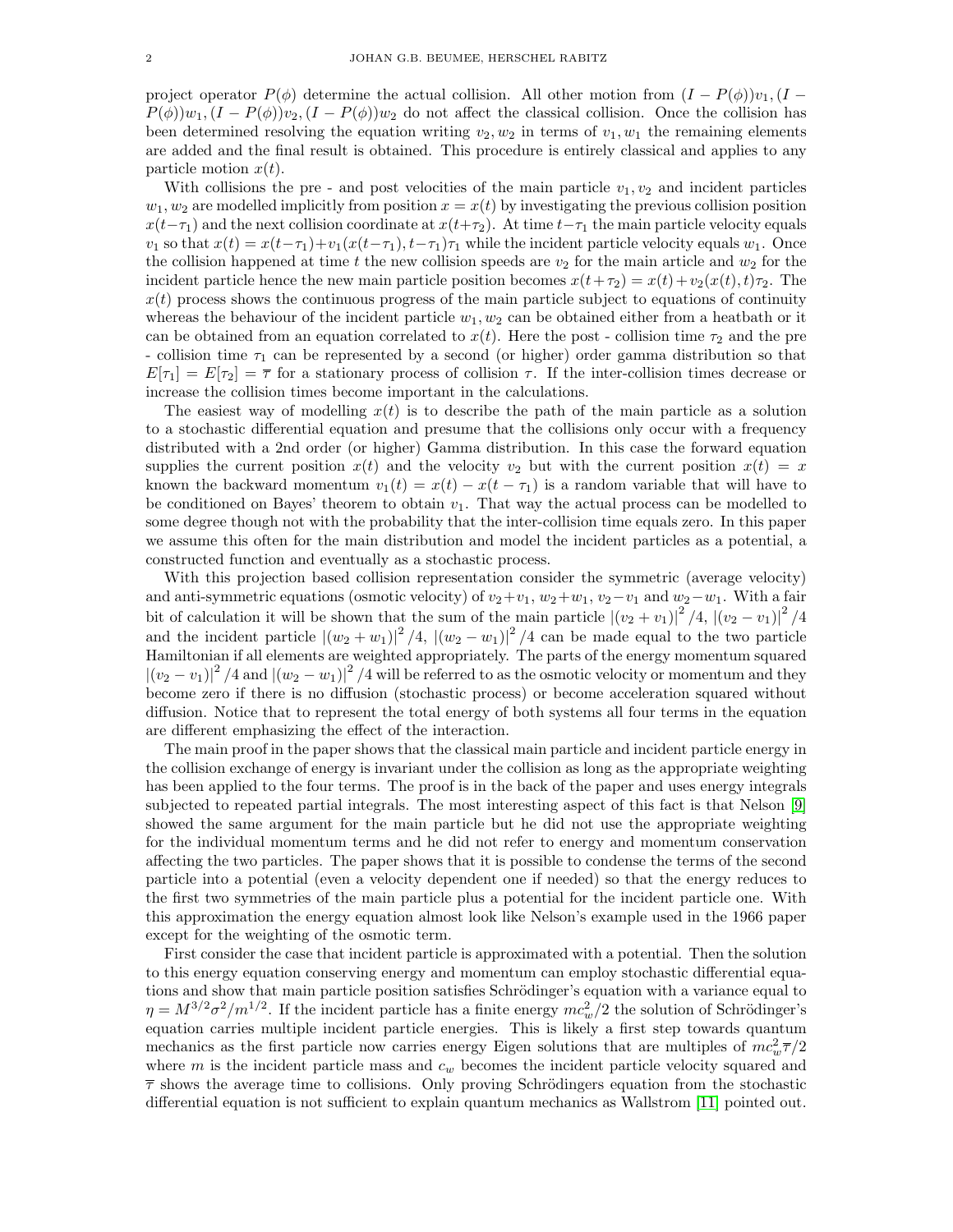The assignment of angular momentum and spin are often done as an external requirement to the Schrödinger equation but in this case the angular momentum can be modelled independently in the energy term and so for that matter can the particle spin. Obviously using the present approach the energy model needs to add the angular momentum and spin components and needs to prescribe the both the angular momentum and spin state to energy transition. Once that has been done the solution to the energy equation will be a set of angular momentum and spin related Schrödinger equations. In that case a discreteness for measurements for angular momenta and spin will be the consequence and the Wallstrom objection will be countered. Since the derivation of the energy expression is classical and the stochastic differential equation is only a choice of convenience it is clear that better solutions may be available. In particular binomial or multinomial transition processes that may explain Wallstrom's and Nelson's objections to the stochastic approach and also in the future explain the re-normalization problem.

Another example of the use of this energy equation is the application to galactic clusters to explain and modify Newton's equation due to diffusion and use this result to find a solution to Dark Matter. In this case the main particle is a typical solar system and the incident particles are the remaining stars in the galactic system. The force experienced by a typical star system is subject to two incident particle contributions. The first force replicates the Newtonian distribution as a function of the distance to the radial while the second force is provided as the osmotic term and depends on the diffusion constant. The diffusion here is the result of an elongation of star trajectories around the galactic centre due to the randomly provided forces caused by the large number of different star interactions. The solution is Schrödinger's equation with a double potential and an unknown diffusion rate. Interestingly, the Schrödinger equation with only the Newtonian potential have been studied by a variety of different people including Penrose [\[12\]](#page-26-11) who investigated the behaviour of particles as a function of their own gravity. The Newton potential enriched with its osmotic additional terms has not been studied yet. In addition, Milgrom [\[13\]](#page-26-12), [\[14\]](#page-26-13) suggested to change the Newtonian function subject to radial distance of the galactic cluster which this example seems to suggest as well due to the diffusive forces in the osmotic terms.

The stochastic mechanics results are important for this paper as part of the examples suggests using the energy formula and substituting stochastic differential equations for the main particle trajectory. The forward and backward time step perspective for continuous stochastic processes can be gleaned from the extensive work on stochastic processes by Nelson [\[9\]](#page-26-8), Carlen [\[15\]](#page-26-14), [\[16\]](#page-26-15), Guerra [\[17\]](#page-26-16), [\[18\]](#page-26-17) and see the references in Carlen [\[8\]](#page-26-7). Carlen in particular emphasized that this construction for the examples would almost always have weak solutions as long as the potentials have the Kato-Rellich property. This energy invariant is particularly useful as it is possible to enter other stochastic processes like a binomial process, a set of trinomial trees or a multinomial process. Taking the forward and backward processes into account it is possible to use Feynman's method for generating solutions to the Dirac equation in a real setting rather than in complex space using the Abelian Gauge Theory based on Dirac's equation.

Another interesting result is based on the same set of velocity equations for  $v_1, v_2$  and  $w_1, w_2$  but solves the set of equations differently by looking at the Eigenvectors and Eigenvalues. Using this method it is quite easy to obtain the inputs and outputs simultaneously in the first Eigenvector as the average velocity field a covering all input and output velocities. The second Eigenvector provides the individual velocity changes in terms of velocity differences  $(v_1 - w_1)$  and  $(v_2 - w_2)$ . In this example it can be shown a formula similar to the Minkowski surface describing Einstein Special Relativity solutions. The example then shows that if the momenta  $(v_1 - w_1)$  and  $(v_2 - w_2)$ are independent of a or if the incident particle consist of light (photon mass  $m = 0$ ) the original Minkowski geometry holds. For large masses where the mass of the main particle  $M$  is much larger than the incident particle it becomes clear that the effect of fluctuations equals changes in overall average velocity a is affected by  $w_2$  and  $w_1$ . Though these energy conservation formula provide relativistic behaviour there is no reference to the speed of light only to the speed of the incident particles  $w_1, w_2$ .

The last example in this paper takes the energy conservation formula and substitutes one stochastic differential equation for the main particle with variance  $\eta$  and a second stochastic process describing the incident particle using a much smaller variance  $\eta_w = m^2 \eta / M^2$ . The example applies stochastic differential equations to both the main and incident process where the main and incident particles were modelled exchanging forces based on two potentials satisfying a condition. The double stochastic process is resolved into two Schrödinger equations and the energy minimization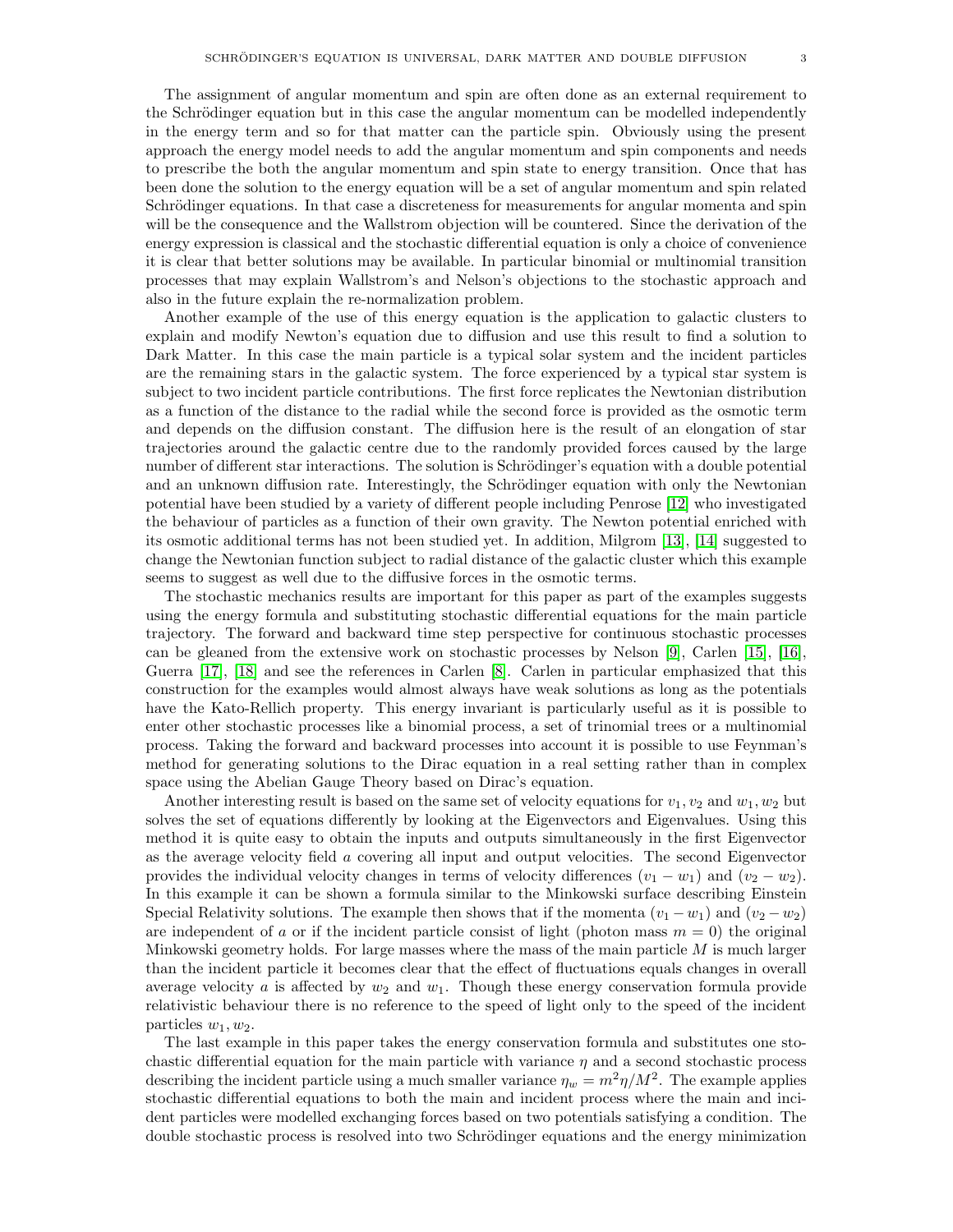technique demands that any potentials between the world of the main particle and the incident particle are symmetrically represented. In principle these equations describe the previous example and should accommodate the relativistic case as well for massless photons. If the incident particle do have mass the equations can only accommodate fluctuations that obey a slightly different requirement than the Minkowski surface. Further research on how this set of equations compares to Dirac's equation will be deferred to the future.

Section 1 investigates a two particle elastic collision process ignoring angular momentum or spin and calculates the pre - collision and post - collision kinetic energies and momentum of the main particle being diffused by the incident particle. To represent the elastic collision the collision process is assumed one-dimensional along the main and incident particle centres and uses the (random) projection operator to calculate the post - collision velocities. From the energies then a pre - collision and post - collision Hamiltonian is constructed. As the main and incident particle are isolated the energies and momentum for both particle pre - and post - collision Hamiltonian's are conserved. Any energy from the main particle is radiating energy into the heatbath or the main particle is absorbing energy from its heatbath surroundings.

The main result of the paper in Section 1 shows that for elastic collisions the velocities of the classical main and incident particle can be written in a specific Nelson measure for each particle. Specifically the combined energy of both particles is written as four terms with all terms having different weighting terms depending on the mass ratio between the main and incident particle. Hence the Nelson measure is intended to represent energy and momentum conservation for classical Hamiltonian collision problems. This result is very promising as Nelson showed how to convert these symmetrical and anti-symmetric expressions into Schrödinger's equation with the use of stochastic processes. However, notice that the energy and momentum constraints demanded a specific weighting of the individual terms than Nelson originally assumed. The other result in this Section uses the same momenta equations but solves the system employing Eigenvectors and Eigenvalues. As mentioned above the first Eigenvector equals the average velocity field a covering all input and output velocities and the second Eigenvector provides the individual velocity changes in terms of velocity differences  $(v_1 - w_1)$  and  $(v_2 - w_2)$ .

Section 2 shows the solution of the particle using the solution to the generic stochastic differential equation employing both the usual forward equations and the backward equations. The two sets of equations produce that the probability density for the process and they show that the probability density satisfies the useful continuity equity. In addition the inter-collision times are distributed with a second order Gamma distribution and this Section shows the estimated pre - and post collision speeds together with the estimated drift term. In future calculations there will be constant energy terms that depend on the average inter-collision rates. The Section also shows how to use the differential equations to estimate the equations for functions of the main particle stochastic process.

Section 3 shows how the double particle energy equation can be solved assuming that the main particle can be represented via the forward stochastic differential equation describing the forward steps and backward process representing the backward step assuming the current position  $x(t) = x$ . To deal with the incident particles this part of the energy representation is presented as a potential representing the average energy of the incident particle. The energy terms now represent the average main particle velocity, the osmotic velocity weighted by the mass ratio, the incident particle potential and the constant energy term. The minimum solution for the main particle in the form of a stochastic process the only probability density that renders the double term pre - and post - collision energies for the main particle and the incident potential is the squared modulus of the wave function obtained from Schrödinger's equation. However for time dependent potentials there is an additional term in the potential section of the Schrödinger equation showing the energy dependence on the changing potential. Another difference with quantum mechanics is that the drift term of the associated stochastic equation depends on the mass ratio due to the mass ratio dependency and the fact that the variance of this equation only refers to the individual masses and the main particle volatility.

The first example in Section 4 shows an adjustment employs to adjust to Newton's law for our solar system using the Earth's mass M and comparing the diffusion result to Newton's calculations of the Earth's orbit around the sun. The stochastic differential of the Earth's orbit leads to the Schrödinger equation for the position of the Earth subject to the potential of the sun. The variance here in the equation obviously relies on the sun's and Earth's mass ratio and reflects all uncertainties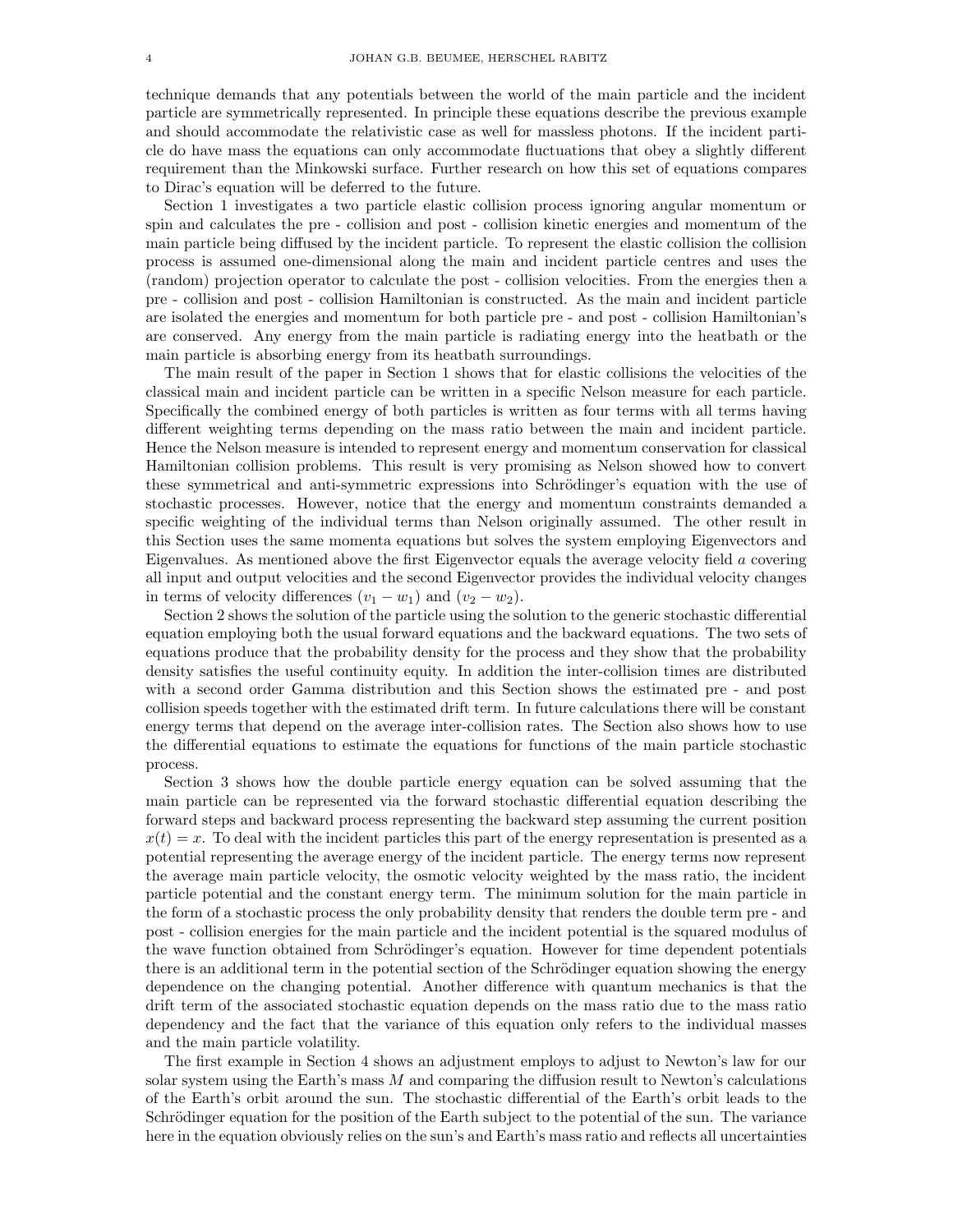of mass inside the sun, uncertainties in the earth's orbit and gas deposits throughout the solar system. Another example using the same technique shows the Schrödinger equation for the main and incident particle but where there is no interacting potential. In this case the Schrödinger equation shows that the main particle Eigen values have Eigen values showing multiples of the assumed incident particle energy. This example agrees with quantum mechanics assuming that the environment is providing an environment of small incident particles and calling the diffusion rate proportional to  $\hbar$ . In the next example there is an unexpected result as it shows that the correlation between main particles and incident particles increases as the speed of the main particle increases.

Another example uses the incident particle energy distribution to model the attraction on a mass residing within a galaxy and notices that the potential forces within the galactic cluster or galaxy can be changed to compensate for the diffusion of forces. The solution to this case of Dark Matter employs the Schrödinger equation to demonstrate how Newton's equation has to be adjusted due to the noticeable amount of diffusion in the system. Random star behaviour, position sizes, observational uncertainties and unexplained stellar gas causes uncertainty and the interaction potentials need to be modified to incorporate Newton's formula. The uncertainty causes small changes to the mass and velocity distribution and the uncertainty is best described using Schrödinger's equation. The profile for the galactic radial speed of the star can be adjusted by the assumed variance. Though the radial velocity profiles will flatten as a result of this it is not clear whether this explains Dark Matter.

In the next example there is the relationship between the mean inter-particle collision time and the particle energy can be expressed in the form of the geometric Minkowski invariant which is now based on the average velocity. The original equation incorporates fluctuations due to impacted heatbath particles and is based on a correlation between the heatbath particles and the average velocity. Once the correlation is removed the original Minkowski minimal surface reappears. The reason that the original equation is of considerable interest is that it provides a perfect way of incorporating individual particle interaction which provides an introduction to relativistic mechanics and quantum mechanics.

Section 5 describes the two particle Hamiltonian elastic collision using the all four particle representation from Section 2 representing both the main particle and incident particle energy. Previously, the incident particle energy was approximated with a combined potential which forced the main particle position satisfying a Schrödinger equation so it is logical to extend the same treatment to the incident particle. The last Theorem in the paper shows that both the main and incident particles can be represented by an intertwined set of Schrödinger equations. In the two equations one potential is positive and the other is negative but the variances of the two equations are different. The two potentials might be connected as the first equation for the main particle finds a residue potential employing the probability of the incident particle while the incident particle equation depends on the main particle probability density. There is another energy condition required involving both potentials.

#### 1. Energy/Momentum Conservation

This Section introduces classical elastic collisions for the main particle of mass M and the incident particle m where typically  $(M \gg m)$ . The first result shows that the fully conserved energy of the collision can be expressed in four terms representing the Hamiltonian by two average speed functions and two osmotic terms. The second result shows that the velocity movement can be solved using two Eigenvalues and two Eigenvectors.

By assumption the particles exchange energy and momentum during the collision hence  $v_2 \neq v_1$ and  $w_2 \neq w_1$  and it is assumed that there are no other processes involved. For a purely elastic collision the momentum and the energy of the entire system during the collision must be conserved as the particles collide. The energy and momenta for the main particle  $v_2, v_1 \in \mathbb{R}^n$  and the incident particle  $w_1, w_2 \in \mathbb{R}^n$  have the terms

<span id="page-4-1"></span><span id="page-4-0"></span>
$$
\mathcal{P}_1 = p_1 + q_1 = Mv_1 + mw_1,\tag{1.1a}
$$

<span id="page-4-3"></span><span id="page-4-2"></span>
$$
\mathcal{P}_2 = p_2 + q_2 = Mv_2 + mw_2, \tag{1.1b}
$$

$$
\mathcal{H}_1 = \frac{1}{2} \left( M \left| v_2 \right|^2 + m \left| w_2 \right|^2 \right),\tag{1.1c}
$$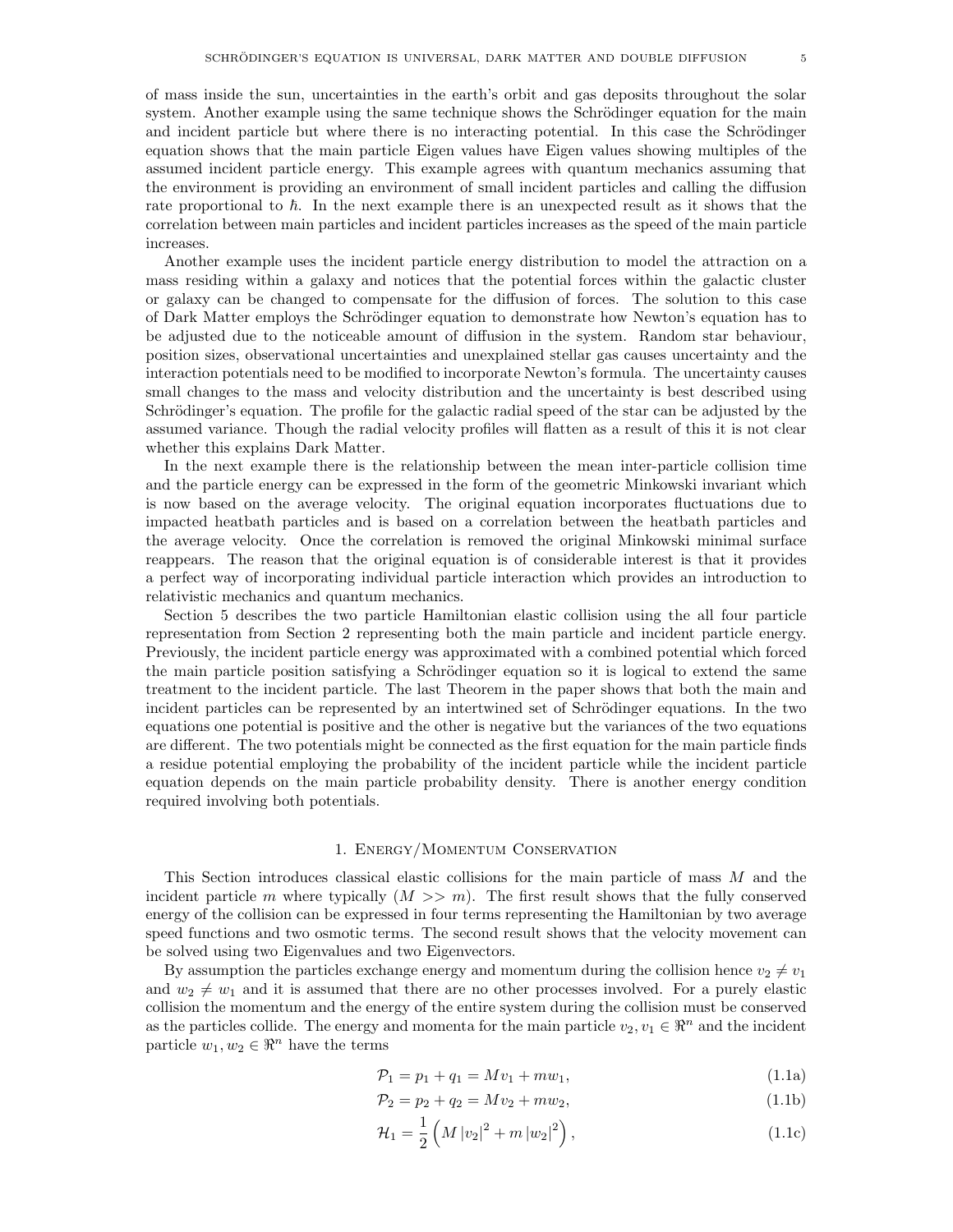

FIGURE 1. Center of gravity line for elastic  $M, m$  elastic collision

<span id="page-5-1"></span><span id="page-5-0"></span>
$$
\mathcal{H}_2 = \frac{1}{2} \left( M |v_1|^2 + m |w_1|^2 \right),\tag{1.1d}
$$

then the elastic collision momentum and energy conservation requires that  $P_2 = P_1$  and  $H_2 = H_1$ .

In one dimension it is easy to turn the  $v_2, w_2$  into a linear function of the inputs  $v_1$  and  $w_1$  but in n dimensions there are  $n-2$  additional arbitrary terms for the solution. However, following Figure [1](#page-5-0) at collision time let  $\phi$  be the random unit vector stretching from the center of the main particle to the center of the incident particle exchanging momentum and energy. As the picture suggests for elastic collisions the exchange of momentum and energy has to happen across the unit-vector  $\phi$ . All collision motion is exchanged along  $\phi$  while all motion transfer in the plane orthogonal to  $\phi$  is zero for the main and the incident particle. The matter of spin and angular momentum conservation will be addressed later.

To conveniently arrange for motion along a unit-size vector  $\phi$   $(|\phi|^2 = \phi^T \phi = 1)$  consider the projection  $P(\phi) = \phi \phi^T (P(\phi)$  is an n-dimensional matrix) which maps all vectors onto the vector φ. So  $P(\phi)v_1 = \phi(\phi^T v_1)$  is a vector project of  $v_1$  on  $\phi$  while  $(I - P(\phi))v_1$  employing I as the (ndimensional) unit matrix is the remaining vector perpendicular to  $\phi$ . Clearly  $P(\phi)$  is a projection because

$$
P(\phi)P(\phi) = (\phi\phi^T)(\phi\phi^T) = \phi(\phi^T\phi)\phi^T = \phi\phi^T = P(\phi),
$$

since  $\phi$  is a unit vector. Also

$$
P(\phi)(1 - P(\phi)) = (P(\phi) - P(\phi)^{2}) = (P(\phi) - P(\phi)) = 0,
$$

so operator  $(1 - P(\phi))$  is always orthogonal to  $P(\phi)$  i.e.  $(1 - P(\phi))v \perp P(\phi)w$  for all vectors v, w.

To implement the conservation law along the  $\phi$  axis decompose the  $v_1, v_2, w_1$  and  $w_2$  vectors as follows

$$
v_1 = P(\phi)v_1 + (I - P(\phi))v_1,
$$
  
\n
$$
v_2 = P(\phi)v_2 + (I - P(\phi))v_2,
$$
  
\n
$$
w_1 = P(\phi)w_1 + (I - P(\phi))w_1,
$$
  
\n
$$
w_2 = P(\phi)w_2 + (I - P(\phi))w_2,
$$

then there is no momentum or energy change in the direction orthogonal to  $\phi$  so clearly

$$
(1 - P(\phi))v_2 = (1 - P(\phi))v_1,
$$
  

$$
(1 - P(\phi))w_2 = (1 - P(\phi))w_1,
$$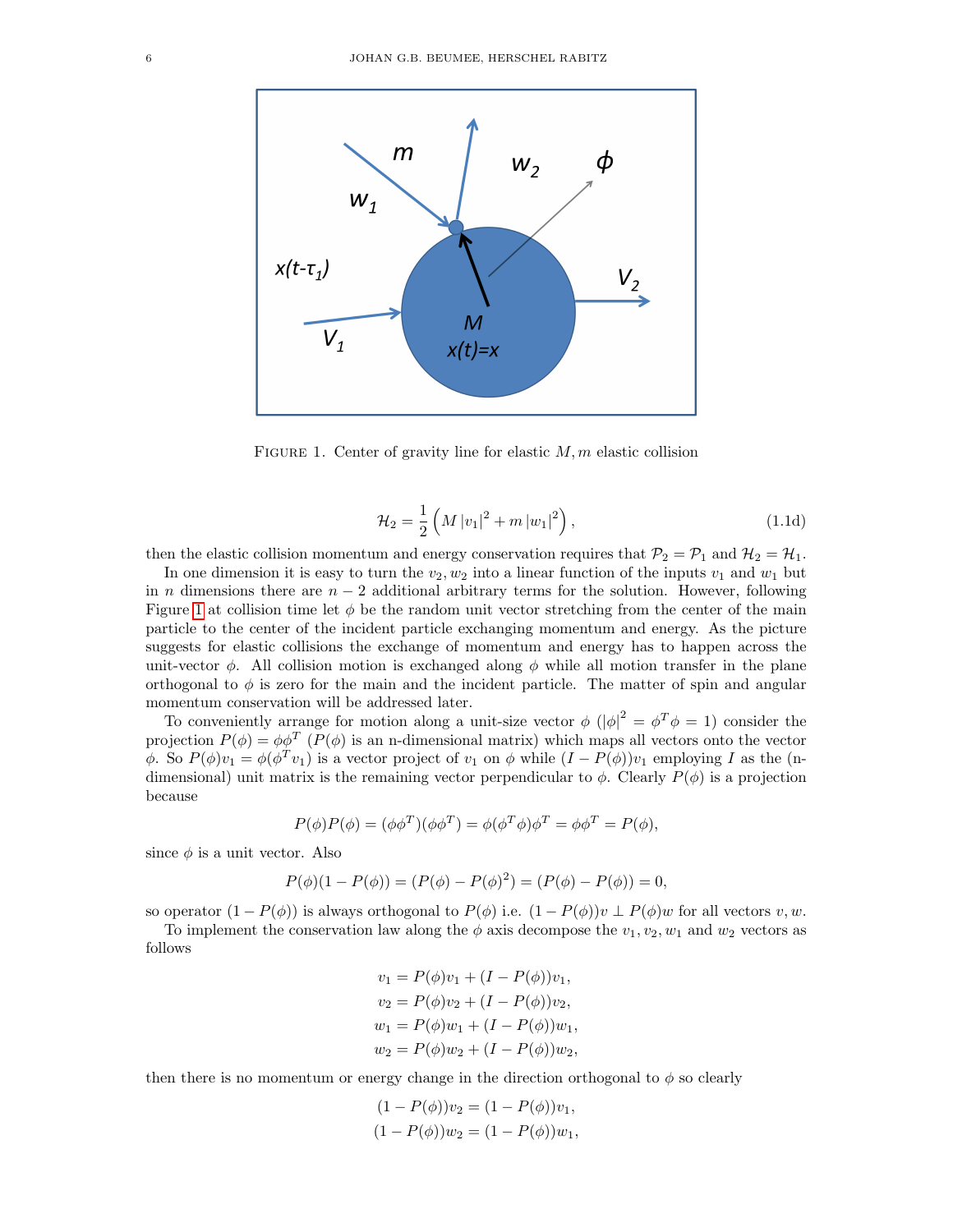while along  $\phi$  the conservation laws for momentum  $\mathcal{P}_1, \mathcal{P}_2$  and energy  $\mathcal{H}_1, \mathcal{H}_2$  imply

$$
MP(\phi)v_1 + mP(\phi))w_1 = MP(\phi)v_2 + mP(\phi))w_2,
$$
  
\n
$$
Mv_1^T P(\phi)v_1 + m w_1^T P(\phi))w_1 = Mv_2^T P(\phi)v_2 + m w_2^T P(\phi))w_2.
$$

The last equation implies

$$
M\phi^T v_1 + m\phi^T w_1 = M\phi^T v_2 + m\phi^T w_2,
$$
  

$$
M(\phi^T v_1)^2 + m(\phi^T w_1)^2 = M(\phi^T v_2)^2 + m(\phi^T w_2)^2,
$$

making use of the  $P(\phi)$  projection property again by removing  $\phi$  from the equation while the second equation was created by substitution. Now the conservation problem is one-dimensional and as the Proposition [\(A.7\)](#page-28-0) shows the solution equals

<span id="page-6-0"></span>
$$
\begin{pmatrix}\n\phi^T v_2 \\
\phi^T w_2\n\end{pmatrix} = \begin{pmatrix}\n\cos(\theta) & \gamma_m \sin(\theta) \\
\frac{\sin(\theta)}{\gamma_m} & -\cos(\theta)\n\end{pmatrix} \begin{pmatrix}\n\phi^T v_1 \\
\phi^T w_1\n\end{pmatrix},
$$
\n(1.2)

where  $\gamma_m^2 = m/M$ ,  $\sin(\theta) = 2\gamma_m / (1 + \gamma_m^2)$ ,  $\cos(\theta) = (1 - \gamma_m^2) / (1 + \gamma_m^2)$ .

Notice again that there is no angular momentum modelled here. In principle each particle can have a three-dimensional angular momentum vector that upon collision can change interacting with the linear momentum and energy. Angular momentum assumes that the particles can twist or turn and the collision transfers this to change the post collision energy and momentum particles. Without the angular momentum Appendix A shows that [\(1.2\)](#page-6-0) can be used to obtain the postvelocities as follows.

<span id="page-6-2"></span>**Theorem 1.1.** In n-dimensions ignoring angular momentum for an elastic collision it must be that  $\mathcal{H}_1 = \mathcal{H}_2$  and  $\mathcal{P}_1 = \mathcal{P}_2$  conserving energy and momentum between  $v_2$  and  $w_2$ . Then for the main and incident input velocities  $v_1, v_2$  and  $w_1, w_2$  it follows that

<span id="page-6-1"></span>
$$
\begin{pmatrix} v_2 \\ w_2 \end{pmatrix} = \begin{pmatrix} \cos(\theta) & \gamma_m \sin(\theta) \\ \frac{\sin(\theta)}{\gamma_m} & -\cos(\theta) \end{pmatrix} \begin{pmatrix} v_1 \\ w_1 \end{pmatrix} + \begin{pmatrix} \gamma_m \Phi \\ -\frac{1}{\gamma_m} \Phi \end{pmatrix}
$$

$$
= \begin{pmatrix} I - \gamma_m \sin(\theta) P(\phi) & \gamma_m \sin(\theta) P(\phi) \\ \frac{\sin(\theta)}{\gamma_m} P(\phi) & I - \frac{\sin(\theta)}{\gamma_m} P(\phi) \end{pmatrix} \begin{pmatrix} v_1 \\ w_1 \end{pmatrix},
$$
(1.3)

where I is the (n-dimensional) unit matrix and  $\Phi = \sin(\theta)(1-P(\phi))(v_1-w_1)$  is an n-dimensional vector so that  $\Phi^T(v_2 - v_1) = 0$ . Here  $P(\phi)$  is the usual random projection in the direction of  $\phi$ with  $\gamma_m^2 = m/M$ ,  $\sin (\theta) = 2\gamma_m / (1 + \gamma_m^2)$ ,  $\cos (\theta) = (1 - \gamma_m^2) / (1 + \gamma_m^2)$ .

*Proof.* For a detailed proof see Appendix  $(A)$ . The brute force proof of equation  $(1.3)$  is substituting the expression  $\Phi = \sin(\theta)(1 - P(\phi))(w_1 - v_1)$  into equation [\(1.3\)](#page-6-1) and then checking the equation straightforwardly. In the proof in Proposition  $(A.1)$  the collision along  $\phi$  is established first which is straightforward as this collision is one-dimensional along  $\phi$ . The remaining orthogonal motions  $(I - P(\phi))v_2$ ,  $(I - P(\phi))v_1$ ,  $(I - P(\phi))w_2$  and  $(I - P(\phi))w_1$  are assumed to be unaltered by the collision as they are parallel to the collision axis  $\phi$ . Eventually these orthogonal velocities are then substituted into the one-dimensional result to derive  $(1.3)$ .

Notice that the terms  $w_1$  and  $w_2$  still have a direct random relationship to  $v_1$  and  $v_2$  as specified by equation  $(1.3)$  in Theorem  $(1.1)$ . In fact from this equation it is clear that

$$
v_2 - v_1 = (\cos(\theta) - 1)v_1 + \gamma_m \sin(\theta)w_1 + \gamma_m \Phi = \gamma_m \sin(\theta)(w_1 - v_1) + \gamma_m \Phi,
$$
  

$$
w_2 - w_1 = \left(\frac{\sin(\theta)}{\gamma_m} - 1\right)v_1 - (\cos(\theta) + 1)w_1 - \frac{1}{\gamma_m} \Phi = \frac{\sin(\theta)}{\gamma_m}(v_1 - w_1) - \frac{1}{\gamma_m} \Phi,
$$

so that the momentum conservation emerges  $w_2 - w_1 = -\frac{v_2 - v_1}{\gamma_m^2}$ . Similarly from [\(1.3\)](#page-6-1) it is clear that

$$
v_2 + v_1 = (\cos(\theta) + 1)v_1 + \gamma_m \sin(\theta)w_1 + \gamma_m \Phi = \frac{\sin(\theta)}{\gamma_m}(v_1 + \gamma_m^2 w_1) + \gamma_m \Phi,
$$
  

$$
w_2 + w_1 = \frac{\sin(\theta)}{\gamma_m}v_1 - (\cos(\theta) - 1)w_1 - \frac{1}{\gamma_m} \Phi = \frac{\sin(\theta)}{\gamma_m}(v_1 + \gamma_m^2 w_1) - \frac{1}{\gamma_m} \Phi,
$$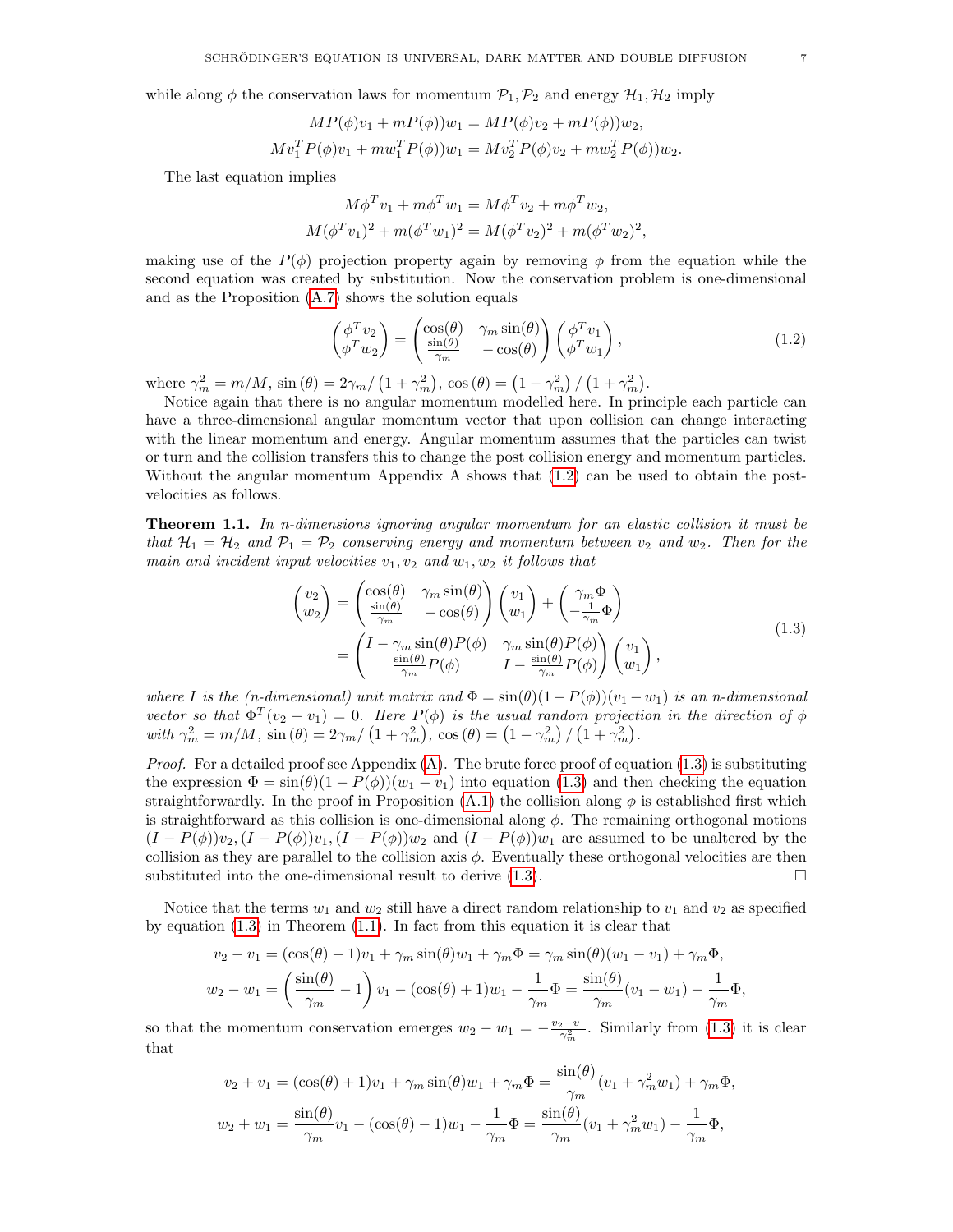so that

<span id="page-7-0"></span>
$$
w_2 + w_1 = v_2 + v_1 - \frac{2}{\sin(\theta)}\Phi,
$$

with  $\Phi$  is defined in [\(1.3\)](#page-6-1). This equation shows that  $v_1, v_2$  will depend on  $P(\phi)$  via  $\Phi$ .

Using the projection  $P(\phi)$  for elastic collisions the linear relationship between  $v_1, w_1$  and  $v_2$ ,  $w_2$  due to energy conservation  $\mathcal{H}_2 = \mathcal{H}_1$  and momentum conservation  $\mathcal{P}_2 = \mathcal{P}_1$  can be represented as follows.

<span id="page-7-4"></span>**Proposition 1.2.** Using Theorem  $(1.1)$  the elastic collision solution to the four equations in  $(1.1)$ can also be represented as

$$
\begin{aligned}\n\begin{pmatrix} v_2 \\ w_2 \end{pmatrix} &= \begin{pmatrix} v_1 \\ w_1 \end{pmatrix} + \begin{pmatrix} \gamma_m \sin(\theta) P(\phi)(w_1 - v_1) \\ -\frac{1}{\gamma_m} \sin(\theta) P(\phi)(w_1 - v_1) \end{pmatrix} \\
&= \begin{pmatrix} v_1 \\ w_1 \end{pmatrix} + \begin{pmatrix} \gamma_m (\sin(\theta)(w_1 - v_1) - \Phi) \\ -\frac{1}{\gamma_m} (\sin(\theta)(w_1 - v_1) - \Phi)) \end{pmatrix},\n\end{aligned} \tag{1.4}
$$

with  $\phi$  showing the (random, unit-size) connection between the particles and  $\gamma_m^2 = m/M$ ,  $\sin(\theta) =$  $2\gamma_m/\left(1+\gamma_m^2\right),\,\cos\left(\theta\right)=\left(1-\gamma_m^2\right)/\left(1+\gamma_m^2\right).$ 

*Proof.* For a detailed proof see Appendix  $C$ . The first equation is just a rewrite of the second term in [\(1.3\)](#page-6-1) while the second term is created from the first term using the definition  $\Phi$ .

The results are suggestive as it indicates the motion of the particle. Looking at equation [\(1.4\)](#page-7-0) it is possible to take an expectation in order to derive behavior. For notation assume that  $E[.x]$  is the conditional expectation over the backward and forward fluctuations  $(d^+z(t), d^-z(t))$  and the motion of the projection  $P(\phi)$  leaving the position of the particle in  $x(t) = x$ . Presumably the vector  $\phi$  is not related to the forward and backward fluctuations.

Take the conditional expectation  $E[.]x] = E[.]x(t) = x$  over equation [\(1.4\)](#page-7-0) then

$$
\begin{aligned}\n\left(\begin{aligned}\nE[v_2|x] \\
E[w_2|x]\n\end{aligned}\right) &= \left(\begin{aligned}\nE[v_1|x] \\
E[w_1|x]\n\end{aligned}\right) + \left(\begin{aligned}\n\gamma_m \sin(\theta) E[P(\phi)] (E[w_1|x] - E[v_1|x]) \\
\frac{1}{\gamma_m} \sin(\theta) E[P(\phi)] (E[w_1|x] - E[v_1|x])\n\end{aligned}\right) \\
&\approx \left(\begin{aligned}\nE[v_1|x] \\
E[w_1|x]\n\end{aligned}\right) + \left(\begin{aligned}\n\gamma_m \sin(\theta) (E[w_1|x] - E[v_1|x]) \\
\frac{1}{\gamma_m} \sin(\theta) (E[w_1|x] - E[v_1|x])\n\end{aligned}\right) \approx \left(\begin{aligned}\nE[v_1|x] \\
E[w_1|x]\n\end{aligned}\right)\n\end{aligned} \tag{1.5}
$$

if and only if  $E[v_1|x] = E[w_1|x]$  and  $E[P(\phi)] = I$ . If the mean  $E[v_1|x]$  is larger than  $E[w_1|x]$ equation [\(1.5\)](#page-7-1) will slow it down. If the average motion is not as large as  $E[v_1|x]$ , the particle M is speeded up. Though the motion of  $w_1$  is random after a large number of collisions the mean of the main particle will adjust itself to the mean of the incident particle. The behavior of  $w_1, w_2$ convergence depends on the standard deviation as provided by  $P(\phi)$  and  $\gamma_m^2 = m/M$ .

The simple equation [\(1.3\)](#page-6-1) can be solved easily once  $P(\phi)$  is established but it is possible to find an alternative representation.

<span id="page-7-3"></span>**Theorem 1.3.** The requirements on  $(1.1a), (1.1b), (1.1c)$  $(1.1a), (1.1b), (1.1c)$  $(1.1a), (1.1b), (1.1c)$  $(1.1a), (1.1b), (1.1c)$  $(1.1a), (1.1b), (1.1c)$  and  $(1.1d)$  in the form  $\mathcal{H}_1(x) = \mathcal{H}_2(x)$ and  $\mathcal{P}_1(x) = \mathcal{P}_2(x)$  creates equation [\(1.3\)](#page-6-1) which can be solved implicitly as

<span id="page-7-2"></span><span id="page-7-1"></span>
$$
v_1 = a - \gamma_m^2 b,
$$
  
\n
$$
w_1 = a + b,
$$
  
\n
$$
v_2 = a + \gamma_m^2 b^{\perp},
$$
  
\n
$$
w_2 = a - b^{\perp},
$$
  
\n(1.6)

where  $b^{\perp} = b + \frac{1}{\gamma_m} \Phi$  and  $|b|^2 = |b^{\perp}|$  $\mu^2$ . Here the vector a becomes the average system velocity while b and  $b^{\perp}$  constitute the interactions between the main and incident particles. The vectors  $b, b^{\perp}$  and a are n-dimensional. The only restriction here is that the size of b and  $b^{\perp}$  vectors is conserved in the elastic collision.

*Proof.* The details of this Theorem can be found in Appendix  $(B)$ . Equation  $(1.3)$  is linear and can be solved using eigenvalues and eigenvectors of the collision matrix. The energy conservation condition then specifies that b and  $b^{\perp}$  have identical sizes.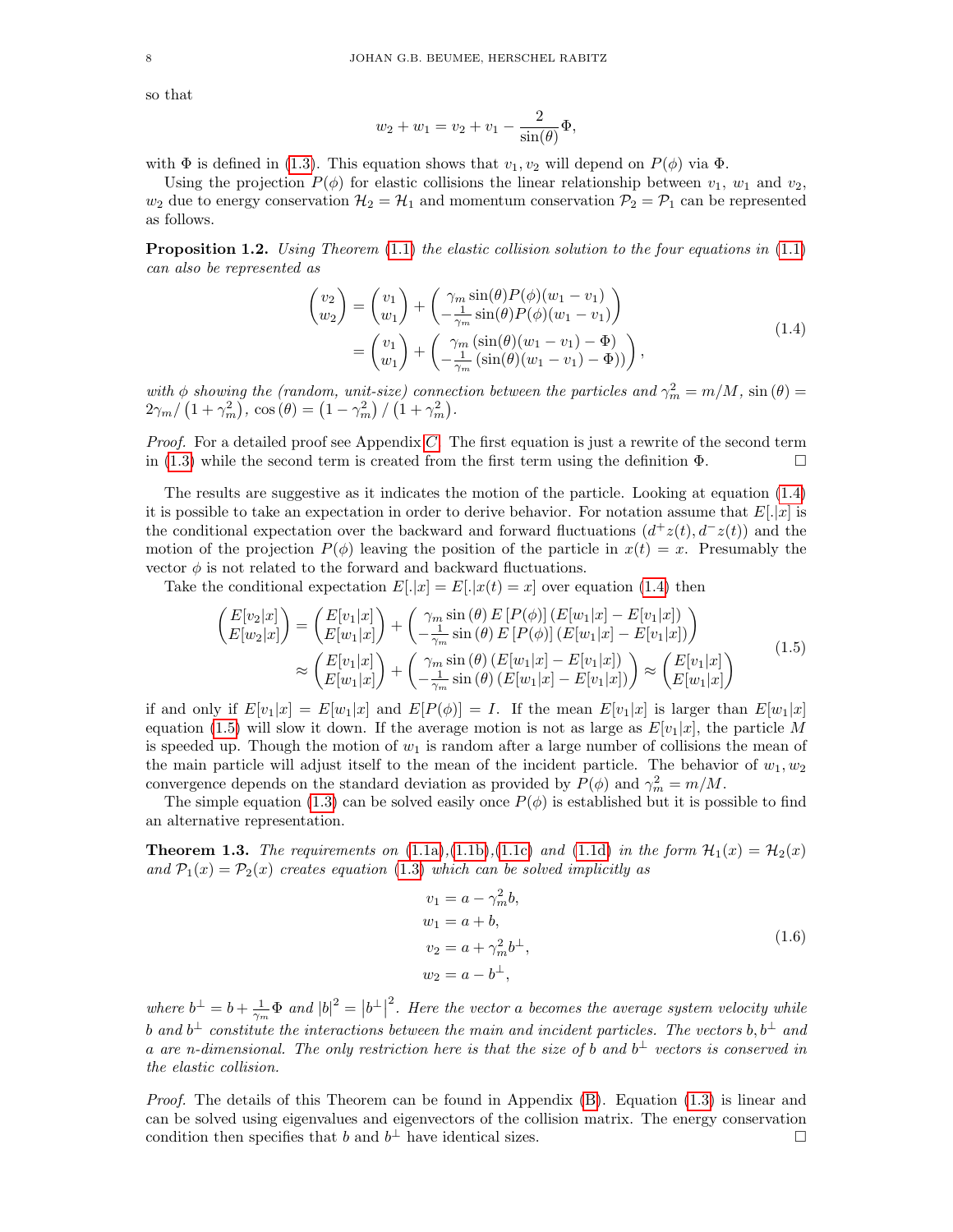Notice from equations [\(1.6\)](#page-7-2) it follows that

$$
v_1 - w_1 = -(1 + \gamma_m^2)b,
$$
  
\n
$$
v_1 + \gamma_m^2 w_1 = (1 + \gamma_m^2)a,
$$
\n(1.7)

and similarly that

$$
v_2 - w_2 = -(1 + \gamma_m^2)b^{\perp},
$$
  
\n
$$
v_2 + \gamma_m^2 w_2 = (1 + \gamma_m^2)a,
$$
  
\nand by Appendix (B) it is clear that  $|b|^2 = |b^{\perp}|^2$ . As a result  
\n
$$
|v_1 - w_1|^2 = |v_2 - w_2|^2,
$$
  
\n
$$
v_2 + \gamma_m^2 w_2 = v_1 + \gamma_m^2 w_1,
$$
  
\nor  
\n
$$
|v_1 - w_1|^2 = |v_2 - w_2|^2,
$$
  
\n
$$
a = \frac{Mv_2 + mw_2}{M + m} = \frac{Mv_1 + mw_1}{M + m}.
$$
  
\n(1.8)

or

The second equation shows the conservation of the mean momentum a through the collision while  
the first equation shows that the noise terms 
$$
b, b^{\perp}
$$
 are conserved through the term  $(1 + \gamma_m^2)^2 |b|^2 =$   
 $|w_1 - v_1|^2 = |w_2 - v_2|^2 = (1 + \gamma_m^2)^2 |b^{\perp}|^2$ .  
This following Theorem is the main result of this paper describing how the energy and momen-

tum conservation for the motion for the heatbath (incident) particle  $m, w_1$  (post-collision  $m, w_2$ ) and the main particle  $M, v_1$  (post-collision  $M, v_2$ ) can be expressed exclusively in terms of  $v_2$  and  $v_1$  not using any non-linear terms depending on  $P(\phi)$ .

<span id="page-8-1"></span>**Theorem 1.4.** Let the pre- and post collision momentum for the two particles equal  $\mathcal{P}_1(x)$  =  $Mv_1 + mw_1$  and  $\mathcal{P}_2(x) = Mv_2 + mw_2$  and let the pre- and post collision combined energies be  $\mathcal{H}_1(x)=\frac{M}{2}|v_1|^2+\frac{m}{2}|w_1|^2$ ,  $\mathcal{H}_2(x)=\frac{M}{2}|v_2|^2+\frac{m}{2}|w_2|^2$ . During the elastic collision the pre-collision momentum equals the post-collision momentum  $\mathcal{P}_2(x) = \mathcal{P}_1(x)$  and the pre-collision energy equals the post-collision energy  $\mathcal{H}_1(x) = \mathcal{H}_2(x)$ . It then follows that the conserved energy of both the main particle and the incident particle combined is the sum of both particles energy expressed in the Nelson measure so that

<span id="page-8-0"></span>
$$
\frac{2\mathcal{H}_2(x)}{M} = \frac{2\mathcal{H}_1(x)}{M} = \left| \frac{v_2 + v_1}{2} \right|^2 + \frac{1}{\gamma_m^2} \left| \frac{v_2 - v_1}{2} \right|^2 + \gamma_m^2 \left| \frac{w_2 + w_1}{2} \right|^2 + \gamma_m^4 \left| \frac{w_2 - w_1}{2} \right|^2, \tag{1.9}
$$

with  $\gamma_m^2 = m/M$ .

*Proof.* See Appendix  $(D)$  for a detailed proof. The derivation uses the properties of Theorem  $(1.1)$ using the properties of the vector  $\Phi$  as specified in the same Theorem.

This expression has many interesting advantages as it expresses the classical energy of the two elastic colliding particles in terms of the Nelson measure applied to the main particle and the incident particle. The result is derived for the Hamiltonian so any results are both classical and quantum mechanical. But it is not easy to see that [\(1.9\)](#page-8-0) can be extended to multiple immediate interactions or can be put in the form of a field if required. Presumably if there are an infinite number of particle additions the overall energy becomes a field and the energy contributions become ever smaller by design to guarantee a finite limit. If this design succeeds the re-normalization problem in quantum mechanics may be successfully addressed. In 1966 Nelson [\[7\]](#page-26-6) used the first two (unweighed) terms to construct a similar Hamiltonian for the underlying main particle and derived the Schrödinger's wave equation employing stochastic processes. He noticed that the one particle Hamiltonian plus potential was satisfied but he did not mention the energy conservation of the main and incident particle.

In much of our analysis Gaussian processes will be employed but the actual form of the velocity distribution is irrelevant both for the main and independent particle so there is no objection using other velocity distributions or employing different probability transfer models. The energy terms in [\(1.9\)](#page-8-0) conveniently separates the first term representing the ongoing motion of the main and incident particle from the weighted second term showing the dependence on the interaction. The average velocity terms relate to the main and incident particle emphasizing the average motion while the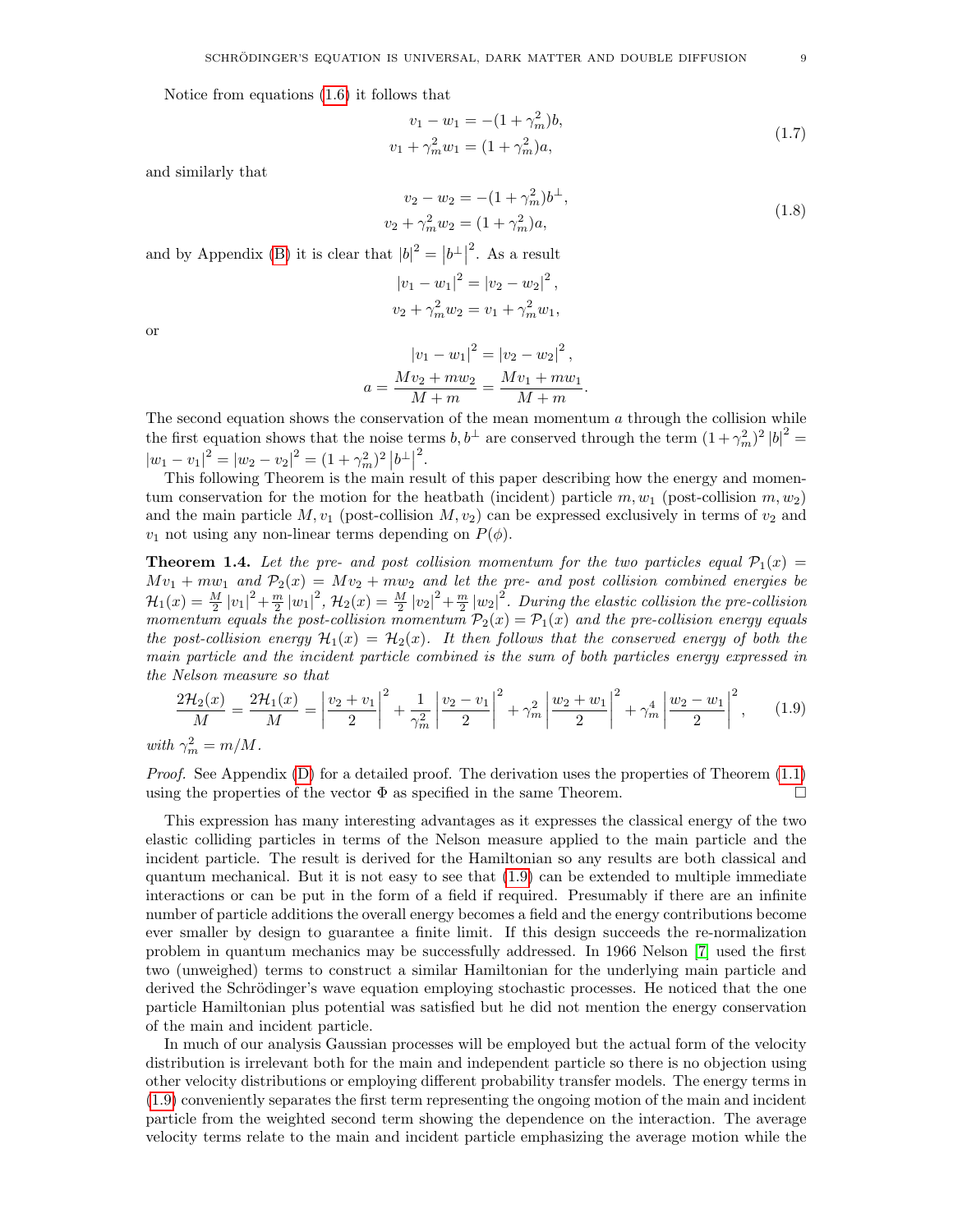difference terms are the osmotic velocity with different weighting. Equation [\(1.9\)](#page-8-0) describes both the averaged velocities  $(v_1+v_2)/2$ ,  $(w_1+w_2)/2$  and the osmotic diffusion terms  $(v_1-v_2)/2$ ,  $(w_1-w_2)/2$ at the same time. Notice that the weighting of the terms allow different emphasis to both terms. The main term has a large weighting on the dispersal term  $v_2 - v_1$  suggesting that the energy is concentrated in the motion of the main particle and experiences very little diffusion if  $m \ll M$ . Conversely for the incident particle the main weighting is on the motion  $w_1 + w_2$  of the particle assuming a small amount of translational energy weighted by  $\gamma_m^2$  showing that its contribution is bigger. The osmotic energy of the incident particle by  $\gamma_m^4$  shows that its contribution is quite large for smaller  $m \ll M$ .

The main particle M collides at time t with the incident particle and then moves on the next collision at time  $t+\tau_2$ . So between the collision between M and the incident particle m at time t and  $t+\tau_2$  the probability density  $\rho = \rho(x, t)$  applies and when the next collision occurs this probability density is the initial condition for the new wave function for the main particle. However, the new incident particle may have a different set of initial conditions for a heatbath or its initial condition could have been provided by a stochastic process. In the case of photons moving in an empty container it may be true that the initial conditions prevail over many meters or in deep space they may prevail over many parsecs. But inside a heatbath the main - incident particle collisions are very frequent and the initial conditions for the incident particle will be changed continuously.

The equation can be applied to classical mechanics, electro-dynamics, quantum mechanics and gravity. A convenient form of the energy of the main particle is to imagine that the third and fourth terms in the energy for the incident particle can be represented as a potential. This conveniently creates a two term main particle energy and a conventional potential distribution. Applying this to Newton in the application show changes to the Newtonian law within the solar system due to the diffusion terms. In another example below shows the dispersion of mass assuming that the incident particle shows the Newtonian diffusion drift inside galactic clusters. This case shows how the effective distribution of the star density round our galaxy can be influenced by the random behaviour of the gravity field. The diffusion used here relates to the interaction of the mass diffusing with its environment and does not relate to gravitational waves.

#### <span id="page-9-1"></span><span id="page-9-0"></span>2. Diffusion and Energy

This Section represents the main behaviour of the main particle in terms of velocities, momenta, energy modelling employing stochastic processes while the incident particles contributions are represented in the form of a potential. As the main particle M at  $x(t)$  driven by Gaussian processes moves through the medium there are collisions between the main and incident particle  $m$  at collision times  $t \in \{t_j, j = 0, 1, ...\}$  and at points for the main particle  $x(t) \in \{x(t_j), j = 0, 1, ...\}$ . With this assumption the inter-collision times are defined and a distribution for the inter-collision times is provided.

Assume that the inter-collision times  $\tau_1, \tau_2$  are modeled as independent random variables satisfying a second order Gamma distribution then the mean time to the next distribution equals  $E[\tau_2] = E[\tau_1] = \overline{\tau} = 2/\beta$  with variance  $var(t_{j+1} - t_j) = 2/\beta^2$ . This justifies the pre- and post velocities of the main and incident particles. Let  $b^+ = b^+(x,t)$ ,  $b^- = b^-(x,t)$  as the forward and backward step for the position of M employing the n-dimensional stochastic process  $x(t) \in \mathbb{R}^n$ and assumes that at collision time t the process is approximated as

$$
d^+x(t) = x(t + \tau_2) - x(t) = b^+\tau_2 + \sigma d^+z(t) = b^+(x(t), t)\tau_2 + \sigma d^+z(t),
$$
\n(2.1a)

<span id="page-9-2"></span>
$$
d^-x(t) = x(t) - x(t - \tau_1) = b^- \tau_1 + \sigma d^+ z(t) = b^-(x(t), t)\tau_1 + \sigma d^- z(t), \tag{2.1b}
$$

where  $d^+z(t)$ ,  $d^-z(t)$  are the independent n-dimensional Gaussian process  $z(t)$  so that  $d^+z(t)$  $z(t+\tau_2) - z(t)$  and  $d^-z(t) = z(t) - z(t-\tau_1)$ . From this process the forward and backward velocities  $v_2(t) \in \mathbb{R}^n$  and  $v_1(t) \in \mathbb{R}^n$  can be approximated as

$$
v_2(x(t),t) = \frac{x(t+\tau_2) - x(t)}{\tau_2} = b^+ + \frac{1}{\tau_2}\sigma d^+ z(t) = b^+(x(t),t) + \frac{1}{\tau_2}\sigma d^+ z(t),
$$
  
\n
$$
v_1(x(t),t) = \frac{x(t) - x(t-\tau_1)}{\tau_1} = b^- + \frac{1}{\tau_1}\sigma d^- z(t) = b^-(x(t),t) + \frac{1}{\tau_1}\sigma d^- z(t),
$$
\n(2.2)

which is now properly defined. Usually  $n$  is chosen as equal to three most of the time but an n-dimensional representation provides a mild extension. Imagine that the one dimensional time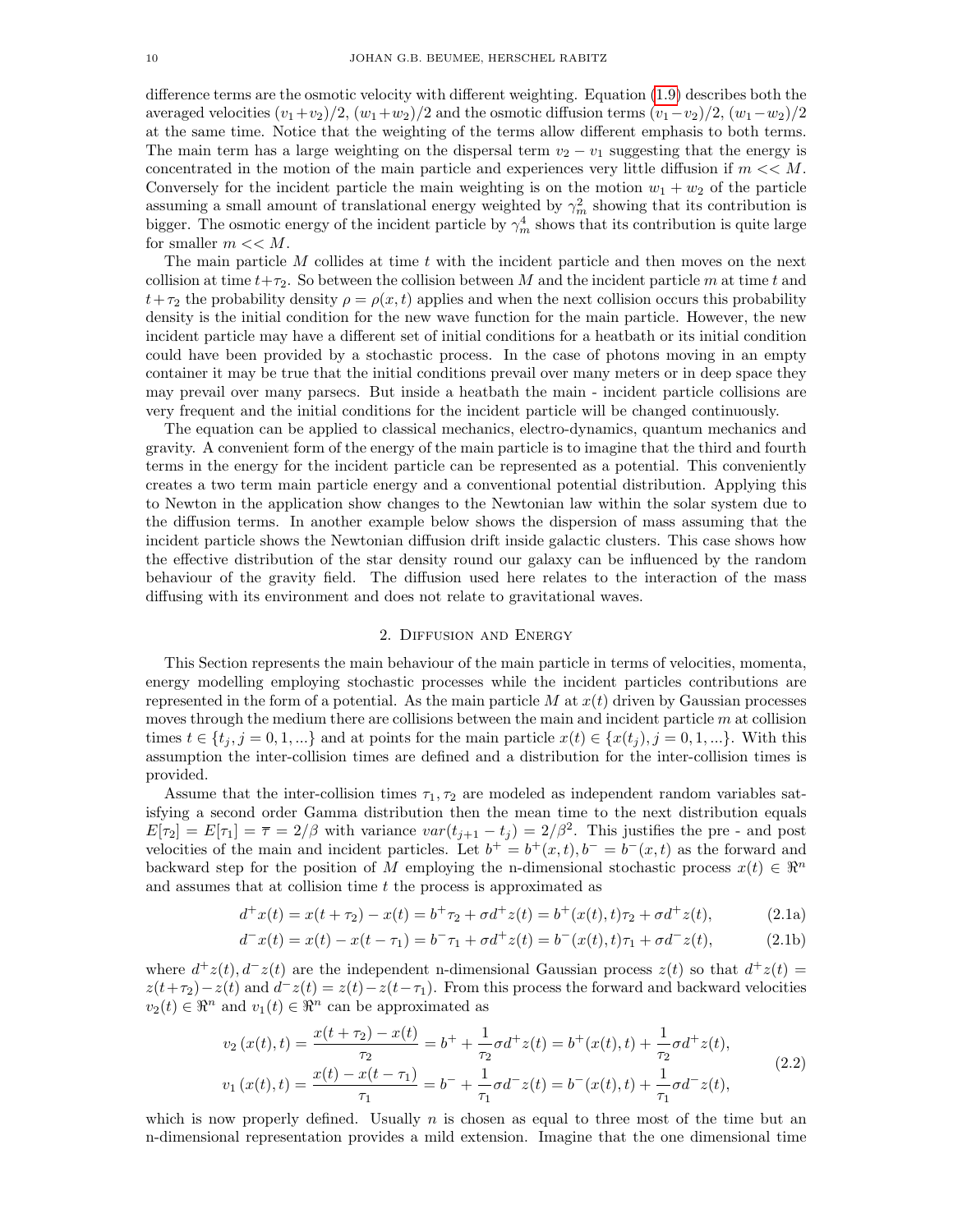dimension to the next collision has the Gamma density  $f_\beta(t) = \beta^2 t e^{-\beta t}, t \ge 0$ . Then the distribution for the particle speed is defined as  $d^{\dagger}z(t)/\tau_2$ ,  $d^-z(t)/\tau_1$  which are proper random variables

with a distribution  $f_{\frac{d^+z(t)}{\tau_2}}(v)$ ,  $f_{\frac{d^-z(t)}{\tau_2}}(v) \sim \left(\beta + \frac{v^2}{2}\right)$  $\frac{1}{2}$  $\bigg)^{-5/2}$ .

As it turns out the stochastic differential equations (infinitesimal time steps) [\(2.1a\)](#page-9-0) have many strong and weak solutions but Nelson [\[9\]](#page-26-8) and Carlen [\[15\]](#page-26-14) showed that the backward increment [\(2.1b\)](#page-9-1) for a continuous stochastic process almost always provides a similar solution to the solution of [\(2.1a\)](#page-9-0). The stochastic equation is a time-reversed Markovian process with a derived drift and Gaussian increment. Specifically the following applies.

<span id="page-10-3"></span>**Theorem 2.1.** Let  $\rho = \rho(x, t)$  be the n-dimensional distribution for finding the main particle at position x at time t then for a diffusion process  $x(t) \in \mathbb{R}^n$  the forward motion of the particle  $x(t + \tau_2) - x(t)$  and the backward step  $x(t) - x(t - \tau_1)$  conditional on  $x(t) = x$  are given by

$$
d^+x = x(t + \tau_2) - x(t) = b^+\tau_2 + \sigma d^+z(t),
$$
\n(2.3a)

$$
d^{-}x = x(t) - x(t - \tau_1) = b^{-} \tau_1 + \sigma d^{-}z(t),
$$
  
\n
$$
b^{-} = b^{+} - \sigma^{2} \nabla \log \rho,
$$
\n(2.3b)

The shocks  $d^+z(t)$  and  $d^-z(t)$  are independent Gaussian increments. The probability density is defined as the solution of

<span id="page-10-5"></span><span id="page-10-4"></span><span id="page-10-0"></span>
$$
\frac{\partial \rho}{\partial t} = -\nabla^T \left( b^+ \rho \right) + \frac{\sigma^2}{2} \Delta \rho, \tag{2.3c}
$$

<span id="page-10-6"></span><span id="page-10-2"></span>
$$
\frac{\partial \rho}{\partial t} = -\nabla^T (b^- \rho) - \frac{\sigma^2}{2} \Delta \rho,
$$
\n(2.3d)

so that

$$
\frac{\partial \rho}{\partial t} = -\nabla^T \left( \left( \frac{b^+ + b^-}{2} \right) \rho \right),\tag{2.3e}
$$

which is the continuity equation. Here  $\nabla^T = \left(\frac{\partial}{\partial x_1}, \dots, \frac{\partial}{\partial x_n}\right)$  and  $\Delta = \sum_i \frac{\partial^2}{\partial x_i^2}$  $\frac{\partial^2}{\partial x_i^2}$ .

Proof. Carlen [\[15\]](#page-26-14) shows a large number of solutions for the case where forward drift can be associated with specific types of potentials.  $\Box$ 

Using backward and forward representation of the motion to prove the approximations [\(2.2\)](#page-9-2) of the main particle using the distribution to the next collision the following is now straightforward.

**Lemma 2.2.** Let the *n*-dimensional position process  $x(t)$  and the inter-collision times be second order Gamma distributed. Then at the collision time t the velocities can be measured as follows

$$
E[v_2(t)|x(t)] = b^+, E[v_1(t)|x(t)] = b^-
$$
  

$$
\frac{M}{2}E[|v_2(t)|^2 |x(t)] = \frac{M}{2} |b^+|^2 + \frac{nM\sigma^2}{\overline{\tau}}
$$
  

$$
\frac{M}{2}E[|v_1(t)|^2 |x(t)] = \frac{M}{2} |b^-|^2 + \frac{nM\sigma^2}{\overline{\tau}}
$$
 (2.4)

where  $\bar{\tau} = 2/\beta$  is the mean inter-particle collision time.

Proof. The expectations are straightforward as the n-dimensional terms on the righthand side of the second and third equation in [\(2.3b\)](#page-10-0) are finite curtesy of the fact that

<span id="page-10-1"></span>
$$
E\left[\left|\frac{\Delta^+ z}{\tau_2}\right|^2\right] = nE\left[\frac{1}{\tau_2}\right] = \frac{2n}{\overline{\tau}},
$$

$$
E\left[\left|\frac{\Delta^- z}{\tau_1}\right|^2\right] = nE\left[\frac{1}{\tau_1}\right] = \frac{2n}{\overline{\tau}}.
$$

The equality in the first equation in [\(2.4\)](#page-10-1) is due to the fact that

$$
\int_{-\infty}^{\infty} (b^+ - b^-) \rho dx = \int_{-\infty}^{\infty} \left(\frac{\rho_x}{\rho}\right) \rho dx = 0,
$$

so that the average velocity of the main particle is the same whether a forward or backward view is developed.  $\square$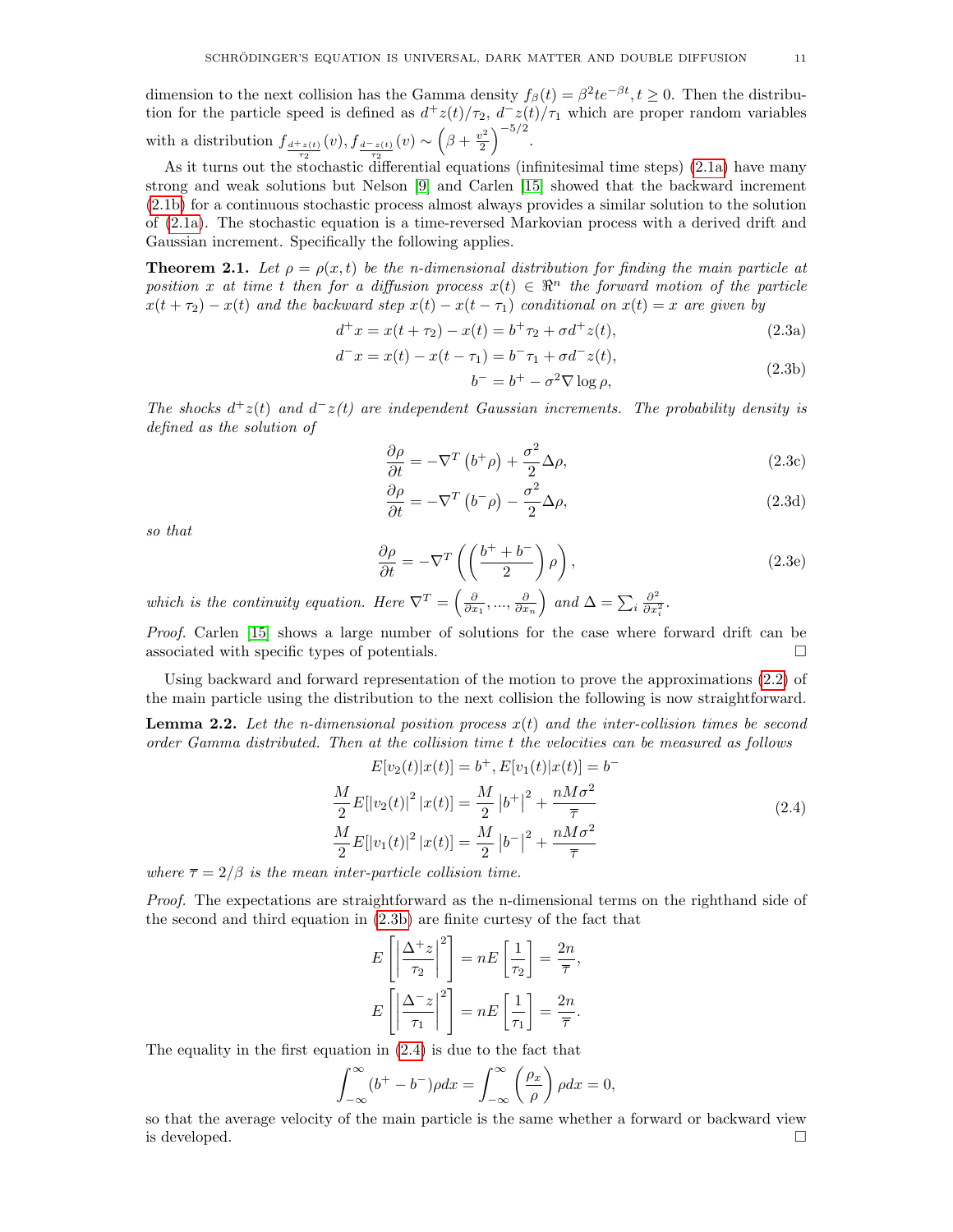This theorem involving the backward equation [\(2.3d\)](#page-10-2) and its relationship to the forward eqaution can be extended to properly differentiable functions  $q = q(x(t), t)$  as well so

**Theorem 2.3.** Assume that  $g = g(x(t), t)$  is a sufficiently differential function (*n*-dimensional) then using Theorem [\(2.1\)](#page-10-3) and Ito's theorem the function  $g = g(x(t), t)$  with  $x(t) \in \mathbb{R}^n$  equals

$$
d^+g = g(x(t + \tau_2), t + \tau_2) - g(x(t), t) = \left(g_t + (\nabla g)^T b^+ + \frac{\sigma^2}{2} \Delta g\right) \tau_2 + \sigma (\nabla g)^T d^+ z(t)
$$
  
=  $(g_t + Dg) \tau_2 + \sigma (\nabla g)^T d^+ z(t)$  (2.5a)

$$
d^-g = g(x(t), t) - g(x(t - \tau_1), t - \tau_1) = \left(g_t + (\nabla g)^T b^- - \frac{\sigma^2}{2} \Delta g\right) \tau_1 + \sigma (\nabla g)^T d^- z(t)
$$
  
=  $(g_t + D^* g) \tau_1 + \sigma (\nabla g)^T d^- z(t),$  (2.5b)

where  $\rho(x, t)$  is the probability density for finding the main particle at position x at time t and  $Dg = (\nabla g)^T b^+ + \frac{\sigma^2}{2} \Delta g$ ,  $D^* g = (\nabla g)^T b^- - \frac{\sigma^2}{2} \Delta g$ . Again the shocks  $d^+ z(t)$  and  $d^- z(t)$  are independent Gaussian increments and  $\nabla = \left(\frac{\partial}{\partial x_1}, \dots, \frac{\partial}{\partial x_n}\right)$  and  $\Delta = \sum_i \frac{\partial^2}{\partial x_i^2}$  $\frac{\partial^2}{\partial x_i^2}$ .

*Proof.* The results from Nelson [\[9\]](#page-26-8) and Carlen [\[15\]](#page-26-14) are for where  $\tau_1, \tau_2$  approaches zero so that [\(2.3a\)](#page-10-4) becomes a stochastic differential equation. If that is true equation [\(2.3b\)](#page-10-0) is also a stochastic differential equation and has a solution. Notice that the expressions for  $Dg$  and  $D^*g$  are the result of applying Ito's lemma.

Notice that the discrete collision approximation [\(2.3a\)](#page-10-4) allows for a pre - and post - collision momentum and energy [\(2.4\)](#page-10-1). If the stochastic process is applied to molecular applications at room temperatures then  $|b^{-}|^2 >> n\sigma^2/\overline{\tau}$  while  $|b^{+}|^2 \approx n\sigma^2/\overline{\tau}$  only at lower temperatures. However in other applications like astrophysics or economics it remains to be seen what the drift energy is in proportion to the diffusion energy. In the next Section the momentum solution for the collision is provided and the minimum energy solution for both particle is found.

## <span id="page-11-2"></span>3. THE SCHRÖDINGER EQUATION

This Section substitutes the assumptions of the stochastic equations introduced in the previous Section into the energy expression for the main and incident particle. This Section derives the Schrödinger equation for the main particle to simplify the terms in  $(1.9)$  assuming that the movement  $w_1, w_2$  of the incident particle can be cast into a potential.

Then define  $\gamma_m^2 f_{approx} \approx \gamma_m^2 |w_2 + w_1|^2 / 4 \approx \gamma_m^2 \left| \frac{dw}{dt} \right|$ <sup>2</sup> which is an independent non-random energy term (divided by  $M$ ) possibly depending on time and position x. First define the approximate potential

$$
f_{approx} = f_{approx}(x, t) = E\left[\left|\frac{w_2 + w_1}{2}\right|^2 + \gamma_m^2 \left|\frac{w_2 - w_1}{2}\right|^2 \, \middle| x(t) = x\right],\tag{3.1}
$$

where the conditional expectation  $E[.]x]$  averages over the  $w_2, w_1$  fluctuations (changes in the state change) but not the state x itself. The expression in Theorem  $(1.4)$  can now be approximated as follows.

<span id="page-11-1"></span>**Corollary 3.1.** Using an expected value for [\(1.9\)](#page-8-0) the total energy  $\mathcal{H}_1$  or  $\mathcal{H}_2$  can now be written as

$$
\mathcal{H}_1 = \mathcal{H}_2 = \frac{M}{2} \left( \left| \frac{v_2 + v_1}{2} \right|^2 + \frac{1}{\gamma_m^2} \left| \frac{v_2 - v_1}{2} \right|^2 \right) + V,\tag{3.2}
$$

where  $V = V(x, t)$  is a potential defined as

<span id="page-11-0"></span>
$$
V = V(x, t) = \frac{M\gamma_m^2}{2} f_{approx}.
$$
\n(3.3)

The potential V ignores the actual behaviour and osmotic behaviour of the incident particle  $w_1, w_2$ by substituting a straightforward function.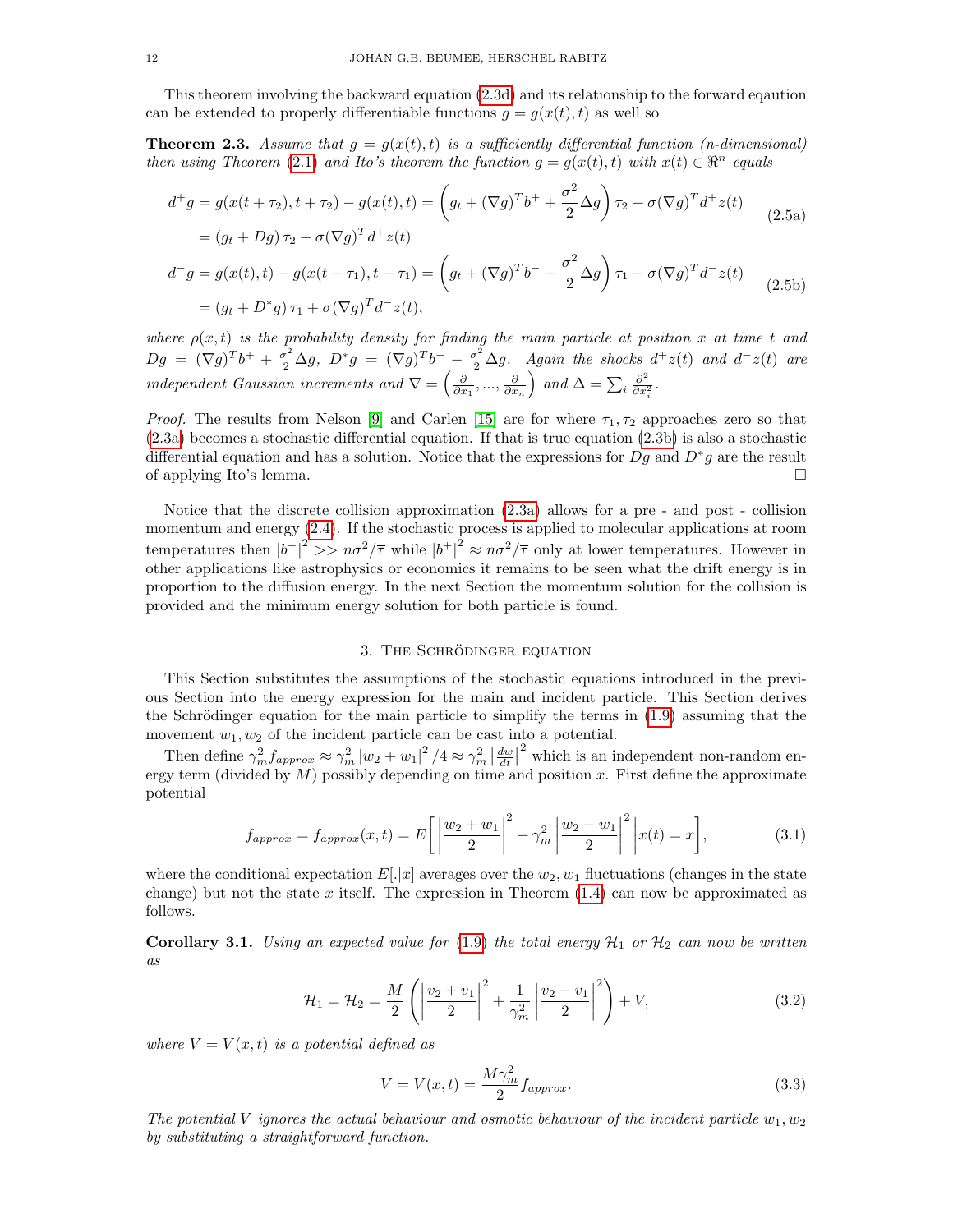This is the form of the Nelson measure adopted by Edward Nelson in 1966 in [\[9\]](#page-26-8) except for the mass weighting on the second term in the main particle. Notice that the potential  $V$  does not depend on the mass M explicitly as  $M\gamma_m^2 = m$  while only the random terms depend on  $w_2$ ,  $w_1$  and  $\gamma_m$ . The agenda for further developments is now to employ the collision representation of the Markovian process describing the path of the main particle in equation [\(2.2\)](#page-9-2) and substitute the respective forward and backward velocities into  $(3.2)$  using the energy term V. The total energy as a function of time and position using the forward and backward random processes can be investigated.

Using Theorem  $(1.4)$ , definition  $(2.2)$  and equation  $(3.2)$  it is possible to provide more detail on the precise form of the total energy  $\mathcal{H}_1 = \mathcal{H}_2$ .

<span id="page-12-1"></span>**Proposition 3.2.** Let the three-dimensional forward drift  $b^+ = b^+(x,t)$  and backward drift  $b^- =$  $b^-(x,t)$  of the (three-dimensional) stochastic process  $x(t)$  with density  $\rho = \rho(x,t)$  satisfying Theo-rem [\(2.1\)](#page-10-3) and assume that  $\gamma_m^2$  is small and that the variance constant  $\sigma$  is a constant. Then using the potential  $V = V(x, t)$  the expectation of the pre-collision energy  $E[\mathcal{H}_1]$  equals the post-collision average energy  $E[\mathcal{H}_2]$  so that in three dimensions

$$
E\left[\mathcal{H}_1\right] = E\left[\mathcal{H}_2\right] = \frac{M}{2}\left(E\left[\left|\frac{b^+ + b^-}{2}\right|^2\right] + \frac{\eta^2}{4M^2}E\left[\left|\frac{1}{\rho}\nabla\rho\right|^2\right]\right) + \int \rho V dx + \frac{3\eta}{\sin\left(\theta\right)}\overline{\tau},\tag{3.4}
$$

where

<span id="page-12-0"></span>
$$
\eta = M\sigma^2/\gamma_m,
$$
  

$$
E[V] = \int \rho V dx.
$$

Here E[.] shows the density of  $\rho$  for state space x taking into account the forward  $b^+$  and backward  $b^-$  mean drifts.

Proof. The terms that requires an explanation are the expectation of the kinetic energy term, the osmotic term and the resident constant variance term at the end of equation [\(3.4\)](#page-12-0). Using the expressions for the main particle backward and forward drift processes defined as the expectation of [\(3.2\)](#page-11-0) becomes

$$
E\left[\left|\frac{v_{2}+v_{1}}{2}\right|^{2}+\frac{1}{\gamma_{m}^{2}}\left|\frac{v_{2}-v_{1}}{2}\right|^{2}\right]=E\left[\left|\frac{b^{+}+b^{-}}{2}+\frac{1}{2}\sigma\frac{\Delta^{+}z}{\tau_{2}}+\frac{1}{2}\sigma\frac{\Delta^{-}z}{\tau_{1}}\right|^{2}\right] + \frac{1}{\gamma_{m}^{2}}E\left[\left|\frac{b^{+}-b^{-}}{2}+\frac{1}{2}\sigma\frac{\Delta^{+}z}{\tau_{2}}-\frac{1}{2}\sigma\frac{\Delta^{-}z}{\tau_{1}}\right|^{2}\right],
$$

which can be simplified to

$$
E\left[\left|\frac{b^{+}+b^{-}}{2}\right|^{2}\right]+\frac{1}{\gamma_{m}^{2}}E\left[\left|\frac{b^{+}-b^{-}}{2}\right|^{2}\right]+\frac{3\sigma^{2}}{2}\left(1+\frac{1}{\gamma_{m}^{2}}\right)E\left[\frac{1}{\tau}\right]
$$
  
=
$$
E\left[\left|\frac{b^{+}+b^{-}}{2}\right|^{2}\right]+\frac{\sigma^{4}}{4\gamma_{m}^{2}}E\left[\left|\frac{1}{\rho}\nabla\rho\right|^{2}\right]+\frac{6\sigma^{2}}{\gamma_{m}\sin(\theta)\overline{\tau}},
$$
(3.5)

assuming that  $E[1/\tau] = 2/\overline{\tau}$  and using the definition for  $\sin(\theta) = 2\gamma_m/(1 + \gamma_m^2)$  provided above. Again here  $\rho(x, t)$  is the probability density for  $x(t)$  used in Theorem [\(2.1\)](#page-10-3) together with the (three-dimensional) forward and backward drifts  $b^+ = b^+(x,t)$  and  $b^- = b^-(x,t)$ .

Clearly now

$$
E[\mathcal{H}_1] = E[\mathcal{H}_2] = \frac{M}{2} E\left[ \left| \frac{v_2 + v_1}{2} \right|^2 + \frac{1}{\gamma_m^2} \left| \frac{v_2 - v_1}{2} \right|^2 \right]
$$
  
=  $\frac{M}{2} \left( E\left[ \left| \frac{b^+ + b^-}{2} \right|^2 \right] + \frac{\sigma^4}{4\gamma_m^2} E\left[ \left| \frac{1}{\rho} \nabla \rho \right|^2 \right] \right) + \frac{3M\sigma^2}{\gamma_m \sin(\theta)\overline{\tau}}$   
=  $\frac{M}{2} \left( E\left[ \left| \frac{b^+ + b^-}{2} \right|^2 \right] + \frac{\eta^2}{4M^2} E\left[ \left| \frac{1}{\rho} \nabla \rho \right|^2 \right] \right) + \frac{3\eta}{\sin(\theta)\overline{\tau}},$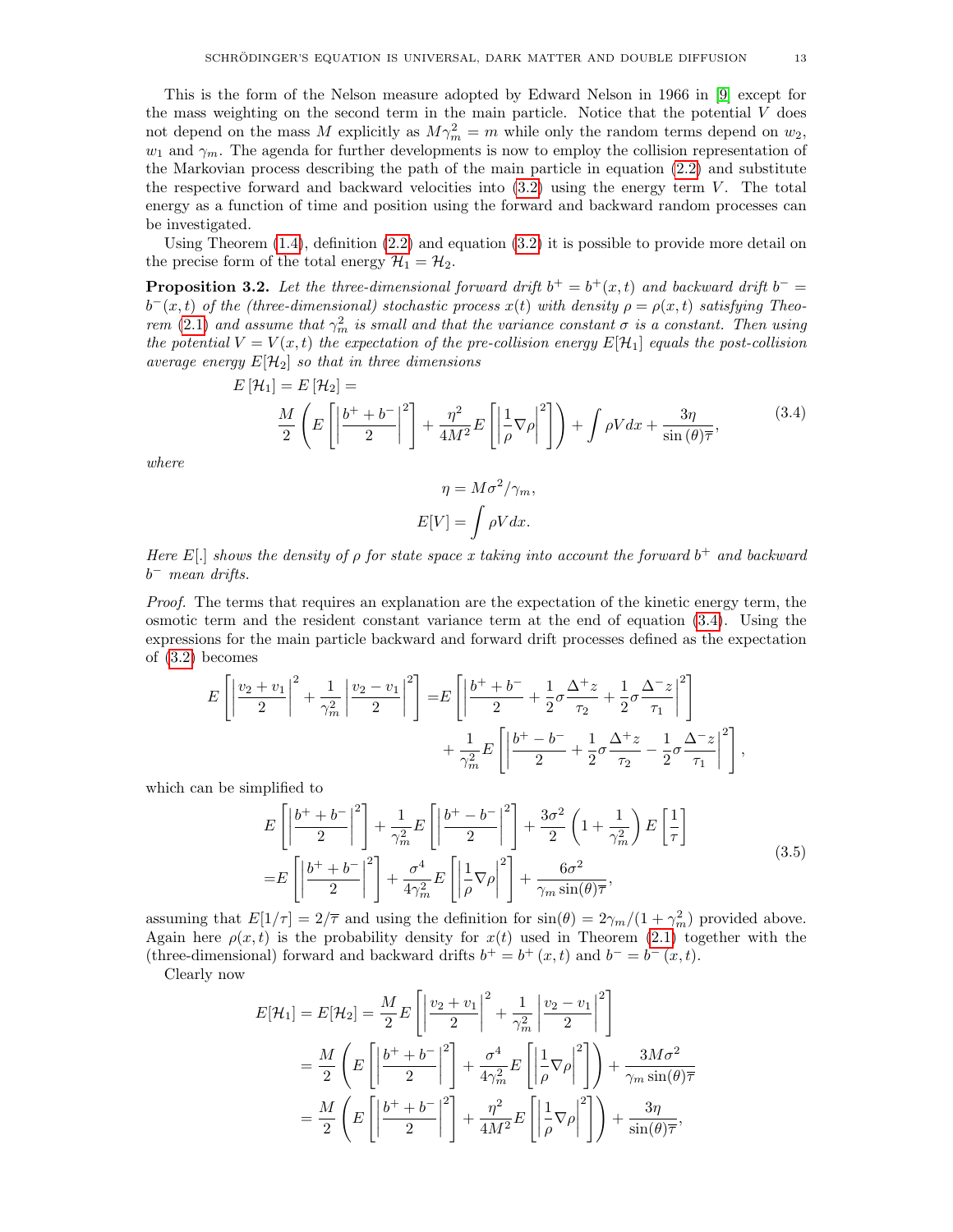which reconciles the terms and proves the Theorem.

Equation [\(3.4\)](#page-12-0) show the energy embedded in the main and incident particle but there are no other effects on the two particles so [\(3.4\)](#page-12-0) must be constant in time. This specifies exactly how the density for the space variable specified by  $\rho(x,t)$  is defined. In fact, following E. Nelson here the following becomes clear.

<span id="page-13-1"></span>**Theorem 3.3.** Assume that  $\eta = M\sigma^2/\gamma_m$  for a constant variance  $\sigma$ ,  $\Delta = \frac{\partial^2}{\partial x^2}$  $\frac{\partial^2}{\partial x_1^2} + \ldots + \frac{\partial^2}{\partial x_2^2}$  $\frac{\partial^2}{\partial x_3^2}$  and let  $R = R(x,t)$ ,  $S = S(x,t)$  and  $\Psi = \Psi(x,t)$  be appropriate functions. Then in the absence of angular momenta or spin the Hamiltonian in  $(3.4)$  (or averaged  $(3.2)$ ) is time independent if the main particle has probability density  $\rho = \rho(x, t)$  for the main particle position process  $x(t)$  derived from the wave function  $\psi = \psi(x, t)$  where

$$
\psi = \psi = \exp\left[\frac{MR + iMS}{\eta}\right] = \exp\left[\frac{\gamma_m(R + iS)}{\sigma^2}\right],\tag{3.6}
$$

satisfying Schrödinger's equation

$$
i\eta \frac{\partial \psi}{\partial t} = -\frac{\eta^2}{2M} \Delta \psi + (V + \Psi)\psi,
$$
  
\n
$$
\rho = |\psi|^2,
$$
\n(3.7)

<span id="page-13-4"></span><span id="page-13-3"></span><span id="page-13-2"></span><span id="page-13-0"></span>.

for the function  $\Psi$  satisfying

$$
\frac{\partial V}{\partial t} = (\nabla S)^T \nabla \Psi = S_{x_j} \Psi_{x_j}
$$

The forward and backward drift can be written as

$$
b^{\pm} = (\nabla S \pm \gamma_m \nabla R),
$$
  
=  $\frac{\eta}{M} (\text{Im} \pm \gamma_m \text{Re}) \frac{\nabla \psi}{\psi},$  (3.8)

and the total (average) energy equals

$$
E\left[\mathcal{H}_1\right] = E\left[\mathcal{H}_2\right] = \frac{\sigma^4 \delta^2 M}{2} E\left[\frac{|\nabla \psi|^2}{|\psi|^2}\right] + E\left[(V + \Psi)\right] + \frac{3\eta}{\sin(\theta)\overline{\tau}}
$$
  

$$
= \frac{\eta^2}{2M} \int |\nabla \psi|^2 dx + \int \rho (V + \Psi) dx + \frac{3\eta}{\sin(\theta)\overline{\tau}}.
$$
 (3.9)

*Proof.* The proof is presented in Appendix  $(E)$ . The main - and incident particle energy was represented by [\(3.4\)](#page-12-0) and then it was shown that the energy became invariant to time as long as the probability density satisfied [\(3.7\)](#page-13-0). It is dissimilar from the original proof in Nelson [\[9\]](#page-26-8), [\[10\]](#page-26-9) as he did not consider the  $\gamma_m$  weighting term and employed operators in the proof. Carlen [\[15\]](#page-26-14) demonstrated that the stochastic differential equation [\(2.3a\)](#page-10-4) and therefore [\(2.3b\)](#page-10-0) admits many strong and weak solutions. In general he showed that a weak stochastic solution to [\(2.3a\)](#page-10-4) exists if the potential V belongs to a class Kato-Rellich potential. Notice that the proof shows the average energy given the stochastic process defined by  $(2.3c)$  and  $(2.3d)$  but  $(3.2)$  suggests that Theorem [\(3.3\)](#page-13-1) holds without using averaging. Notice that the fixed contribution here could be ignored as long as the collision rate  $1/\overline{\tau}$  does not change in time.

The Theorem above refers to any energy and momentum conserving set of particles in physics so it can be applied to all Hamiltonian collision problems, diffusion problems, quantum mechanics, electrodynamic problems and gravity. There is no reference here to a stochastic interpretation of quantum mechanics though it is tempting to formulate one. Obviously equation [\(3.6\)](#page-13-2) refers to the Schrödinger wave function if the variance equals  $\eta = \hbar$  but one difference is that the  $\gamma_m R(t)$  refers to the distribution width in the distribution rather than  $R(t)$ . The Theorem above derives that  $\eta = M\sigma^2/\gamma_m$  so that means for the variance of the process that

$$
\frac{\sigma^2}{2} = \frac{\eta \gamma_m}{2M} = \frac{\hbar}{2M} \gamma_m, \tag{3.10}
$$

for small  $\gamma_m = \sqrt{m/M}$ . This suggests that the diffusion term is dependent on the size and mass ratio  $m/M$  of the incident particles generating the diffusion. This is another difference as Nelson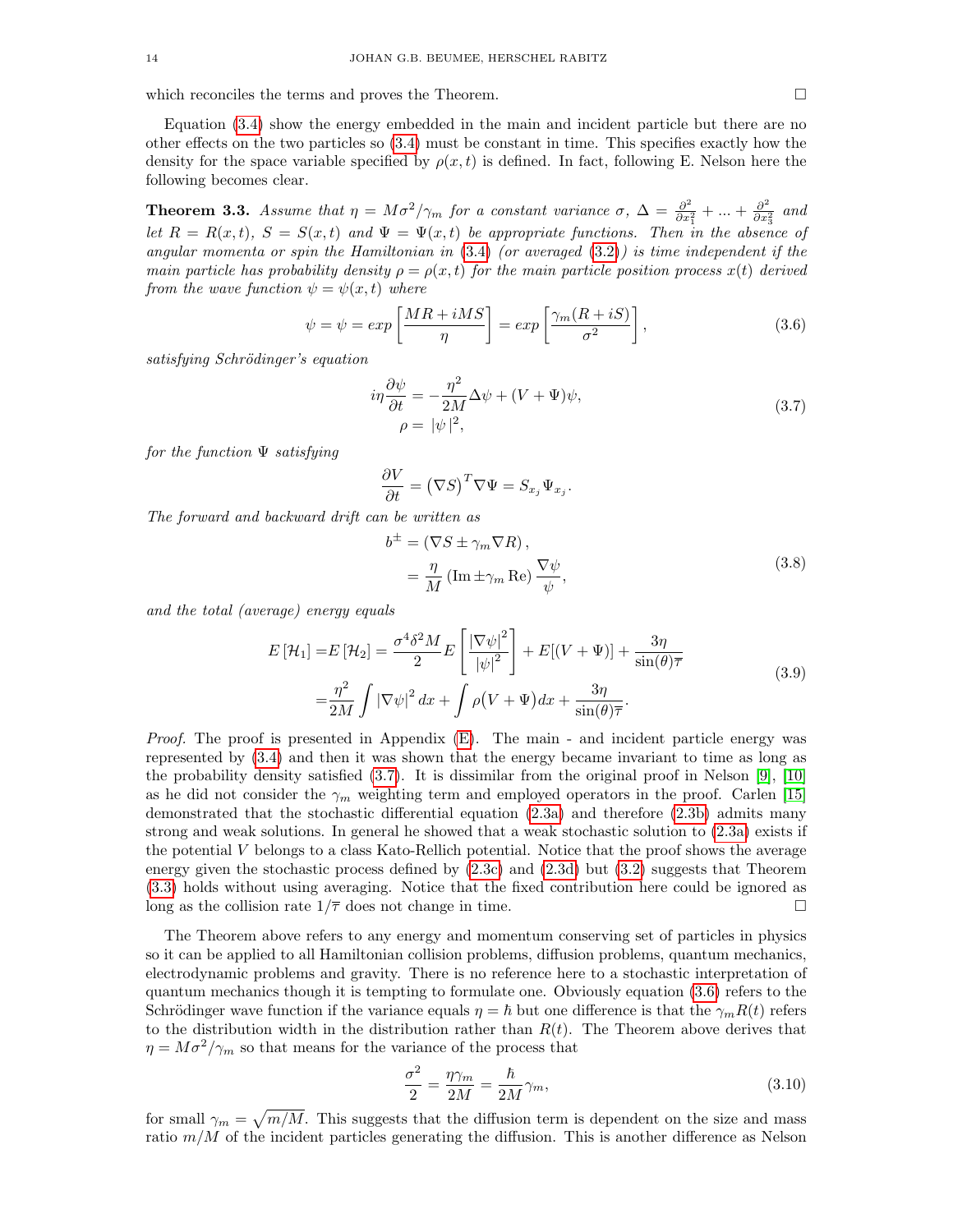originally suggested that  $\sigma^2 = \hbar/M$  suggesting a usually larger variant for the stochastic differential equations.

Equation [\(3.4\)](#page-12-0) refers to the constant energy term in the energy function  $3\eta/\sin(\theta)\bar{\tau}$  which is due to the stochastic process limit. As the average inter-collision time  $\bar{\tau}$  decreases the path of the particle approaches the equations [\(2.3a\)](#page-10-4) and [\(2.3b\)](#page-10-0) however the constant energy contribution explodes. Conveniently this contribution is ignored which is reasonable until relativistic conditions return or the inter-collision times change in time for other reasons.

### 4. The Diffusion Process

This Section addresses the many consequences of Theorem [\(1.1\)](#page-6-2) and Theorem [\(3.3\)](#page-13-1). The first examples shows how Newton's information can be altered for the solar system due to diffusion and the second example addresses quantum mechanics. Another example shows how the changed Newton formula may attribute to the radial velocity of stars around the galactic centre in an effort to find Dark Matter. The last example shows how Theorem [\(1.3\)](#page-7-3) shows a relationship with relativity specifically with Minkowski's equation.

Newtonian Mechanics Adjusted. First apply [\(1.9\)](#page-8-0) to our solar system using the Earth's mass M and compare the result to Newton's calculations of the Earth's orbit around the sun. If there is no diffusion at all then equations  $(1.9)$  and  $(3.2)$  can be simplified by assuming that the movement  $w_1, w_2$  of the incident particle are non-stochastic and valued  $w(t)$  so then

$$
w_2 - w_1 \approx 0,
$$
  

$$
v_2 - v_1 \approx 0.
$$

Imagine that the potential field generating the energy of the incoming particle  $w(t)$  is generated by a central potential of the sun and that the main particle is the Earth with mass M residing a distance  $r = |x(t) - x_{\odot}|$  away from the sun. The Earth experiences a potential field around the sun holding mass  $M_{\odot}$  where  $M << M_{\odot}$  and assume that  $\gamma_m^2 = 1$ . Now the approximate potential  $f_{approx}$  equals

$$
f_{approx} = \left| \frac{w_2 + w_1}{2} \right|^2 + \left| \frac{w_2 - w_1}{2} \right|^2 \approx \left| \frac{w_2 + w_1}{2} \right|^2,
$$

and

$$
\frac{M\gamma_m^2}{2}f_{approx} = \frac{M}{2}f_{approx} = \frac{M}{2}\left|\frac{w_2 + w_1}{2}\right|^2 = \frac{GMM_{\odot}}{r}
$$

where  $G$  is the gravitational constant. Applying Proposition  $(3.1)$  then  $(1.9)$  becomes

$$
\mathcal{H}_2 = \mathcal{H}_1 = \frac{M}{2} \left( \left| \frac{v_2 + v_1}{2} \right|^2 + \frac{1}{\gamma_m^2} \left| \frac{v_2 - v_1}{2} \right|^2 \right) + V
$$
  
\n
$$
\approx \frac{M}{2} \left| \frac{v_2 + v_1}{2} \right|^2 + \frac{M\gamma_m^2}{2} f_{approx}
$$
  
\n
$$
= \frac{M}{2} \left| \frac{dx(t)}{dt} \right|^2 + \frac{GMM_{\odot}}{|x - x_{\odot}|}. \tag{4.1}
$$

<span id="page-14-0"></span>,

This is the classical Newtonian Hamiltonian for mass  $M$  orbiting the sun with mass  $M_{\odot}$  placed in position  $x_{\odot}$ .

But now assume that there is a diffusion perturbation so that  $|v_2 - v_1|^2 / \gamma_m^2$  has become noticeable and has to be taken into account. In that case following equation [\(3.7\)](#page-13-0) the approximation of the perturbed orbit of particle  $M$  would be provided by Schrödinger's equation

$$
i\eta \frac{\partial \psi}{\partial t} = -\frac{\eta^2}{2M} \Delta \psi + \frac{GMM_{\odot}}{|x(t) - x_{\odot}|} \psi,
$$
  

$$
\rho = |\psi|^2,
$$

or using polar coordinates for two-dimensions this reduces to

$$
i\eta \frac{\partial \psi}{\partial t} = -\frac{\eta^2}{2M} \left( \frac{\partial^2 \psi}{\partial r^2} + \frac{1}{r} \frac{\partial \psi}{\partial r} \right) + \frac{GMM_{\odot}}{r} \psi,
$$
  

$$
\rho = |\psi|^2,
$$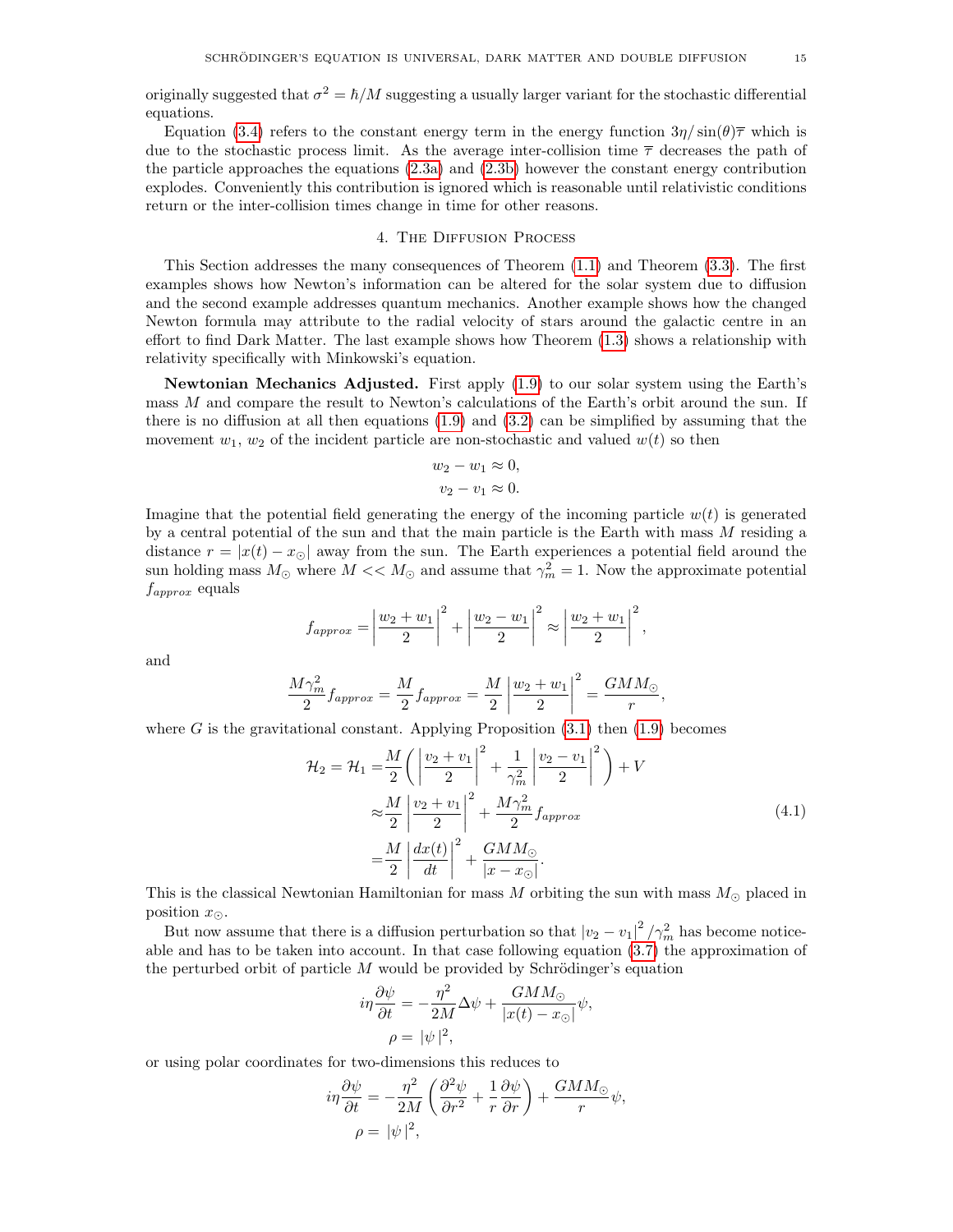using polar coordinates where r is the distance to the sun  $M_{\odot}$  and where  $\eta = M\sigma^2/\gamma_m = M\sigma^2$ . In this case the second dimension is reasonable as almost all planets except Pluto tend to lead a very similar flat orbit. This equation is an approximation as the polar coordinate solution parts for the angle  $\theta$  have not been included. Also notice that the time-dependency  $\Psi$  is not included because Newton's attraction to the sun is not time-dependent.

The perturbation  $\eta$  generated by  $|v_2 - v_1|^2 / \gamma_m^2$  is not necessarily small but is due to the small fluctuations in planet density, the random presence of gas in the solar system and the fluctuations of the sun's gravity as the sun produces small mass distribution changes. Notice that because this is the Schrödinger's equation the solution to this equation produces a fixed set of solutions of planets bound by the sun's gravity. This means a finite number of planets in the solar system and their equilibrium distance to the sun is well defined. Any masses with excess energy will escape from the sun's orbit and disappear into space. Given the number of planets and the size of their radial distance to the sun provides the possibility of estimating the diffusion constant  $\sigma^2$ . This approach can not be used for the solar system in its infancy as the original gas cloud that constituted our solar system before the sun started its nuclear process some 5 billion years ago. In that case it would be wiser to use a gas approximation inside the potential that experienced its own gravity, see Penrose [\[12\]](#page-26-11)

Constructing Quantum Mechanics. The Schrödinger equation  $(3.6)$  using the diffusion model of [\(2.1a\)](#page-9-0) and [\(2.1b\)](#page-9-1) was simplified by assuming that the main particle is modelled with the potential V representing the effect of the incident particle  $m$ . Hence the main particle has equations of motion while the incident particles are being provided randomly. The following example shows the iterative process in the case that there is one constant potential between t and  $t + \tau_2$ .

In this case Theorem [\(3.3\)](#page-13-1) implies that the wave function solves

$$
i\eta \frac{\partial \psi}{\partial t} = -\frac{\eta^2}{2M} \Delta \psi + \frac{mc_w^2}{2} \psi = -\frac{\eta^2}{2M} \Delta \psi + \overline{e} \psi,
$$

where  $c_w$  is the speed of the incident particles and the energy of the incident particle equals  $2\overline{e} = mc_w^2$ . So then

<span id="page-15-0"></span>
$$
\psi = Ae^{i\left(\frac{p^T x - Et}{\eta}\right) + i\frac{\overline{e}}{2\eta}t},\tag{4.2}
$$

where the energy  $2E = M |p|^2 - mc_w^2 = M |p|^2 - 2\overline{e}$  for all times  $t \le t \le t + \tau_2$ .

Imagine that  $\bar{e} = mc_w^2/2$  equals the minimum basis energy of the electron or photon and choose the main particle energy  $M |p_k|^2 / 2 = k \bar{e} = E_k$  then the energy term  $E_k$  becomes  $E_k = (k-1)\bar{e}$ which means that  $(4.2)$  simplifies to

$$
\psi_k = \psi_k(x, t) = Ae^{i\left(\frac{p^T x - E_k t}{\eta}\right)} = Ae^{i\left(\frac{p^T x - E_k t}{\eta}\right)},
$$

with the main part energy  $E_k \ge -mc_w^2/2 = -\overline{e}$  coupling the movement of M and the energy of m in one expression. Notice that it is possible that the main part energy  $E_k, k \geq 0$  is negative in which case  $E_0 = -\overline{e}$  or it can be assumed that  $k > 0$  to avoid this problem. Choosing a fraction of  $\bar{e}$  as the electron or photon energy creates the possibilities that the energy for the main particle can become substantially negative in which case tunnelling needs to be taken into account.

The main particle  $M$  collides at time  $t$  and then moves on the next collision with a new incident particle at time  $t+\tau_2$ . So between the collision between M and the incident particle m at time t and  $t + \tau_2$  the probability density  $\rho$  applies and when the next collision occurs this probability density is the initial condition for the new wave function of the main particle. The new incident particle may have a completely different set of initial conditions or it may interact with the main particle. If the collisions are random the main particle has proper equations of motion while the incident particles are being provided randomly. However, if there are arrangements between the main and incident particles the relationship needs to be evaluated using [\(4.1\)](#page-14-0). The following example shows a free particle colliding with a set of free incident particles.

Example of stationary behavior. In a heatbath where the main particle is represented as provided by Proposition [\(1.4\)](#page-7-0) it can be shown that the main particle has a correlation to the incident particle depending on the speed it is moving. Let  $v_1, v_2$  and  $w_1, w_2$  be three-dimensional then Proposition [\(1.4\)](#page-7-0) shows for the main particle the after-collision speed becomes

<span id="page-15-1"></span>
$$
v_2 = (I - \gamma_m \sin(\theta) P(\phi)) v_1 + \gamma_m \sin(\theta) P(\phi) w_1, \qquad (4.3)
$$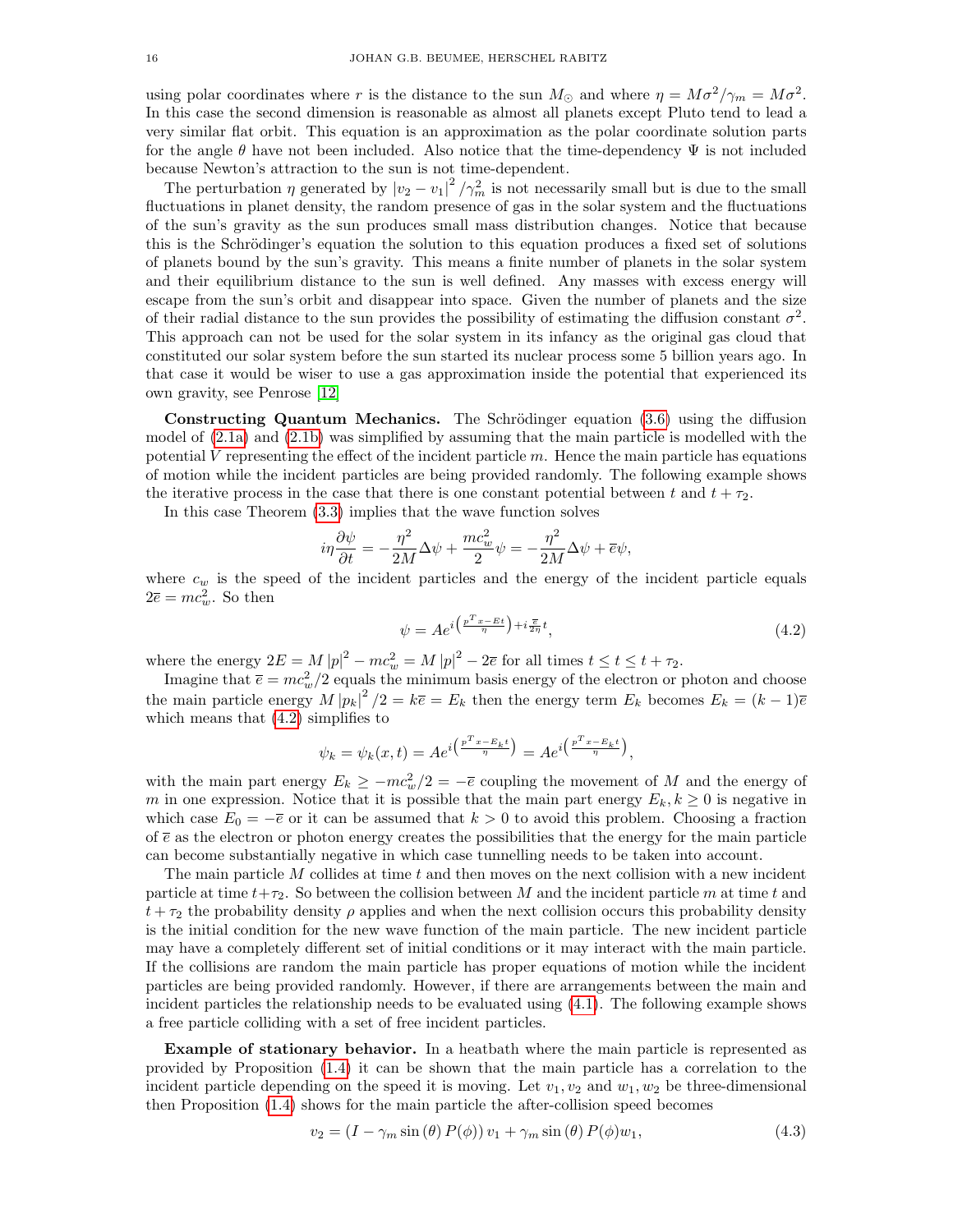First specify the correlation  $\rho$  between  $v_1$  and  $w_1$  with respect to their relative energies as follows. Since

$$
E[v_1^T w_1]^2 \leq E |v_1|^2 E |w_1|^2,
$$

the correlation can be defined as

$$
\rho = \frac{E[v_1^T w_1]}{\sqrt{E |v_1|^2 E |w_1|^2}},
$$

since in that case  $-1 \leq \rho \leq 1$ .

For stationary processes the correlation is proportional to  $E[v_1^Tw_1]$ , so using  $E[v_1^Tw_1] = 0$  and  $E[P(\phi)] = I$  (where  $\phi \in \mathbb{R}^3$ , I being the unit matrix) the expectation of equation [\(4.3\)](#page-15-1) becomes

$$
E[v_2] = E[v_1] + \gamma_m \sin \theta \left( E[w_1] - E[v_1] \right),
$$
  
\n
$$
= E[v_1] + \frac{2\gamma_m^2}{(1 + \gamma_m^2)} \left( E[w_1] - E[v_1] \right)
$$
  
\n
$$
\approx (1 - 2\gamma_m^2) E[v_1] + 2\gamma_m^2 E[w_1],
$$
\n(4.4)

which means the main particle M experiences acceleration or deceleration between  $v_1$  and  $v_2$ depending on the average movement of the mean of  $w_1, w_2$ . So with  $E[v_1^Tw_1] = 0$  the energy calculation for  $v_2$  becomes

$$
E |v_2|^2 = E |v_1|^2 - 2\gamma_m \sin(\theta) E |v_1|^2 + \gamma_m^2 \sin^2(\theta) E |v_1|^2 + \gamma_m^2 \sin^2(\theta) E |w_1|^2
$$
  
+ 2 $\gamma_m \sin(\theta)(1 - \gamma_m \sin(\theta)) E [v_1^T w_1]$   
=  $E |v_1|^2 + \gamma_m \sin(\theta) (-2 + \gamma_m \sin(\theta)) E |v_1|^2 + \gamma_m^2 \sin^2(\theta) E |w_1|^2,$  (4.5)

and then the denominator becomes

$$
E |v_2|^2 - E |v_1|^2 \approx -4\gamma_m^2 \left( (1 - \gamma_m^2) E |v_1|^2 - \gamma_m^2 E |w_1|^2 \right)
$$
  

$$
\approx -4\gamma_m^2 \left( E |v_1|^2 - \gamma_m^2 E |w_1|^2 \right).
$$

Clearly the momentum and energy are in equilibrium if approximately

$$
E[v_1] \approx E[w_1],
$$
  
 
$$
ME|v_1|^2 \approx M\gamma_m^2 c_w^2 = mc_w^2,
$$

where again  $c_w^2 = E |w_1|^2$ . This means that for stationary processes the main particle assumes the incident particle speed and assumes the incident particle energy.

So for the case with correlation assume that the energy is conserved in the incident particles during the particle collision. From the same equation [\(1.4\)](#page-7-0) it is clear that

$$
w_2 = \frac{\sin(\theta)}{\gamma_m} P(\phi) v_1 + \left( I - \frac{\sin(\theta)}{\gamma_m} \right) P(\phi) w_1,
$$
\n(4.6)

hence if the incident vector always maintains the same energy there will be an effect on the main particle. In this case for  $v_1, v_2$  and  $w_1, w_2$  then

$$
|w_2|^2 = \left| \frac{\sin(\theta)}{\gamma_m} P(\phi) v_1 + \left( I - \frac{\sin(\theta)}{\gamma_m} P(\phi) \right) w_1 \right|^2
$$
  
=  $|w_1|^2 - 2 \frac{\sin(\theta)}{\gamma_m} w_1^T P(\phi) w_1 + \frac{\sin^2(\theta)}{\gamma_m^2} w_1^T P^T(\phi) P(\phi) w_1 + \frac{\sin^2(\theta)}{\gamma_m^2} v_1^T P^T(\phi) P(\phi) v_1$  (4.7)  
+  $2 \frac{\sin(\theta)}{\gamma_m} v_1^T P^T(\phi) \left( 1 - \frac{\sin(\theta)}{\gamma_m} P(\phi) \right) w_1.$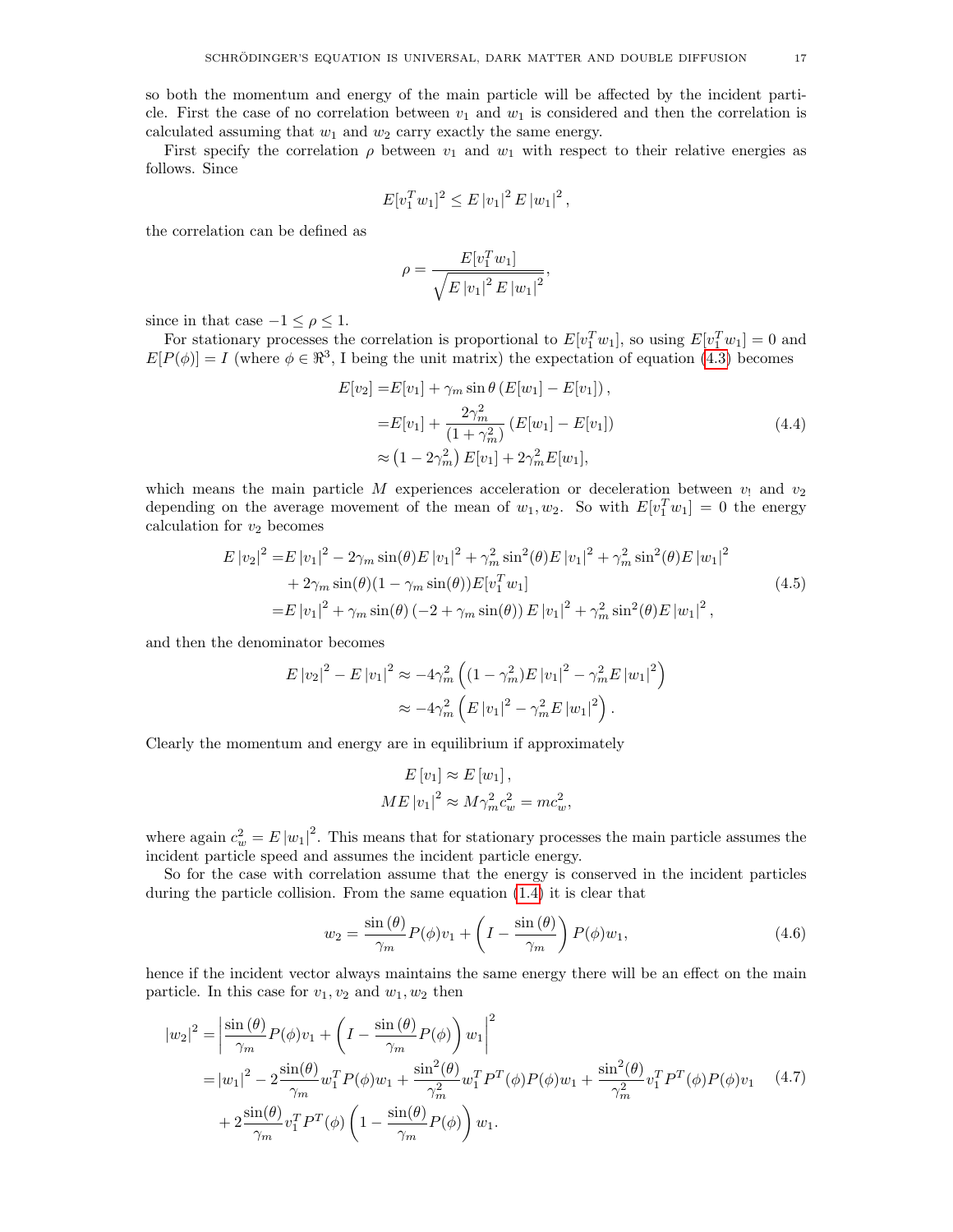With the usual interaction averaged so that  $E[P(\phi)] = I$  (unit matrix) and  $P^T(\phi)P(\phi) = P(\phi)P(\phi) =$  $P(\phi)$  then

$$
E |w_2|^2 = E |w_1|^2 - 2 \frac{\sin(\theta)}{\gamma_m} E |w_1|^2 + \frac{\sin^2(\theta)}{\gamma_m^2} E |w_1|^2 + \frac{\sin^2(\theta)}{\gamma_m^2} E |v_1|^2
$$
  
+ 
$$
2 \frac{\sin(\theta)}{\gamma_m} \left(1 - \frac{\sin(\theta)}{\gamma_m}\right) E[v_1^T w_1],
$$
 (4.8)

so then the average energy of the incident velocities remains unchanged if

$$
E[v_1^T w_1] = \frac{\left(2 - \frac{\sin(\theta)}{\gamma_m}\right)E|w_1|^2 - \frac{\sin(\theta)}{\gamma_m}E|v_1|^2}{2\left(1 - \frac{\sin(\theta)}{\gamma_m}\right)} = \frac{E|v_1|^2 - \gamma_m^2E|w_1|^2}{1 - \gamma_m^2},\tag{4.9}
$$

and the correlation becomes

$$
\rho = \frac{\sqrt{E|v_1|^2}}{(1 - \gamma_m^2)\sqrt{E|w_1|^2}} - \frac{\gamma_m^2 \sqrt{E|w_1|^2}}{(1 - \gamma_m^2)\sqrt{E|v_1|^2}}.
$$

which for small  $\gamma_m << 1$  reduces to

$$
\rho \approx \frac{\sqrt{E |v_1|^2}}{\sqrt{E |w_1|^2}} \approx \frac{E |v_1|}{E |w_1|},
$$

assuming that  $m \ll M$ ,  $E |v_1|^2 \approx E |v_1| E |v_1|$  and  $E |w_1|^2 \approx E |w_1| E |v_1|$ . With the correlation  $\rho$  between the main and incident particle velocities assures that the main particle average velocity  $E |v_1|$  will obtain a fraction  $\rho$  of the velocity of the incident particle  $E |w_1|$ . The mass in this case does not affect the result.

Is there Black Matter? A current important matter in cosmology and in fact for physics is the apparent lack of existence of mass in the universe as the extrapolated mass from the observed starlight seems to insufficiently describe the radial motion of stars around the galactic centres. Observations on the radial star velocity distributions around the center of the universe should show a significant downward slope as the distance to the center increases but the observed pattern shows an almost flat horizontal slope. This suggests either (much) more dark mass in our galaxy than their light indicates or the amount of mass extrapolated from starlight and radiation is severely under-estimated.

Since 1986 a non-relativistic potential theory for gravity is considered which differs from the Newtonian theory, see Milgrom [\[14\]](#page-26-13). The MOND theory is built on the basic assumption of the modified dynamics shown earlier to reproduce dynamical properties of galaxies and galaxy aggregates without having to assume the existence of hidden mass. Equation [\(1.9\)](#page-8-0) shows that the MOND approach may have more validity as long as the diffusion implied by the incident star systems is noticeable.

To be specific take the motion of a radially symmetric galactic configuration and determine that the incident particles consist of circling stars and galactic dust. Equation [\(1.4\)](#page-8-1) is generally applicable to all Hamiltonian forces and therefore applies to Newtonian gravity as well. The  $w_1, w_2$ part represents the force part of the equation generating the potential V and then Proposition [\(3.2\)](#page-12-1) and Theorem [\(3.3\)](#page-13-1) suggest that the distribution of a solar system moving around the galaxy employing satisfies a Schrödinger equation with an appropriate variance. The motion of the main sun needs to be determined as a function of the distance to the galactic centre  $r$  so then equation [\(3.1\)](#page-11-2) needs to be adjusted to account for gravity and the osmotic gravity term resulting from the diffusion of the dynamic star motion.

Consider for a galaxy that their mass is concentrated at the centre of the galaxy which will be assumed equal to  $M_R$ . Then assume that the mass is concentrated in the centre the Newtonian energy of the system equals

$$
\frac{w_2 + w_1}{2} = \left(\frac{GM_R}{r}\right)^{\frac{1}{2}},
$$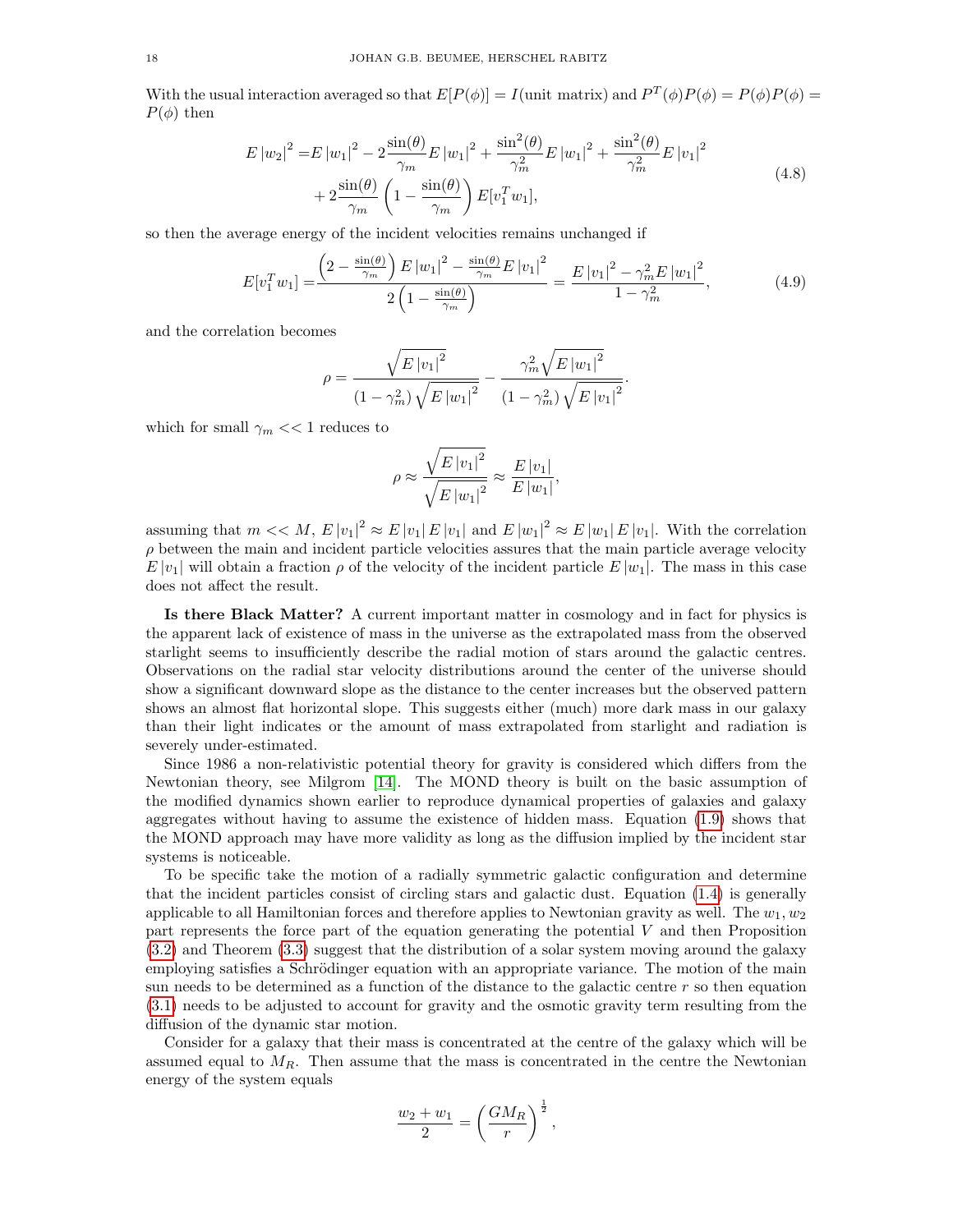so that

$$
\left|\frac{w_2 + w_1}{2}\right|^2 = \frac{GM_R}{r}.
$$

In addition, the galactic acceleration of the main particle in  $x(t)$  as a function of the radial centre r demands that

$$
\frac{\partial x(t)}{\partial r} = \frac{w_2 - w_1}{2} = -\frac{GM_R}{r^2},
$$

so that

<span id="page-18-0"></span>
$$
\left|\frac{w_2 - w_1}{2}\right|^2 = \frac{\chi(r)^2 G^2 M_R^2}{r^4},
$$

which explains the osmotic velocity term in equation [\(4.10\)](#page-18-0) except for term  $\chi(r)$ . This term is the result of the lengthening paths of galactic mass being randomized while rotating the axis. The function  $\chi(r)$  can ameliorate the terms of the acceleration making the profile less profound for large r and can make the r dependence closer to  $1/r$  for smaller r. The profile can be made equal to the typical Newtonian by choosing  $\chi(r)$  equal to zero. With these choices the potential subject to the mass of galactic stars equals

$$
f_{approx}(x,t) = E\left[\left|\frac{w_2 + w_1}{2}\right|^2 + \gamma_m^2 \left|\frac{w_2 - w_1}{2}\right|^2 \, \middle| x(t) = x\right]
$$
\n
$$
= E\left[\frac{GM_R}{r} + \gamma_m^2 \frac{\chi^2(r)G^2 M_R^2}{r^4} \, \middle| x(t) = x\right].
$$
\n(4.10)

This assumes that all mass is concentrated in the galactic centre which is not true for spiral galaxies but may be more accurate for globular clusters.

A solution has been provided by Theorem [\(3.3\)](#page-13-1) once the correct constants have been provided. First  $\gamma_m^2 = M/M_R$  where  $M_R$  is the galactic mass of the galaxy under consideration and  $\eta =$  $M_R \sigma^2 / \gamma_m$ . The diffusion in this equation is not related to quantum mechanics but to the diffusive motion the collective star systems and gas impart to a mass M. Notice also that the diffusion attribution  $\chi(r) = \chi$  has been chosen a constant throughout the galaxy. Now the Schrödinger equation [\(3.7\)](#page-13-0) substituting the value of the potential [\(4.10\)](#page-18-0) so that

$$
i\eta \frac{\partial \psi}{\partial t} = -\frac{\eta^2}{2M} \left( \frac{\partial^2 \psi}{\partial r^2} + \frac{1}{r} \frac{\partial \psi}{\partial r} \right) \psi + MM_R \left( \frac{G}{r} + \gamma_m^2 \frac{\chi^2 G^2 M_R}{r^4} \right) \psi
$$
  
= 
$$
-\frac{\eta^2}{2M} \left( \frac{\partial^2 \psi}{\partial r^2} + \frac{1}{r} \frac{\partial \psi}{\partial r} \right) \psi + MM_R \left( \frac{G}{r} + \frac{\chi^2 G^2 M}{r^4} \right) \psi,
$$
  

$$
\rho = |\psi|^2.
$$

Clearly this potential serves one of Migrom's requirements that the attractive force decreases as  $r$ increases but it does not satisfy the requirement for short r until the function  $\chi(r)$  can be adjusted accordingly. Obviously the radial speed distribution will be adjusted when  $\eta$  is adjusted so the diffusion  $\eta$  can be adjusted to the radial velocity pattern observed.

The Schrödinger equation has been studied in different contexts but a solution for the equation above does not exist [\[19\]](#page-26-19), [\[20\]](#page-26-20) though the Schrödinger equation with Newton potential is studied with a potential satisfying a Poisson equation. This set of equations were introduced by Penrose [\[12\]](#page-26-11) to the system of equations consisting of the Schrödinger equation for a wave-function moving in a potential  $\phi$ , where  $\phi$  is solved from the Poisson equation. This Schrödinger-Newton equation describes a particle that moves under its own gravitational field describing quantum properties while gravity remains classical even at the fundamental level. The system has been studied analytically by Tod [\[21\]](#page-26-21).

Example of Minkowski transaction. This example shows that some form of the Minkowski surface condition by equations [\(1.3\)](#page-6-1) using Theorem [\(1.3\)](#page-7-3). It is very interesting to see that the Theorem shows a stochastic error in the Minkowski equation.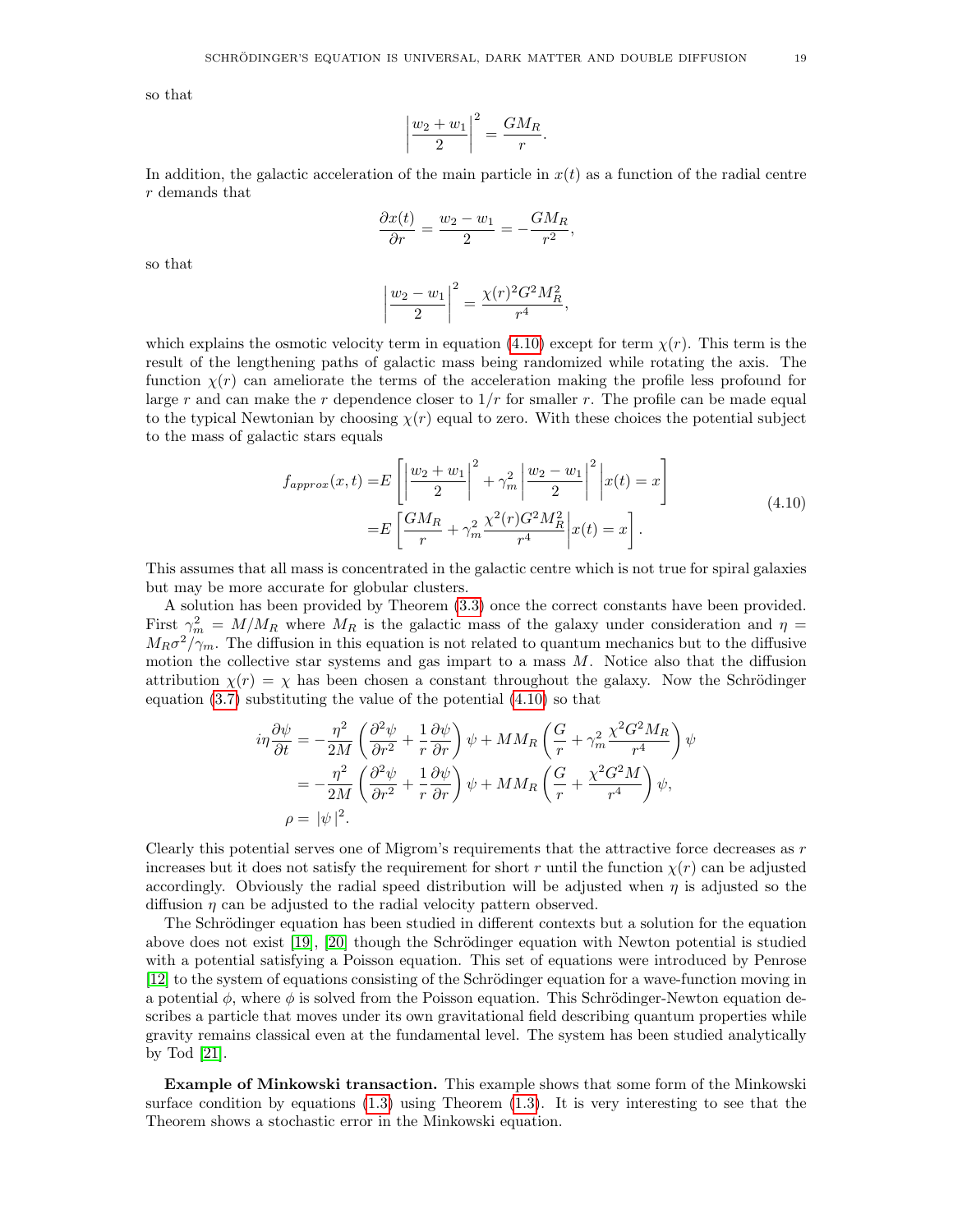Theorem 4.1. The requirements on Theorem [\(1.3\)](#page-7-3) specifies the mean motion of the mean collision mean a and the interactions  $b = w_1 - v_1$ ,  $b^{\perp} = b + \frac{1}{\gamma_m} \Phi$  by manipulating equation [\(1.6\)](#page-7-2) to derive

$$
b = \frac{w_1 - v_1}{(1 + \gamma_m^2)},
$$
  
\n
$$
b^{\perp} = \frac{v_2 - w_2}{(1 + \gamma_m^2)},
$$
  
\n
$$
a = \frac{Mv_2 + mw_2}{M + m} = \frac{Mv_1 + mw_1}{M + m},
$$
\n(4.11)

where  $b^{\perp} = b + \frac{1}{\gamma_m} \Phi$  and  $|b|^2 = |b^{\perp}|$ <sup>2</sup>. The function  $\Phi$  is defined in Theorem [\(1.3\)](#page-7-3). Then

$$
|w_2 - a|^2 - |v_2 - a|^2 = |w_1 - a|^2 - |v_1 - a|^2,
$$
\n(4.12)

so that the motion of all particles is constrained vis-a-vis the average velocity a. If the main particle on average does not loose or gain energy or if the correlation between a and  $b + b^{\perp}$  is zero then

$$
E |w_2|^2 - E |v_2|^2 = E |w_1|^2 - E |v_1|^2.
$$
\n(4.13)

<span id="page-19-1"></span><span id="page-19-0"></span>.

For small m where  $m \ll M$  it is clear that equation [\(4.12\)](#page-19-0) is very close to [\(4.13\)](#page-19-1) and for massless photons as incident particles these equations are identical. In these cases the average motion of the difference between the two particles randomizes against the behaviour of  $b + b^{\perp}$ .

*Proof.* Using the collision representation  $(1.6)$  the following can be obtained quite easily

$$
|w_2 - a|^2 - |v_2 - a|^2 = \left| -b^{\perp} \right|^2 - \left| \gamma_m^2 b^{\perp} \right|^2 = \left( 1 - \gamma_m^4 \right) \left| b^{\perp} \right|^2,
$$

and

$$
|w_1 - a|^2 - |v_1 - a|^2 = |b|^2 - \left| -\gamma_m^2 b \right|^2 = (1 - \gamma_m^4) |b|^2
$$

Then

$$
|w_2 - a|^2 - |v_2 - a|^2 - (|w_1 - a|^2 - |v_1 - a|^2) = (1 - \gamma_m^4)(|b^{\perp}|^2 - |b|^2) = 0
$$

because  $|b|^2 = |b^{\perp}|$ <sup>2</sup>. Notice that the expressions above show that the mean average energy is always positive as long as  $\gamma_m^4 < 1$  so the  $v_2 - a$ ,  $v_1 - a$  is always less than the  $w_2 - a$ ,  $w_1 - a$ energies.

To remove the dependence on the vector  $a$  remove the vector from  $(4.13)$  then it is clear that

$$
|w_2 - a|^2 - |v_2 - a|^2 - (|w_1 - a|^2 - |v_1 - a|^2)
$$
  
=  $|w_2|^2 - |v_2|^2 - (|w_1|^2 - |v_1|^2) + 2a^T (v_2 - w_2 - (v_1 - w_1))$   
=  $|w_2|^2 - |v_2|^2 - (|w_1|^2 - |v_1|^2) + 2(1 + \gamma_m^2) a^T (b + b^{\perp}),$ 

so that

$$
0 = E |w_2 - a|^2 - E |v_2 - a|^2 - (E |w_1 - a|^2 - E |v_1 - a|^2)
$$
  
=  $E |w_2|^2 - E |v_2|^2 - (E |w_1|^2 - E |v_1|^2) + 2(1 + \gamma_m^2) E [a^T (b + b^{\perp})],$ 

since  $b^{\perp}$  depends on the position of the main particle, the incident particle and the impact b.

To show this relationship is valid when the energy in the main particle does not change write from equation [\(1.6\)](#page-7-2)

$$
|v_1|^2 = |a|^2 - \gamma_m^2 a^T b + |b|^2,
$$
  

$$
|v_2|^2 = |a|^2 + \gamma_m^2 a^T b^\perp + |b^\perp|^2,
$$

then the amount of energy gained or lost equals

$$
2\Delta E = M\left(|v_2|^2 - |v_1|^2\right) = \gamma_m^2 a^T b^\perp + |b|^2 + \gamma_m^2 a^T b - |b^\perp|^2 = \gamma_m^2 a^T \left(b^\perp + b\right).
$$

This means that  $\gamma_m^2 a^T (b^{\perp} + b)$  shows the amount of energy leaving or arriving in the system so for a static system with  $\Delta E = 0$  this becomes

$$
E |w_2|^2 - E |v_2|^2 = E |w_1|^2 - E |v_1|^2.
$$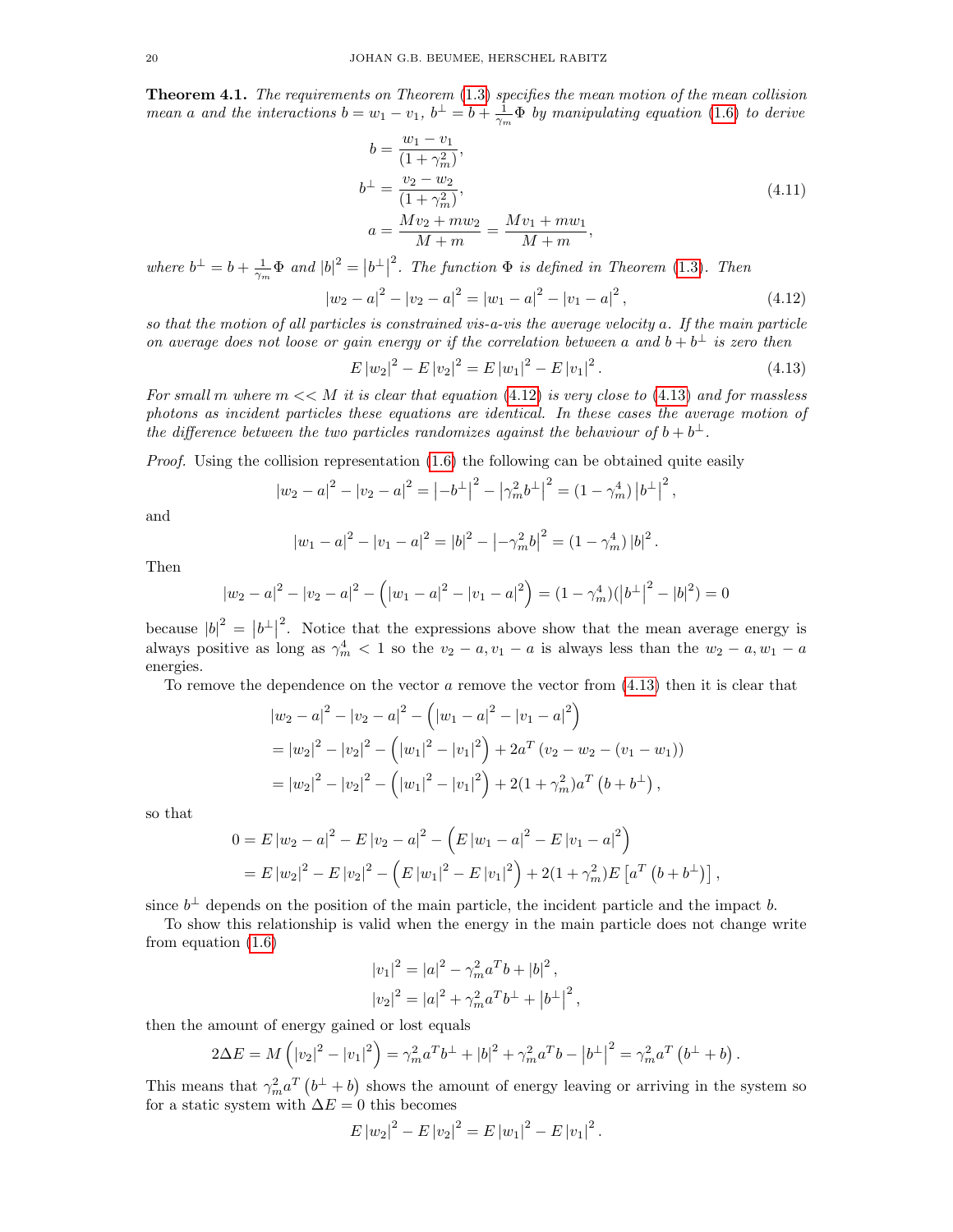It is interesting to see that for small m where  $m \ll M$  it is clear that  $\Delta E$  is very close to zero and for particles that do not have any mass like photons that  $\gamma_m = 0$  so that indeed  $\Delta E = 0$ .

In addition, the correlation between a and  $b + b^{\perp}$  is equal to

$$
\rho = \frac{E\left[a^T(b+b^\perp)\right]}{\sqrt{E\left|a\right|^2 E\left|b+b^\perp\right|^2}},
$$

so that

$$
E |w_2|^2 - E |v_2|^2 - \left(E |w_1|^2 - E |v_1|^2\right) = -4(1 + \gamma_m^2)\rho\sqrt{E |a|^2 E |b + b^{\perp}|^2},
$$

hence

$$
E |w_2|^2 - E |v_2|^2 = E |w_1|^2 - E |v_1|^2,
$$

if  $\rho$  equals zero. Assuming this equation being not stochastic it is clear that  $E |w_1|^2 \approx \overline{w_1}^2$ ,  $E |w_1|^2 \approx$  $\overline{w_1}^2$  and  $E |w_1|^2 \approx \overline{w_1} E |w_1|^2 \approx \overline{w_1}^2$  which applies to  $v_2, w_2$  as well so finally

$$
|E[w_2]|^2 - |E[v_2]|^2 = |E[w_1]|^2 - |E[v_1]|^2.
$$

Notice that for large mass where  $M >> m$  it is clear that  $a \approx v_1 \approx v_2$  and  $b+b^{\perp} \approx w_1-w_2$  so then  $E\left[a^T(b+b^{\perp})\right] \approx E[v(w_2-w_1)] \approx vE[(w_2-w_1)]$ . Inertial masses moving through the universe at a constant speed not loosing or gaining energy would have  $E[a^T(b+b^{\perp})] = 0$  and equation [\(4.13\)](#page-19-1)  $h$ olds true.

The conservation law  $(4.12)$  always applies no matter what values the masses m or M are but [\(4.13\)](#page-19-1) is the relativistic Minkowski space time as long as a and  $b + b^{\perp}$  are uncorrelated or if the main particle does not accept or loose energy. Energy conservation means that  $E[a^T(b+b^{\perp})]=0$ so that the momentum of the main particle does not loose or gain momentum / energy upon collision on average. In gravity the incident particle consists out of a heatbath of light so then clearly equation [\(4.13\)](#page-19-1) applies.

Interestingly the joint energy of the particles equals

$$
\frac{2}{M}\mathcal{H}_1 = \frac{2}{M}\mathcal{H}_1 = |v_1|^2 + \gamma_m^2 |w_1|^2 = |v_2|^2 + \gamma_m^2 |w_2|^2 = (1 + \gamma_m^2) |a|^2 + \gamma_m^2 (1 + \gamma_m^2) |b|^2,
$$

and Einstein solved the relativistic case in gravity in equation [\(4.13\)](#page-19-1) by varying the time to compensate for equation [\(4.13\)](#page-19-1) as the incident particle speed (photons) always has the same speed setting  $|w_1|^2 = c_w^2 \tau_1^2$ ,  $|w_2|^2 = c_w^2 \tau_2^2$ . Using the pre- and post collision vector of the macroscopic object speeds  $v_1$  and  $v_2$  then with  $c_w^2$  as the constant speed of light equation [\(4.13\)](#page-19-1) becomes

$$
c_w^2 \tau_2^2 - |v_2|^2 \tau_2^2 = c_w^2 \tau_1^2 - |v_1|^2 \tau_1^2.
$$

This requirement determines the behaviour of the times  $\tau_1$  and  $\tau_2$  by setting

<span id="page-20-0"></span>
$$
\frac{\tau_2}{\tau_1} = \frac{\sqrt{1 - \frac{|v_1|^2}{c_w^2}}}{\sqrt{1 - \frac{|v_2|^2}{c_w^2}}},\tag{4.14}
$$

and then equation [\(4.13\)](#page-19-1) can be solved as follows

$$
c_w \tau_2 = c_w \tau_1 \cosh(\xi) - v_1 \tau_1 \sinh(\xi),
$$
  

$$
v_2 \tau_2 = -c_w \tau_1 \sinh(\xi) + v_1 \tau_1 \cosh(\xi),
$$

which fits [\(4.13\)](#page-19-1) because  $\cosh(\xi)^2 - \sinh(\xi)^2 = 1$ . If however  $\gamma_m > 0$  and the correlation is not zero then equation [\(4.12\)](#page-19-0) holds and there should be a small correction to the time estimates in equation [\(4.14\)](#page-20-0).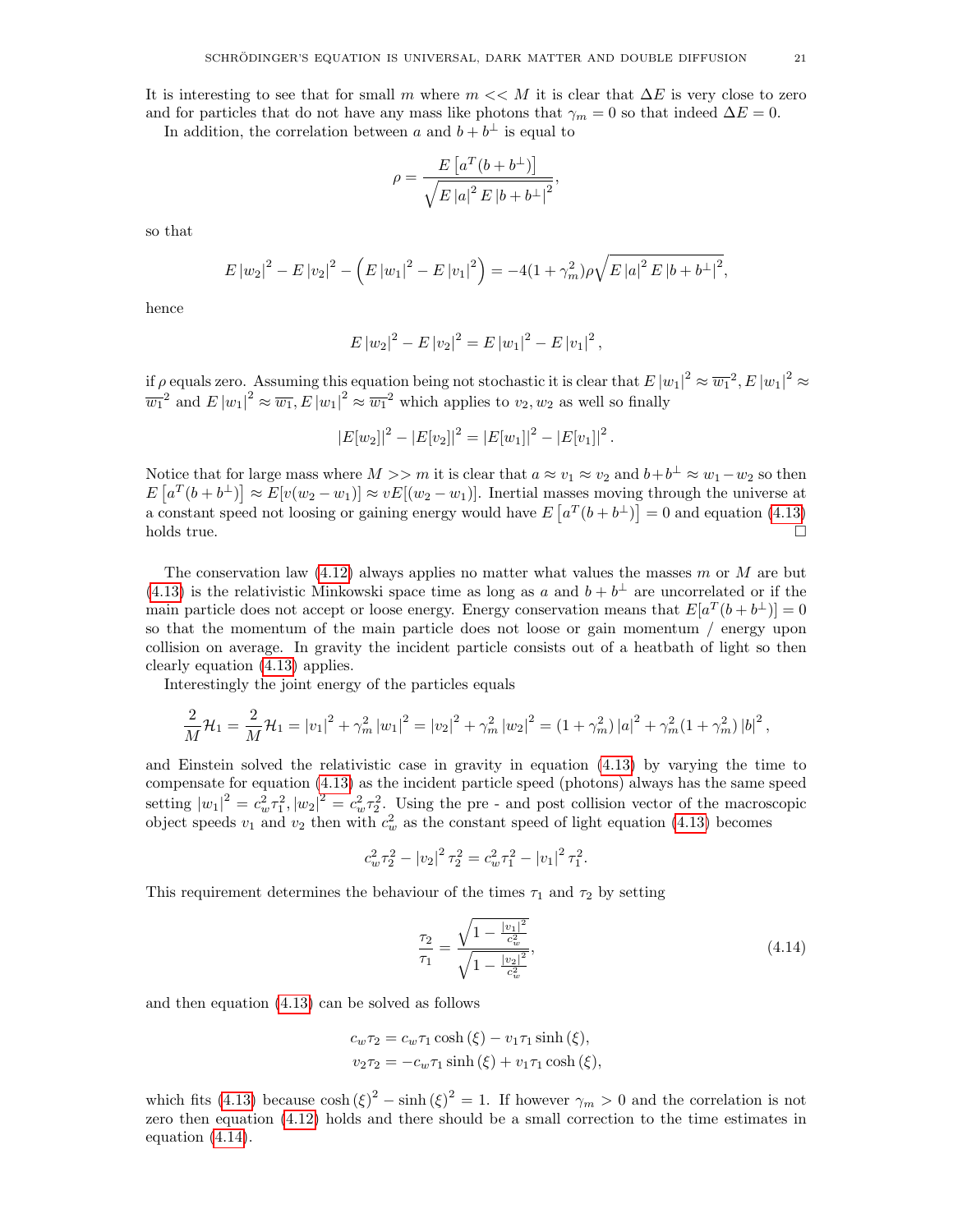### 5. Double Quantum Mechanics

The two particle Hamiltonian describing the elastic collision in Theorem [\(1.4\)](#page-8-1) has four terms where the first two represent the main particle energy and the third and fourth terms represent the energy of the incident particle. In the previous examples the incident particles in the third and fourth term were approximated by a static potential (Proposition [\(3.2\)](#page-12-1)) and the minimum calculated using Schrödinger equation (Theorem  $(3.3)$ ). However, this dynamic approximation does not allow the  $w_1, w_2$  velocity dependence and does not represent the actual incident particle motion. The easiest way to incorporate the incoming particle behaviour into [\(1.9\)](#page-8-0) is to apply the differential equations [\(2.3a\)](#page-10-4) and [\(2.3b\)](#page-10-0) in Theorem [\(2.1\)](#page-10-3) for the incident particle as was done for the main particle.

Hence using Theorem [\(2.1\)](#page-10-3) for the incident particle assume that the incident particle satisfies [\(2.1a\)](#page-9-0) and [\(2.1a\)](#page-9-0) with drifts  $b^+ = b^+(x(t), y(t), t)$ ,  $b^- = b^-(x(t), y(t), t)$  with a drift of  $\sigma$  for the stochastic differential equation. So it is assumed that

$$
d^+\begin{pmatrix} x(t) \\ y(t) \end{pmatrix} = \begin{pmatrix} x(t + \tau_2) - x(t) \\ y(t + \tau_2) - y(t) \end{pmatrix} = b^+ dt + \sigma dz^+(t)
$$
(5.1a)

$$
d^{-}\begin{pmatrix} x(t) \\ y(t) \end{pmatrix} = \begin{pmatrix} x(t) - x(t - \tau_1) \\ y(t) - y(t - \tau_1) \end{pmatrix} = b^{-}dt + \sigma d^{-}z(t)
$$
(5.1b)

<span id="page-21-5"></span>
$$
\begin{pmatrix} b^- \\ b^- \end{pmatrix} = \begin{pmatrix} b^+ \\ b^+ \end{pmatrix} - \sigma \nabla \log(\rho), \tag{5.1c}
$$

where  $d^+z(t)$ ,  $d^-z(t)$  is the 6 dimensional Gaussian process where  $d^+z(t) = z(t + \tau_2) - z(t)$  and  $d^-z(t) = z(t) - z(t-\tau_1)$  and  $\nabla^T = \left(\frac{\partial}{\partial x_1}, \dots, \frac{\partial}{\partial x_3}, \frac{\partial}{\partial y_1}, \dots, \frac{\partial}{\partial y_3}\right)$ . Here  $\rho = \rho(x, y, t)$  is the associated probability density where  $x$  refers to the main particle variables and  $y$  refers to the incident particle variables.

From this it follows that

<span id="page-21-6"></span><span id="page-21-0"></span>
$$
\frac{\partial \rho}{\partial t} = -\nabla^T \left( b^+ \rho \right) + \frac{\sigma^2}{2} \Delta \rho, \tag{5.1d}
$$

<span id="page-21-2"></span><span id="page-21-1"></span>
$$
\frac{\partial \rho}{\partial t} = -\nabla^T (b^- \rho) - \frac{\sigma^2}{2} \Delta \rho,
$$
\n(5.1e)

so that

$$
\frac{\partial \rho}{\partial t} = -\nabla^T \left( \left( \frac{b^+ + b^-}{2} \right) \rho \right),\tag{5.1f}
$$

where  $\Delta = \sum_i \frac{\partial^2}{\partial x_i^2}$  $\frac{\partial^2}{\partial x_i^2} + \sum_i \frac{\partial^2}{\partial y_i^2}$  $\frac{\partial^2}{\partial y_i^2}$ .

By this assumption the sequence of incoming incident particles in time is modelled in the form of the time-dependent continuous stochastic process also experienced by the main particle. It is possible to add correlations between the main particle and use a different variant for the incident particles but for the moment keep the calculations simple. The density  $\rho = \rho(x, y, t)$  is assumed to deal with the joint distribution of main particles  $v_1, v_2$  and incident particles  $w_1, w_2$ . Using [\(5.1d\)](#page-21-0), [\(5.1e\)](#page-21-1) and [\(5.1f\)](#page-21-2) change Proposition [\(3.6\)](#page-13-2) as follows

**Theorem 5.1.** Let  $b_j^+ = b_j^+(x, y, t)$ ,  $b_j^- = b_j^-(x, y, t)$  for  $1 \le j \le 6$  be the forward and backward drift for the main particle  $x$  and incident particle  $y$  then the expectation of the total energy in  $E[\mathcal{H}_1] = E[\mathcal{H}_2]$  can be written as

$$
E\left[\mathcal{H}_1\right] = E\left[\mathcal{H}_2\right] = \frac{M}{2} \sum_{k=1}^{k=3} \left( E\left[ \left| \frac{b_j^+ + b_j^-}{2} \right|^2 \right] + \frac{\eta^2}{4M^2} E\left[ \left| \frac{\nabla_j \rho}{\rho} \right|^2 \right] \right) + \frac{m}{2} \sum_{k=4}^{k=6} \left( E\left[ \left| \frac{b_j^+ + b_j^-}{2} \right|^2 \right] + \frac{\eta_w^2}{4m^2} E\left[ \left| \frac{\nabla_j \rho}{\rho} \right|^2 \right] \right) + \frac{3(\eta + \eta_w)}{\sin(\theta)\overline{\tau}}
$$
(5.2)

where

<span id="page-21-4"></span><span id="page-21-3"></span>
$$
\eta = M\sigma^2/\gamma_m, \eta_w = M\gamma_m^3 \sigma^2 = m\gamma_m \sigma^2 \tag{5.3}
$$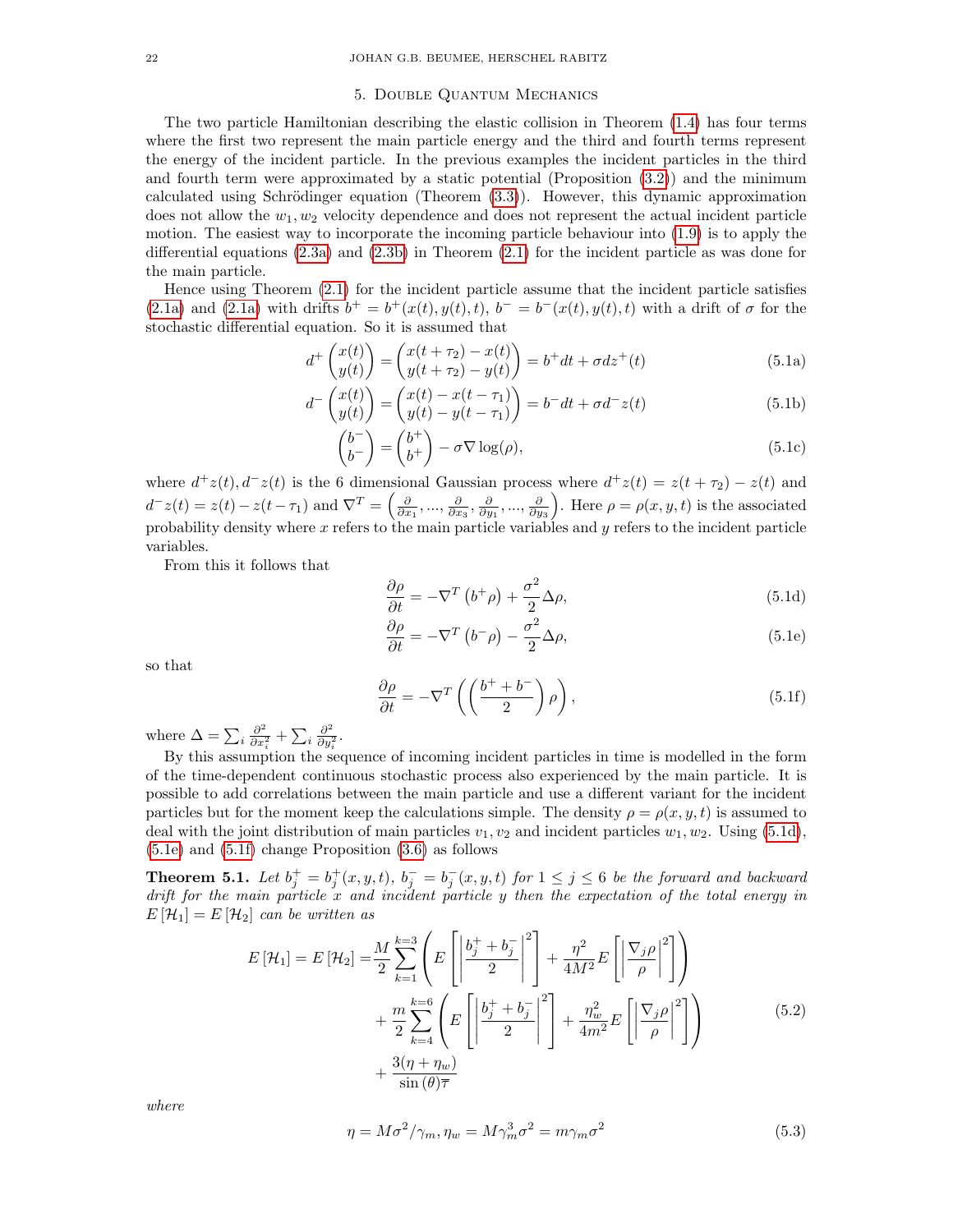and  $\nabla_j = \frac{\partial}{\partial x_j}$  with  $1 \leq j \leq 6$ . The expectation E[.] calculates an average over the forward, backward fluctuations  $\rho = \rho(x, y, t)$  of  $v_1, v_2$  and  $w_1, w_2$  and over the position x.

*Proof.* The first two terms in  $(5.2)$  in a similar fashion in Proposition  $(3.2)$  and the terms that require an explanation are the expectation of the new kinetic energy term for the incident particle and the new resident variance  $\eta_w$ . Using the expressions for backward and forward drift processes as defined in  $(5.2)$  expectation over  $(1.9)$  reduces to

$$
E\left[\left|\frac{v_{2}+v_{1}}{2}\right|^{2}+\frac{1}{\gamma_{m}^{2}}\left|\frac{v_{2}-v_{1}}{2}\right|^{2}\right]+\gamma_{m}^{2}E_{w}\left[\left|\frac{w_{2}+w_{1}}{2}\right|^{2}+\gamma_{m}^{2}\left|\frac{w_{2}-w_{1}}{2}\right|^{2}\right]
$$
  
\n
$$
=\sum_{j=1}^{j=3}E\left[\left|\frac{b_{j}^{+}+b_{j}^{-}}{2}+\frac{1}{2}\sigma\frac{\Delta^{+}z_{j}}{\tau_{2}}+\frac{1}{2}\sigma\frac{\Delta^{-}z_{j}}{\tau_{1}}\right|^{2}\right]+\n+ \frac{1}{\gamma_{m}^{2}}\sum_{j=1}^{j=3}E\left[\left|\frac{b_{j}^{+}-b_{j}^{-}}{2}+\frac{1}{2}\sigma\frac{\Delta^{+}z_{j}}{\tau_{2}}-\frac{1}{2}\sigma\frac{\Delta^{-}z_{j}}{\tau_{1}}\right|^{2}\right] +\n+ \gamma_{m}^{2}\sum_{j=4}^{j=6}E\left[\left|\frac{b_{j}^{+}+b_{j}^{-}}{2}+\frac{1}{2}\sigma\frac{\Delta_{j}^{+}z}{\tau_{2}}+\frac{1}{2}\sigma\frac{\Delta_{j}^{-}z}{\tau_{1}}\right|^{2}\right] +\n+ \gamma_{m}^{4}\sum_{j=4}^{j=6}E\left[\left|\frac{b_{j}^{+}-b_{j}^{-}}{2}+\frac{1}{2}\sigma\frac{\Delta_{j}^{+}z}{\tau_{2}}-\frac{1}{2}\sigma\frac{\Delta_{j}^{-}z}{\tau_{1}}\right|^{2}\right],
$$

which can be simplified to

$$
\sum_{j=1}^{j=3} E\left[ \left| \frac{b_j^+ + b_j^-}{2} \right|^2 + \frac{1}{\gamma_m^2} \left| \frac{b_j^+ - b_j^-}{2} \right|^2 \right] + \frac{3\sigma^2}{2} \left( 1 + \frac{1}{\gamma_m^2} \right) E\left[ \frac{1}{\tau} \right] \n+ \gamma_m^2 \sum_{j=4}^{j=6} E\left[ \left| \frac{b_j^+ + b_j^-}{2} \right|^2 + \gamma_m^2 \left| \frac{b_j^+ - b_j^-}{2} \right|^2 \right] + \frac{3\sigma^2 \gamma_m^2 (1 + \gamma_m^2)}{2} E\left[ \frac{1}{\tau} \right] \n= \sum_{j=1}^{j=3} E\left[ \left| \frac{b_j^+ + b_j^-}{2} \right|^2 + \frac{\sigma^4}{4\gamma_m^2} \left| \frac{\nabla_j \rho}{\rho} \right|^2 \right] + \frac{6\sigma^2}{\gamma_m \sin(\theta) \overline{\tau}} \n+ \gamma_m^2 \sum_{j=4}^{j=6} E\left[ \left| \frac{b_j^+ + b_j^-}{2} \right|^2 + \frac{\gamma_m^2 \sigma^4}{4} \left| \frac{\nabla_j \rho}{\rho} \right|^2 \right] + \frac{6\gamma_m^3 \sigma^2}{\sin(\theta) \overline{\tau}},
$$
\n(5.4)

assuming that  $E[1/\tau] = 2/\overline{\tau}$ ,  $\nabla_j = \frac{\partial}{\partial x_j}$  and using the definition for  $\sin(\theta) = 2\gamma_m/(1+\gamma_m^2)$  provided above.

These constants can be estimated as follows using the definition [\(5.3\)](#page-21-4) so that

<span id="page-22-0"></span>
$$
\frac{\sigma^4}{4\gamma_m^2} = \frac{\eta^2}{4M^2}
$$
  

$$
\frac{\gamma_m^2 \sigma^4}{4} = \frac{\eta_w^2}{4\gamma_m^4 M^2} = \frac{\eta_w^2}{4m^2}
$$
 (5.5)

so that  $\sigma^2/\gamma_m = \eta/M$  and  $\sigma^2\gamma_m = \eta_w/m$  so clearly then

$$
E[\mathcal{H}_1] = E[\mathcal{H}_2] = \frac{M}{2} \sum_{j=1}^{j=3} E\left[\left|\frac{b_j^+ + b_j^-}{2}\right|^2 + \frac{\eta^2}{4M^2} \left|\frac{\nabla_j \rho}{\rho}\right|^2\right] + \frac{3\eta}{\sin(\theta)\overline{\tau}} + \frac{m}{2} \sum_{j=4}^{j=6} E\left[\left|\frac{b_j^+ + b_j^-}{2}\right|^2 + \frac{\eta_w^2}{4m^2} \left|\frac{\nabla_j \rho}{\rho}\right|^2\right] + \frac{3\eta_w}{\sin(\theta)\overline{\tau}},
$$

which settles the proof.  $\Box$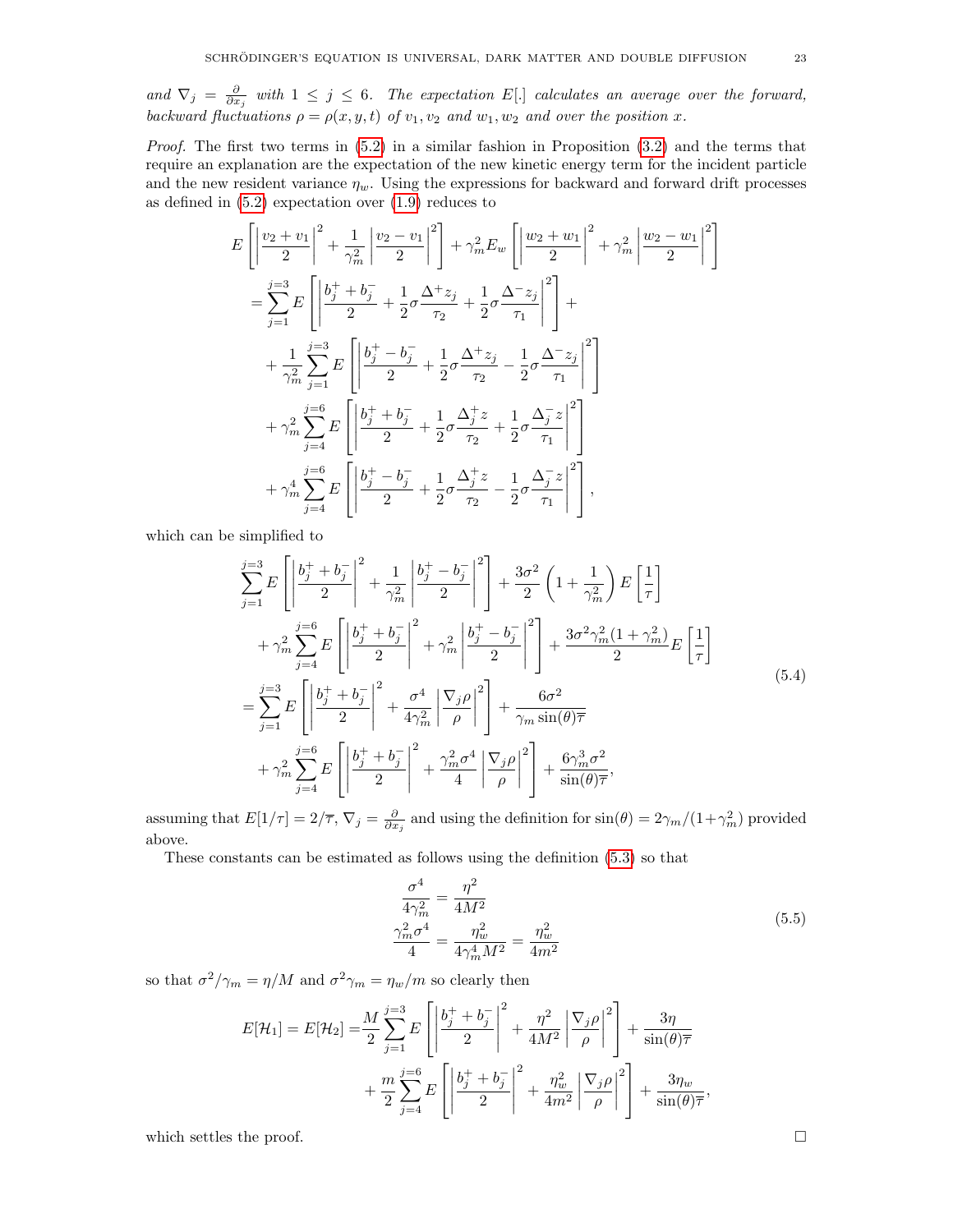Equation [\(5.2\)](#page-21-3) show the energy embedded in the main and incident particle both modeled using stochastic processes but since there are no other effects on the two particles [\(5.2\)](#page-21-3) must be constant in time. In the previous example a wave function was employed to find the minimum energy but the Theorem below shows a new wave function emerges. This specifies exactly how the density for the space variable specified by  $\rho = \rho(x, y, t)$  is defined.

<span id="page-23-0"></span>**Theorem 5.2.** Assume that  $\eta = M\sigma^2/\gamma_m$ ,  $\eta_w = m\gamma_m\sigma^2$ ,  $\Delta_x = \left(\frac{\partial^2}{\partial x^2}\right)^2$  $\frac{\partial^2}{\partial x_1^2} + \ldots + \frac{\partial^2}{\partial x_2^2}$  $\overline{\partial x_3^2}$ ) and  $\Delta_y =$  $\int$  ∂<sup>2</sup>  $\frac{\partial^2}{\partial y_1^2} + \ldots + \frac{\partial^2}{\partial y_i^2}$  $\overline{\partial y_3^2}$ ). Also define  $R_1 = R_1(x,t)$ ,  $S_1 = S_1(x,t)$  and let  $R_2 = R_2(y,t)$ ,  $S_2 = S_2(y,t)$ as suitable functions with  $R = R_1(x,t) + R_2(y,t)$ ,  $S = S_1(x,t) + S_2(y,t)$ . Then in the absence of angular momenta or spin the Hamiltonian in  $(5.2)$  (or averaged  $(3.2)$ ) is time independent if the main particle has probability density  $\rho = \rho(x, y, t) = \rho_1(x, t)\rho_2(y, t) = \rho_1\rho_2$  for the main particle position process  $x(t)$  derived from the wave functions  $\psi_1 = \psi_1(x,t)$ ,  $\psi_2 = \psi_2(y,t)$  where

$$
\psi_1 = \psi_1(x, t) = \exp\left[\frac{M\left(R_1 + iS_1\right)}{\eta}\right],\tag{5.6}
$$

and

$$
\psi_2 = \psi_2(y, t) = \exp\left[\frac{m\left(R_2 + iS_2\right)}{\eta_w}\right].
$$
\n(5.7)

The Schrödinger's equations satisfy

$$
i\eta \frac{\partial \psi_1(x,t)}{\partial t} = -\frac{\eta^2}{2M} \Delta_x \psi_1(x,t) + \overline{V_1(x,t)} \psi_1(x,t),
$$
  
\n
$$
i\eta_w \frac{\partial \psi_2(y,t)}{\partial t} = -\frac{\eta_w^2}{2m} \Delta_y \psi_2(y,t) - \overline{V_2(y,t)} \psi_2(y,t),
$$
  
\n
$$
\rho(x,y,t) = \rho_1(x,t)\rho_2(y,t) = |\psi_1(x,t)\psi_2(y,t)|^2,
$$
\n(5.8)

for any six-dimensional potential  $V = V(x, y, t)$  where

$$
\overline{V_1(x,t)} = \int \rho_2(y,t) \left( V_1(x,y,t) + \Psi_1(x,y,t) \right) dy,
$$
  

$$
\overline{V_2(y,t)} = \int \rho_1(x,t) \left( V_2(x,y,t) + \Psi_2(x,y,t) \right) dx,
$$

and

$$
\frac{\partial V_1(x, y, t)}{\partial t} = (\nabla S)^T \nabla \Psi_1(x, y, t), \n\frac{\partial V_2(x, y, t)}{\partial t} = (\nabla S)^T \nabla \Psi_2(x, y, t),
$$

with

$$
\sum_{j=1}^{6} \left( \gamma_m^2 \int \rho_1 \nabla_j S_1 \nabla_j \left( \overline{V_1(x,t)} \right) dx - \int \rho_2 \nabla_j S_2 \nabla_j \left( \overline{V_2(y,t)} \right) dy \right) = 0.
$$

The total (average) energy of the main and incident particle now equals

$$
E\left[\mathcal{H}_1\right] = E\left[\mathcal{H}_2\right] = \frac{\eta^2}{2M} E\left[\frac{\left|\nabla\psi_1\right|^2}{\left|\psi_1\right|^2}\right] + \frac{\eta_w^2}{2m} E\left[\frac{\left|\nabla\psi_2\right|^2}{\left|\psi_2\right|^2}\right] + \frac{3\left(\eta + \eta_w\right)}{\sin(\theta)\overline{\tau}}
$$
\n
$$
= \frac{\eta^2}{2M} \int \rho \left|\nabla\psi_1\right|^2 dx + \frac{\eta_w^2}{2m} \int \rho \left|\nabla\psi_2\right|^2 dx + \frac{3\left(\eta + \eta_w\right)}{\sin(\theta)\overline{\tau}},\tag{5.9}
$$

*Proof.* The proof is presented in Appendix  $(F)$ . This proof uses Appendix  $(E)$  to apply the result to both the main and incidently particle simultaneously. Instead of entering an arbitrary force the interaction uses both drifts as forces to stop the energy criterium from gaining or loosing energy.  $\Box$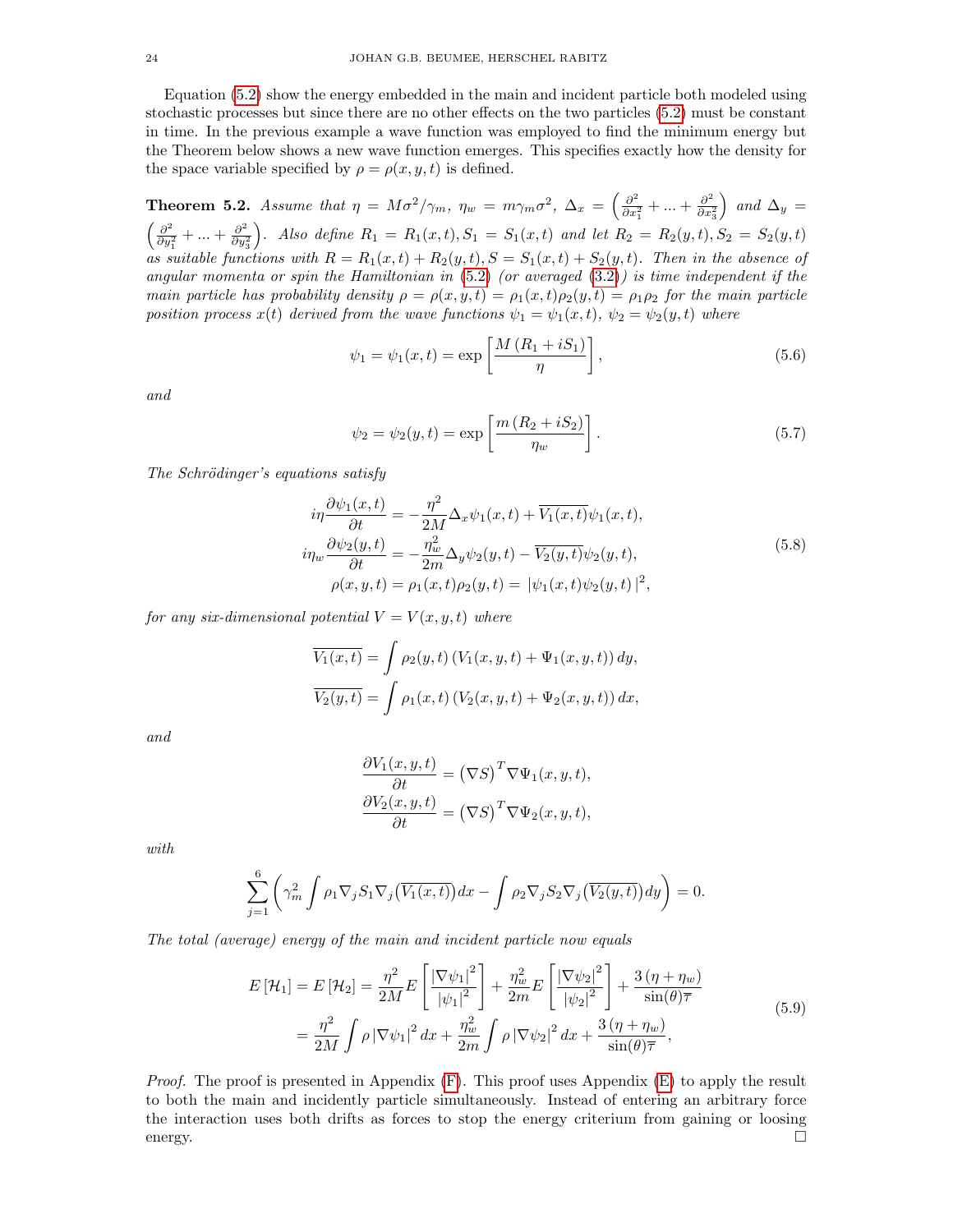## 6. Conclusions

The paper considers elastic collisions between classical two-particle ignoring angular momentum, spin and additional particle properties. Theorem [\(1.4\)](#page-8-1) shows that the conserved energy for an elastic collision between a main and incident particle allows to be converted into a sum of four terms where two terms relate to the non-conserved main particle energy and two terms relate to the incident particle energy. The first two terms for the main particle satisfy a weighted form of Nelson's measure while the remaining terms also use Nelson's form but have a different weighting due to the mass differences. The weighting on the four forms here are unique but were absent from the original paper presented by Nelson [\[9\]](#page-26-8). Two of the terms are average energies while the second difference terms in the main and incident particles are referred to as the main and incident osmotic terms and relate to the diffusion process. The proof of this conserved energy is relatively straightforward from the definition of the input  $(v_1, w_1)$  / output  $(v_2, w_2)$  particle velocities. Theorem [\(1.4\)](#page-8-1) has been derived assuming a one-dimensional particle interaction at the time of the collision and using projections to complete the elastic collision.

This unique classical collision energy distribution is classical and can be applied to equilibrium problems in quantum mechanics, statistical mechanics, cosmology, Dark Matter, Dark Energy or mathematical Finance. Presumably the method can be extended to multiple collisions and there seems the possibility of extending the approach to a field form (by employing a continuous number of dimensions). First to start modelling the elastic energy equation the incident particle energy is condensed to a potential and the motion of the main particle is provided by a stochastic differential equation concentrating the two-particle Hamiltonian into a mean-average motion for the main particle. So the incident particle motion is now encompassed by a non-stochastic potential ignoring the diffusion effects. Proposition [\(3.2\)](#page-12-1) shows the proper form for the collision energy for the main particle and Theorem [\(3.3\)](#page-13-1) proves how minimizing the energy expression requires that the position of the main particle satisfies Schrödinger's equation. Because of the weighting it is clear that the diffusion is small for small incident particle mass ratios  $m \ll M$  and large for cases where  $m >> M$  for the main particle.

The resulting Schrödinger equation is a classical result as illustrated in this paper but the analysis here does not relate to quantum mechanics as the variance parameter of the Schrödinger equation is defined as  $\eta = M\sigma^2/\gamma_m = M^{3/2}\sigma^2/m^{1/2}$ . In principle quantum mechanics can be easily derived out of assuming that  $\eta = \hbar$  but that does not completely define the quantal process. There are other objections to this approach as Wallstrom [\[11\]](#page-26-10) argued that additional conditions on the discreteness of angular momentum does not follow from the stochastic derivation. Though this is a clear requirement on the theory it is also clear that the original paper from Nelson nor this paper deal with angular momentum requirements in the main particle energy representation. Angular representation can be included relatively easily into Theorem [\(1.4\)](#page-8-1) as it consists of angular moment terms and quadratic angular terms. By explicit inclusion angular momentum and even spin can be included easily by construction.

Using the stochastic differential equation to derive Schrödinger's equation is very useful but the Gaussian stochastic differential equations provide quite un-physical paths. Though the formulation provides proper distributions for main particle positions the associated velocity is infinite at all times an Hamiltonian theory actively using Gaussian processes will obtain unpleasant surprises. A better approach could be to use more direct distribution transition assumptions employing binomial, multi-nomial or equivalent processes that satisfy the proper statistical layout as specified in Proposition [\(3.2\)](#page-12-1) or Theorem [\(1.3\)](#page-7-3). The forward steps are defined as they are here in equation [\(2.1a\)](#page-9-0) while the backward distribution [\(2.1b\)](#page-9-1) is defined with an application of Bayes' Theorem on multi-nomials. In that case a new form for the continuity equation from [\(2.3b\)](#page-10-0) for the multinomial distribution form needs to be found. The advantage of multi-nomial distributions is that they represent interaction times and define velocities appropriately so that for instance QED developments using Feynman's [\[22\]](#page-26-22) ideas could be represented more directly. To avoid the renormalisation procedures there are many areas that require a better representation .

Notice that generating Schrödinger's equation in Theorem  $(3.3)$  is slightly different from the standard used in quantum mechanics. Equation [\(3.7\)](#page-13-0) uses a speed adjustment term  $\Psi$  defined in equation [\(F.7\)](#page-39-0) and is only non-zero when the potential term depends on time explicitly. A timedependent potential between the main and incident particles needs to account for the behaviour of the time dependence of  $\int \rho V dx$  where  $V = V(x,t)$  represents the potential. Also notice that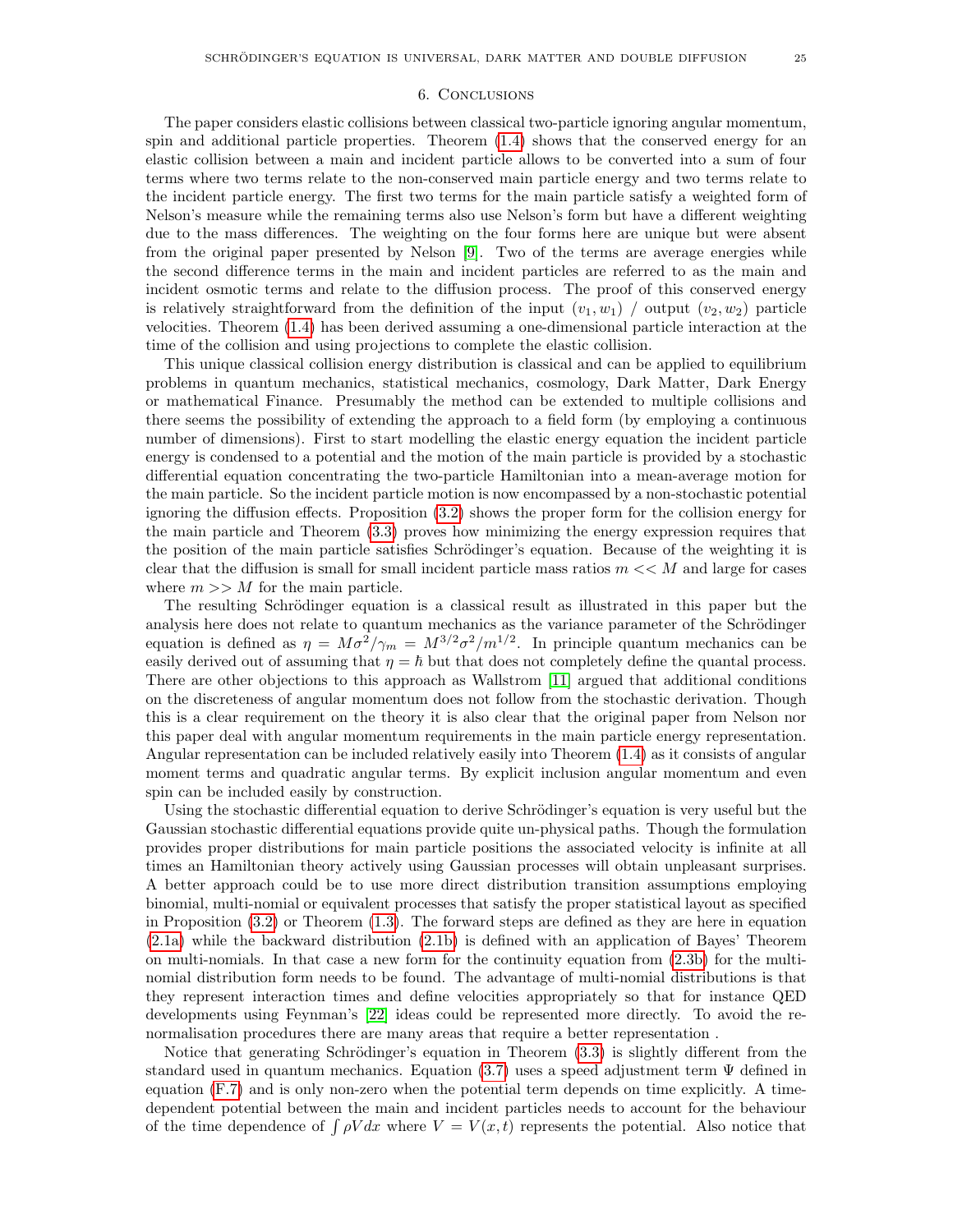the drift terms in equation [\(3.8\)](#page-13-3) has the mass ratio incorporated into the potential width term since  $M\gamma_m^2 = m$ . Finally the energy terms in [\(3.9\)](#page-13-4) are presented proportional to  $\eta^2$  according to regular quantum mechanics. Though the weighting of the osmotic term exists in the drift term the wave-function and energy are exactly in line with quantum mechanics.

The first example in this paper models the behaviour of the main particle assuming that all interacting incident particles have a multiple of energies proportional to  $\bar{e} = mc_w^2/2$ . Clearly the Schrödinger equation now demands that all energy solutions (associated energy Eigenvectors) for the main and incident particles produce multiples of  $\bar{e}$ . The joint energy for the main particle and incident system becomes  $(kmc_w^2/2 = k\bar{e}, k \ge 0)$  and it is possible that main system does not have any energy while the incident particle has energy  $\bar{e}$ . It demonstrates the start of a quantum system of main particles residing in a heatbath of particles with energies proportional to  $\bar{e}$ . Presumably it can be projected onto quantum mechanics if the energy assumes the appropriate distribution of energy assuming that  $\hbar = \overline{e\tau}$  where  $\overline{\tau}$  is the usual average quantal interaction time. This argument will apply to photons as well though their masses are zero but the momentum  $p = mc_w$  (photons  $p = \hbar k$ ) and energy  $\bar{e}$  (photon  $|k| c$ ) are well defined.

The two-particle energy in Theorem  $(1.4)$  can be solved via Proposition  $(3.2)$  and the Schrödinger equation if the potential can be determined directly from Newtonian physics as witnessed for instance in the search for Dark Matter. The first term for the incident particles  $V(x,t)$  was estimated from Newton while the incident osmotic term used acceleration. For diffusion then the Schrödinger equation was employed to deal with two potentials simultaneously. The first term was estimated from Newtonian mechanics as per assumption that all incident particles - in this case randomly moving stars within the galactic cluster - are moving according to Newton. Then for the osmotic term the axial motion of the stellar system r parsecs will be  $\left\lfloor \frac{w_2+w_1}{2} \right\rfloor$  $\frac{2}{r} = \frac{GM_R}{r}$  where G is the gravitational constant and  $M_R$  is the estimated central mass of stars at the galactic cluster. A similar estimate for the incident particle osmotic term will look at the acceleration and then multiply with the stellar system speed to find that  $\left|\frac{w_2-w_1}{w_2}\right|$  $\sigma^2 = \frac{G^2 M_R^2}{r^4}$ . Finally an approximation of the probability distribution is provided via the Schrödinger equation in Proposition [\(3.2\)](#page-12-1).

This analysis suggests that the Newtonian model for galaxies is not quite right as the osmotic terms in the incident term tends to change the radial attraction potential considerably as a result of diffusion. But Milgrom [\[14\]](#page-26-13) is quite right to assume that the Newtonian model is not sufficient if there is substantial diffusion caused by incident particles. The model here is clearly showing additional attraction at smaller radius to the centre of the galaxy though the assumption that all galaxy mass is centred at the centre of the galaxy is clearly inaccurate. The mass distribution calculated around the galaxy has quite a different profile due to its own gravity and many authors have taken this into account, see Penrose [\[12\]](#page-26-11). Notice that it is possible to adjust the theory presented by a weighting factor though the user has to be careful to adjust  $\chi(r)$  in a self-consistent manner. The MOND theory is built on the basic assumptions of the modified dynamics, which were shown earlier to reproduce dynamical properties of galaxies and galaxy aggregates without having to assume the existence of hidden mass. Whether additional terms in the potential employing Schrödinger's equation solves the Dark Matter absence remains to be seen.

There is another solution to the velocity equation in Theorem [\(1.1\)](#page-6-2) as presented in Theorem [\(1.3\)](#page-7-3) using Eigenvectors and Eigenvalues. The solution provides the average velocity field and restricts the size of the b (determines  $v_1, w_1$ ) and  $b<sup>\perp</sup>$  (determines  $v_2, w_2$ ) solutions. An interesting application is Theorem [\(1.1\)](#page-6-2) which shows that all fluctuations around the average motion are protected before and after the collision. Once the average velocity  $a$  has been subtracted the energy expression for both colliding particle has a term that depends on  $\gamma_m^2 a^T (b + b^{\perp})$ . If the average speed a is not correlated with  $w_1, w_2$  then the relation shows the Minkowski surface for relativistic particles. What is really quite interesting is that the Minkowksi equation holds immediately if the mass tends to zero so in other words when we are dealing with photons. But at positive mass where small amounts of energy will be exchanged with the main particle fall under quantal effects but the solution is described in terms of the equation involving the average speed  $a$ .

The preserved energy for the main and incident particle in [\(1.9\)](#page-8-0) represents four weighted terms showing the average motion and the osmotic contributions with the incident particle's contribution so far represented as a fixed potential, However, given the form of the incident particle it is clear that it can be approximated in the same way as the main particle so there should be two Schrödinger equations for both particles at the same time. As Theorem  $(5.2)$  shows there are two Schrödinger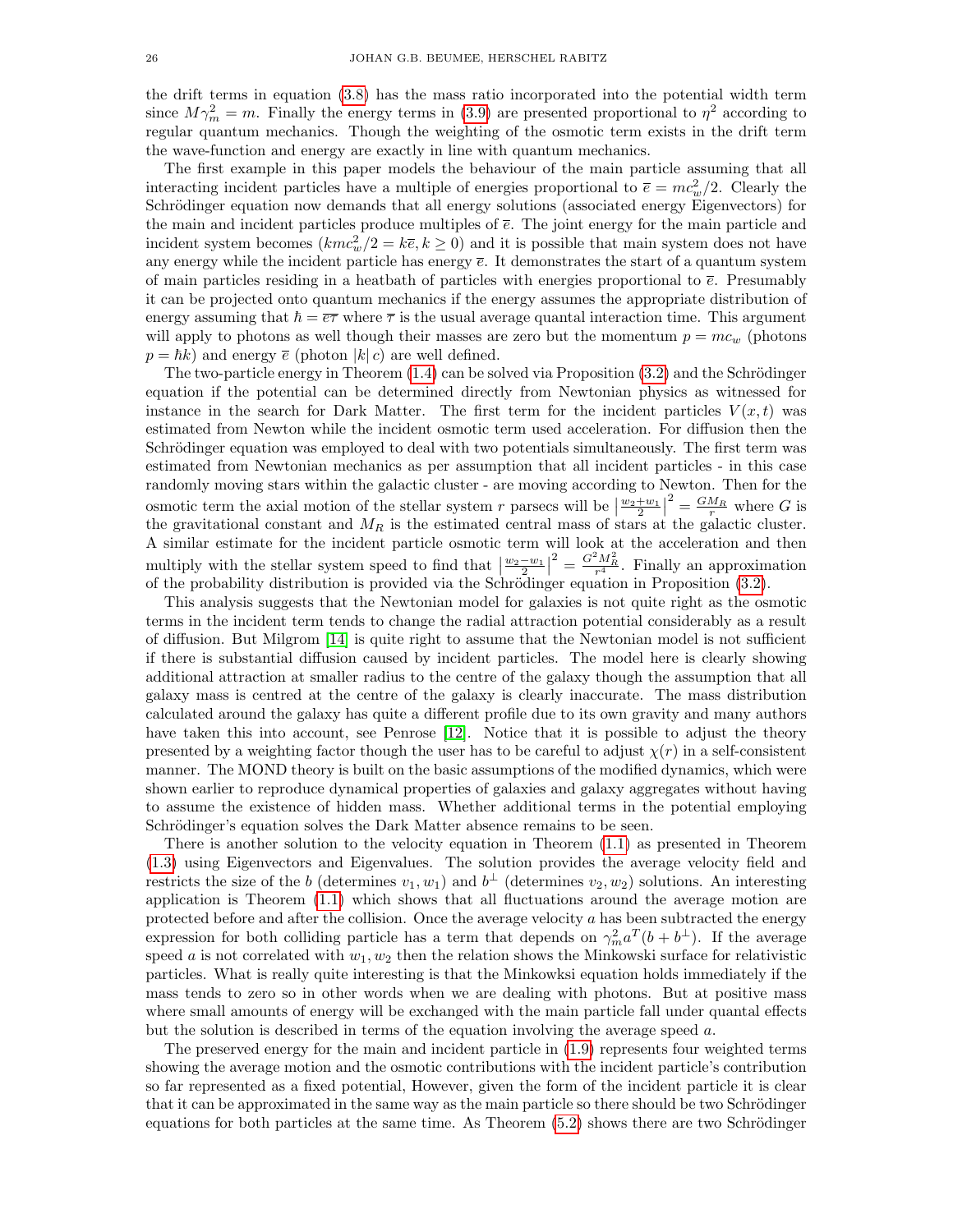equations represent the fluctuations that are being sent and received but the two equations have different diffusion constants. The quantal process providing energy has a much smaller diffusion constant since  $\eta_w = \gamma_m^4 \eta$  plus this Schrödinger has a negative potential term showing the energy the incident particle is providing to the main solution. The main particle Schrödinger equation shows a similar potential receiving energy from the incident particle while the incident particle is delivering energy.

Notice that for the Schrödinger equations in Theorem [\(5.2\)](#page-23-0) the variance  $\eta = M^{3/2} \sigma^2 / m^{1/2}$ describes the main particle with mass  $M$  receiving energy from the incident particle with mass  $m$ while  $\eta_w = m^{3/2} \sigma^2 / M$  shows the incident particle mass m providing energy to the main particle M. So far in this paper no effort has been made to prove existence of the solutions nor have any examples of this case provided. Ultimately, these two equations show a 6 dimensional equation for both solutions at the same time and Theorem [\(5.2\)](#page-23-0) shows the form of the equations together with the simple energy condition. This line of research might be able to prove Dirac's equation while pursuing the relativistic ideas of Serva [\[23\]](#page-26-23) or Guerra [\[17\]](#page-26-16).

## **REFERENCES**

- <span id="page-26-0"></span>[1] Einstein, A., Investigations on the Theory of The Brownian Movement, Dover, New York, 1956.
- <span id="page-26-1"></span>[2] Goldstein, S., Lebowitz, J., and Ravishankar, K., Communications in Mathematical Physics 85 (1982) 419.
- <span id="page-26-2"></span>[3] Garbaczewski, P., arXiv:cond-mat/9809288 (22Sep 1998).
- <span id="page-26-3"></span>[4] Posilicano, A. and Ugolini, S., arXiv:math.PR/0212020 (2Dec 2002).
- <span id="page-26-4"></span>[5] van Kampen, N. G., Stochastic Processes in Physics and Chemistry, North Holland, Amsterdam, 1992.
- <span id="page-26-5"></span>[6] Gamba, I. M., Rjasanow, S., and Wagner, W., Mathematical and Computer Modelling 42 (2005) 683.
- <span id="page-26-6"></span>[7] Nelson, E., Physical Review 150 (1966) 1079.
- <span id="page-26-7"></span>[8] Carlen, E., Stochastic mechanics: A look back and a look ahead, Dedicated to Professor Edward Nelson on his Seventy Second Birthday, 2005.
- <span id="page-26-8"></span>[9] Nelson, E., Quantum Fluctuations, Princeton University Press, 1985.
- <span id="page-26-9"></span>[10] Nelson, E., Dynamical Theories of Brownian Motion, Princeton University Press, 1967.
- <span id="page-26-10"></span>[11] Wallstrom, T. J., Physyal Review A 3 (1994) 1613.
- <span id="page-26-11"></span>[12] Penrose, R., Phil.Trans.R.Soc. (Lond) A 356 (1998) 1927.
- <span id="page-26-12"></span>[13] Migrom, M., The Astrophysical Journal 270 (1983) 365.
- <span id="page-26-13"></span>[14] Milgrom, M., Astrophysical Journal, Part 1 (ISSN 0004-637X) 286 (1984) 7.
- <span id="page-26-14"></span>[15] Carlen, E., Existence of Stochastic Processes in Stoch. Mech., PhD thesis, Princeton University,Department of Physics, 1985.
- <span id="page-26-15"></span>[16] Carlen, E., Communications in Mathematical Physics 94 (1984) 293.
- <span id="page-26-16"></span>[17] Guerra, F., The Problem of the Physical Interpretation of Nelson Stochastic Mechanics as a Model for Quantum Mechanics, volume The Foundation of Quantum Mechanics, Kluwer, Amsterdam, 1994.
- <span id="page-26-17"></span>[18] Guerra, F., The Foundation of Quantum Mechanics 17 (1985) 305.
- <span id="page-26-19"></span>[19] Robertshaw, O., arxiv.org/abs/math-ph/0509066 (28Sep 2018).
- <span id="page-26-20"></span>[20] R. Harrison, I. Moroz, K. T., Nonlinearity 16 (2003) 101.
- <span id="page-26-21"></span>[21] I.M. Moroz, K. T., Nonlinearity 12 (1999) 201.
- <span id="page-26-22"></span>[22] Feynman, R., *QED: The Strange Theory of Light and Matter*, Princeton University Press, 1985.
- <span id="page-26-23"></span>[23] Serva, M., Annales de l'I.H.P.,Section A, 49 no. 4 (1988) 415.

### <span id="page-26-24"></span>Appendix A.

#### <span id="page-26-18"></span>Proof of Theorem [\(1.1\)](#page-6-2)

*Proof.* Figure [1](#page-5-0) clearly shows the elastic collision at point x for  $v_1, w_1, v_2, w_2$  dividing the particle collision along  $\phi$  with the remaining motion orthogonal to  $\phi$ . This proof assumes a perfect collision along the  $\phi$  axis and assumes that the remaining momenta and energies are unaltered.

For the proof separate the motion of n-dimensional velocities  $v_1, w_1, v_2, w_2$  along  $\phi$  with  $P(\phi)v_1$ ,  $P(\phi)w_1, P(\phi)v_2$  and  $P(\phi)w_2$  and present its perpendicular motion using  $(I-P(\phi))v_1, (I-P(\phi))w_1$ ,  $(I - P(\phi))v_2$  and  $(I - P(\phi))w_2$ . Then for the collision clearly

$$
v_1 = (\phi \phi^T) v_1 + (v_1 - (\phi \phi^T) v_1) = P(\phi) v_1 + (I - P(\phi)) v_1,
$$
  
\n
$$
w_1 = (\phi \phi^T) w_1 + (w_1 - (\phi \phi^T) w_1) = P(\phi) w_1 + (I - P(\phi)) w_1,
$$
  
\n
$$
v_2 = (\phi \phi^T) v_2 + (v_2 - (\phi \phi^T) v_2) = P(\phi) v_2 + (I - P(\phi)) v_2,
$$
  
\n
$$
w_2 = (\phi \phi^T) w_2 + (w_2 - (\phi \phi^T) w_2) = P(\phi) w_2 + (I - P(\phi)) w_2,
$$
  
\n(A.1)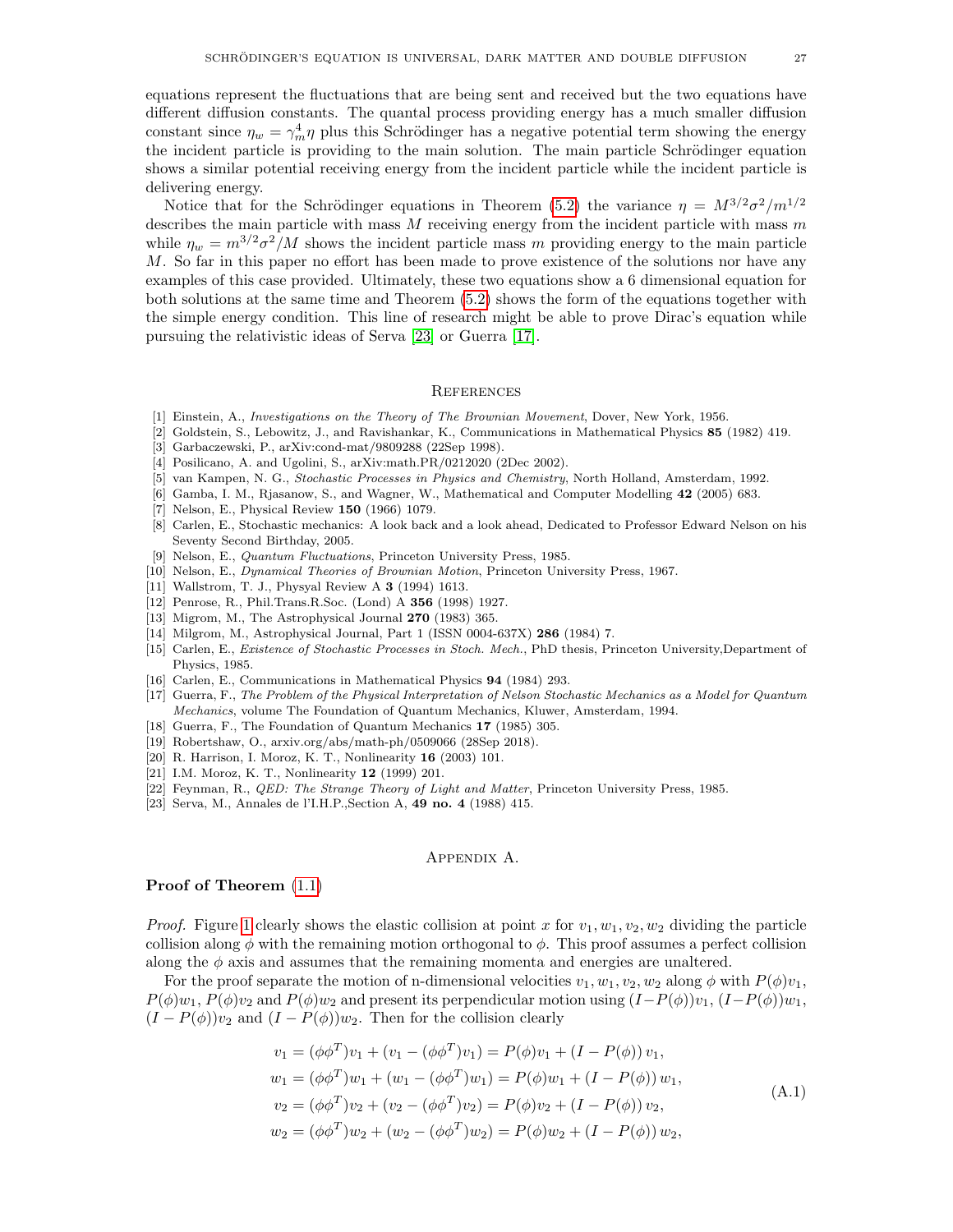and the total momentum before and after the collision can be written as

<span id="page-27-1"></span>
$$
\mathcal{M}_1(x) = Mv_1 + mw_1
$$
  
=  $MP(\phi)v_1 + M(1 - P(\phi))v_1 + mP(\phi)w_1 + m(1 - P(\phi))w_1,$   

$$
\mathcal{M}_2(x) = Mv_2 + mw_2
$$
  
=  $MP(\phi)v_2 + M(1 - P(\phi))v_2 + mP(\phi)w_2 + m(1 - P(\phi))w_2.$  (A.2)

The pre-collision energy  $\mathcal{H}_1(x)$  is given by  $M |v_1|^2$  (multiplied with factor 2) which decomposed in  $P(\phi)$  and  $(I - P(\phi))$  becomes

$$
2\mathcal{H}_1(x) = M |v_1|^2 + m |w_1|^2
$$
  
=  $M |P(\phi)v_1 + (I - P(\phi))v_1|^2 + m |P(\phi)w_1 + (I - P(\phi))w_1|^2$   
=  $Mv_1^T P(\phi)P(\phi)v_1 + Mv_1^T (I - P(\phi))(I - P(\phi))v_1$   
+  $mw_1^T P(\phi)P(\phi)w_1 + mw_1^T (I - P(\phi))(I - P(\phi))w_1,$   
=  $Mv_1^T P(\phi)v_1 + Mv_1^T (I - P(\phi))v_1 + mw_1^T P(\phi)w_1 + mw_1^T (I - P(\phi))w_1,$  (A.3)

because  $P(\phi)$  and  $(I - P(\phi))$  are orthogonal projections so that  $P(\phi)P(\phi) = P(\phi)$  and  $(I - P(\phi))$  $P(\phi)(I - P(\phi)) = (I - P(\phi))$ . Similarly using the same projections the after-collision energy  $\mathcal{H}_2(x)$  becomes

$$
2\mathcal{H}_2(x) = M |v_2|^2 + m |w_2|^2
$$
  
=  $Mv_2^T P(\phi)v_2 + Mv_2^T (1 - P(\phi))v_2 + m w_2^T P(\phi)w_2 + m w_2^T (1 - P(\phi))w_2.$  (A.4)

Since the motions  $v_1 - (\phi \phi^T)v_1 = (1 - P(\phi))v_1$ ,  $w_1 - (\phi \phi^T)w_1 = (1 - P(\phi))w_1$  are orthogonal to the collision surface this part of the motion must remain unchanged during the collision. Hence

<span id="page-27-3"></span><span id="page-27-2"></span><span id="page-27-0"></span>
$$
(1 - P(\phi))v_2 = (1 - P(\phi))v_1,
$$
  
\n
$$
(1 - P(\phi))w_2 = (1 - P(\phi))w_1,
$$
\n(A.5)

while  $\phi^T v_1, \phi^T w_1$  collide with each other along  $\phi$  yielding  $\phi^T v_2, \phi^T w_2$ . Putting [\(A.5\)](#page-27-0) back into [\(A.1\)](#page-26-24) results in

$$
v_1 = P(\phi)v_1 + (I - P(\phi))v_1,
$$
  
\n
$$
w_1 = P(\phi)w_1 + (I - P(\phi))w_1,
$$
  
\n
$$
v_2 = P(\phi)v_2 + (I - P(\phi))v_1,
$$
  
\n
$$
w_2 = P(\phi)w_2 + (I - P(\phi))w_1,
$$

and that means that  $(A.2)$ ,  $(A.3)$  and  $(A.4)$  change to

$$
\mathcal{M}_1(x) = Mv_1 + mw_1
$$
  
\n
$$
= MP(\phi)v_1 + mP(\phi)w_1 + M(1 - P(\phi))v_1 + m(1 - P(\phi))w_1,
$$
  
\n
$$
\mathcal{M}_2(x) = Mv_2 + mw_2
$$
  
\n
$$
= MP(\phi)v_2 + mP(\phi)w_2 + M(1 - P(\phi))v_1 + m(1 - P(\phi))w_1,
$$
  
\n
$$
2\mathcal{H}_1(x) = M |v_1|^2 + m |w_1|^2
$$
  
\n
$$
= Mv_1^T P(\phi)v_1 + mw_1^T P(\phi)w_1 + Mv_1^T (1 - P(\phi))v_1 + mw_1^T (1 - P(\phi))w_1,
$$
  
\n
$$
2\mathcal{H}_2(x) = M |v_2|^2 + m |w_2|^2
$$
  
\n
$$
= Mv_2^T P(\phi)v_2 + mw_2^T P(\phi)w_2 + Mv_1^T (1 - P(\phi))v_1 + mw_1^T (1 - P(\phi))w_1,
$$
  
\nand with  $\mathcal{M}_1(x) = \mathcal{M}_2(x)$  and  $\mathcal{H}_1(x) = \mathcal{H}_2(x)$  this expression becomes

$$
MP(\phi)v_1 + mP(\phi)w_1 = MP(\phi)v_2 + mP(\phi)w_2,
$$

$$
Mv_1^T P(\phi)v_1 + m w_1^T P(\phi)w_1 = Mv_2^T P(\phi)v_2 + m w_2^T P(\phi)w_2,
$$

or using  $P(\phi)P(\phi) = P(\phi) = \phi^T \phi$  and reducing  $P(\phi)$  to the direction  $\phi$  becomes

<span id="page-27-4"></span>
$$
M\phi^T v_1 + m\phi^T w_1 = M\phi^T v_2 + m\phi^T w_2,
$$
  

$$
M(\phi^T v_1)^2 + m(\phi^T w_1)^2 = M(\phi^T v_2)^2 + m(\phi^T w_2)^2.
$$
 (A.6)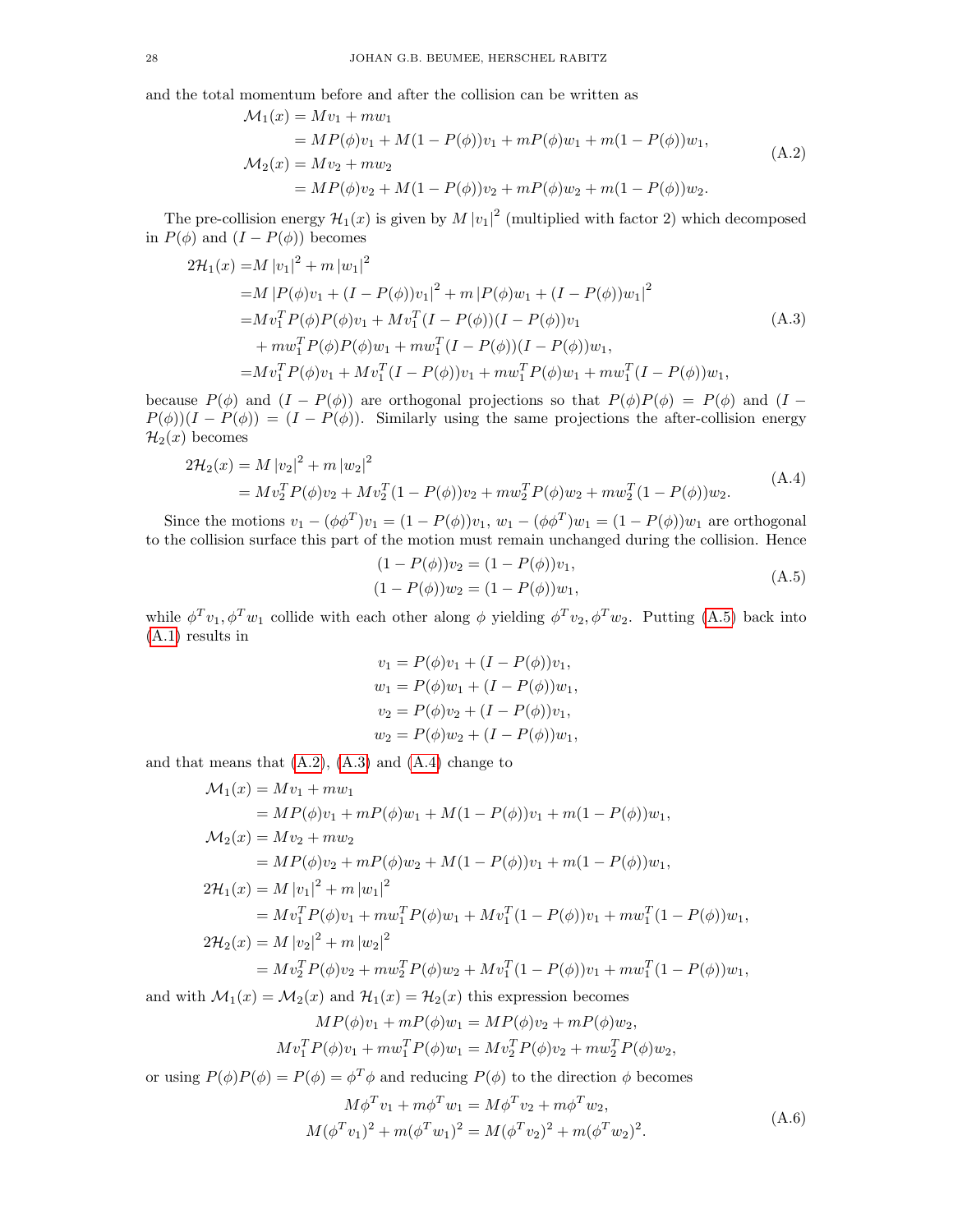This means balancing the initial momenta  $M(\phi^T v_1)$ ,  $m(\phi^T w_1)$  and initial energies  $M(\phi^T v_1)^2$ ,  $m(\phi^T w_1)^2$  against the final momenta  $M(\phi^T v_2)$ ,  $m(\phi^T w_2)$  and final energies  $M(\phi^T v_2)^2$ ,  $m(\phi^T w_2)^2$ while the orthogonal motion does not change with the collision. This is a one-dimensional collision and the following proposition shows the form for  $\phi^T v_2$ ,  $\phi^T v_2$ .

<span id="page-28-1"></span>**Proposition A.1.** The solution to the two equations in  $(A.6)$  equals

$$
\begin{pmatrix}\n\phi^T v_2 \\
\phi^T w_2\n\end{pmatrix} = \begin{pmatrix}\n\cos(\theta) & \gamma_m \sin(\theta) \\
\frac{\sin(\theta)}{\gamma_m} & -\cos(\theta)\n\end{pmatrix}\n\begin{pmatrix}\n\phi^T v_1 \\
\phi^T w_1\n\end{pmatrix} = \Gamma_\theta \begin{pmatrix}\n\phi^T v_1 \\
\phi^T w_1\n\end{pmatrix},
$$
\n(A.7)

defining  $\Gamma_{\theta}$  with  $\gamma_m^2 = m/M$ ,  $\sin(\theta) = 2\gamma_m/(1 + \gamma_m^2)$ ,  $\cos(\theta) = (1 - \gamma_m^2)/(1 + \gamma_m^2)$  as defined in Theorem [\(1.1\)](#page-6-2) above.

*Proof.* From the conservation of momentum using equations  $(A.6)$  it is clear that

 $MP(\phi)v_2 - MP(\phi)v_1 = mP(\phi)w_1 - mP(\phi)w_2,$ 

so that

<span id="page-28-0"></span>
$$
M\phi^T v_2 - M\phi^T v_1 = m\phi^T w_1 - m\phi^T w_2.
$$

Dividing this by the mass  $M$  yields

<span id="page-28-2"></span>
$$
\phi^T(v_2 - v_1) = -\gamma_m^2 \phi^T(w_2 - w_1),\tag{A.8}
$$

so that

$$
\phi^T v_2 + \gamma_m^2 \phi^T w_2 = \phi^T v_1 + \gamma_m^2 \phi^T w_1,
$$

using the definition of the mass ratio  $\gamma_m$  in the Theorem.

From the energy distribution [\(A.6\)](#page-27-4) it is clear that

$$
Mv_2^T P(\phi)v_2 + m w_2^T P(\phi)w_2 = Mv_1^T P(\phi)v_1 + m w_1^T P(\phi)w_1,
$$

so that

$$
M(\phi^T v_2)^2 + m(\phi^T w_2)^2 = M(\phi^T v_1)^2 + m(\phi^T w_1)^2,
$$

which is equivalent to

$$
M((\phi^T v_2)^2 - (\phi^T v_1)^2) = -m((\phi^T w_2)^2 - (\phi^T w_1)^2),
$$

or

$$
M(\phi^T v_2 - \phi^T v_1)(\phi^T v_2 + \phi^T v_1) = -m(\phi^T w_2 - \phi^T w_1)(\phi^T w_2 + \phi^T w_1).
$$

Dividing by  $M$  then provides

$$
(\phi^T v_2 - \phi^T v_1)(\phi^T v_2 + \phi^T v_1) = -\gamma_m^2 (\phi^T w_2 - \phi^T w_1)(\phi^T w_2 + \phi^T w_1).
$$

However, the term  $\gamma_m^2 \phi^T(w_2 - w_1)$  is given by [\(A.8\)](#page-28-2) above and can be substituted into the righthand side. Hence

$$
(\phi^T v_2 - \phi^T v_1)(\phi^T v_2 + \phi^T v_1) = (\phi^T v_2 - \phi^T v_1)(\phi^T w_2 + \phi^T w_1),
$$

and

$$
(\phi^T v_2 - \phi^T v_1) ((\phi^T v_2 + \phi^T v_1) - (\phi^T w_2 + \phi^T w_1)) = 0,
$$

establishing

<span id="page-28-3"></span>
$$
\phi^T v_2 + \phi^T v_1 = \phi^T w_2 + \phi^T w_1,
$$
\n(A.9)

because this is a one-dimensional collision with  $\phi^T v_2 \neq \phi^T v_1$ . If  $\phi^T v_2 = \phi^T v_1$  then  $P(\phi)^T v_2 =$  $P(\phi)^T v_1$  which means that  $v_2 = v_1$  by [\(A.5\)](#page-27-0) and therefore  $w_2 = w_1$  so there is no interaction.

Combining equations [\(A.8\)](#page-28-2) and [\(A.9\)](#page-28-3) it is clear that

$$
\phi^T v_2 + \gamma_m^2 \phi^T w_2 = \phi^T v_1 + \gamma_m^2 \phi^T w_1,
$$
  

$$
\phi^T v_2 - \phi^T w_2 = -\phi^T v_1 + \phi^T w_1,
$$

or in matrix form

$$
\begin{pmatrix} 1 & \gamma_m^2 \\ 1 & -1 \end{pmatrix} \begin{pmatrix} \phi^T v_2 \\ \phi^T w_2 \end{pmatrix} = \begin{pmatrix} 1 & \gamma_m^2 \\ -1 & 1 \end{pmatrix} \begin{pmatrix} \phi^T v_1 \\ \phi^T w_1 \end{pmatrix}.
$$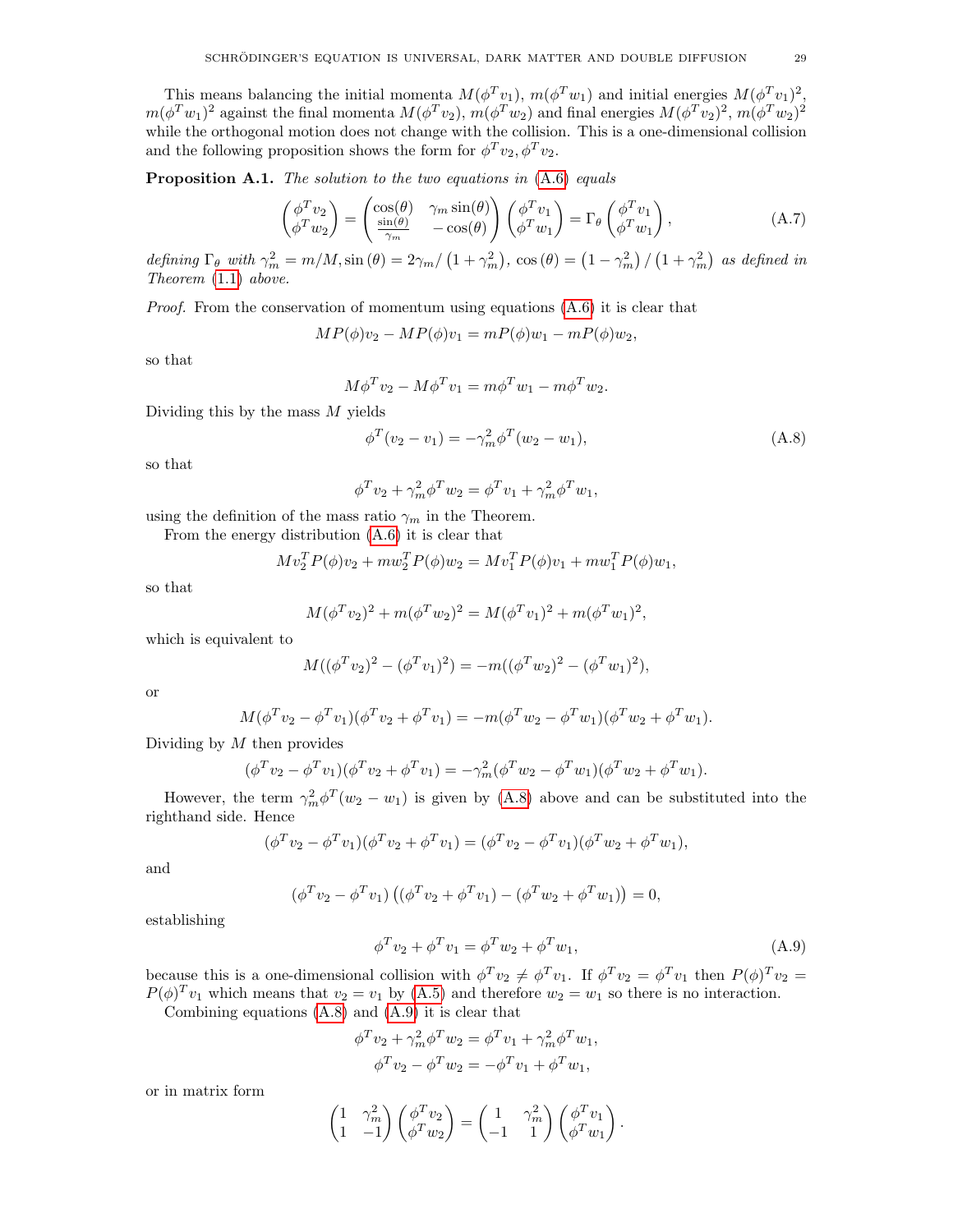Inverting the first matrix and multiplying the matrices shows

$$
\begin{pmatrix} \phi^T v_2 \\ \phi^T w_2 \end{pmatrix} = \begin{pmatrix} \frac{1-\gamma_m^2}{1+\gamma_m^2} & \frac{2\gamma_m^2}{1+\gamma_m^2} \\ \frac{2}{1+\gamma_m^2} & -\frac{1-\gamma_m}{1+\gamma_m^2} \end{pmatrix} \begin{pmatrix} \phi^T v_1 \\ \phi^T w_1 \end{pmatrix} = \begin{pmatrix} \cos(\theta) & \gamma_m \sin(\theta) \\ \frac{\sin(\theta)}{\gamma_m} & -\cos(\theta) \end{pmatrix} \begin{pmatrix} \phi^T v_1 \\ \phi^T w_1 \end{pmatrix},
$$

using the definitions from the Theorem [\(1.1\)](#page-6-2). This proves Proposition [\(A.1\)](#page-28-1).

It is relatively straightforward to extend this to the n-dimensional velocities  $v_1, w_1, v_2$  and  $w_2$ using the parts of the equation not involved in the collision. To show this multiply the equations [\(A.7\)](#page-28-0) with the vector  $\phi$  to derive

$$
\begin{pmatrix}\nP(\phi)v_2 \\
P(\phi)w_2\n\end{pmatrix} = \begin{pmatrix}\n\cos(\theta) & \gamma_m \sin(\theta) \\
\frac{\sin(\theta)}{\gamma_m} & -\cos(\theta)\n\end{pmatrix} \begin{pmatrix}\nP(\phi)v_1 \\
P(\phi)w_1\n\end{pmatrix} = \Gamma_\theta \begin{pmatrix}\nP(\phi)v_1 \\
P(\phi)w_1\n\end{pmatrix}.
$$

Then add  $(1-P(\phi))v_2$ ,  $(1-P(\phi))w_2$  on both sides and add the factors  $(1-P(\phi))v_1-(1-P(\phi))v_1$  = 0 and  $(1 - P(\phi))w_1 - (1 - P(\phi))w_1 = 0$  under the vector yielding the following multi-dimensional version

$$
\begin{pmatrix}\nP(\phi)v_2 + (1 - P(\phi))v_2 \\
P(\phi)w_2 + (1 - P(\phi))w_2\n\end{pmatrix} = \begin{pmatrix}\n(1 - P(\phi))v_2 \\
(1 - P(\phi))w_2\n\end{pmatrix} + \begin{pmatrix}\n\cos(\theta) & \gamma_m \sin(\theta) \\
-\cos(\theta) & -\cos(\theta)\n\end{pmatrix} \begin{pmatrix}\nP(\phi)v_1 + (1 - P(\phi))v_1 - (1 - P(\phi))v_1 \\
P(\phi)w_1 + (1 - P(\phi))w_1 - (1 - P(\phi))w_1\n\end{pmatrix},
$$

which by collision rules and  $v_1 = P(\phi)v_1 + (1 - P(\phi))v_1$ ,  $w_1 = P(\phi)w_1 + (1 - P(\phi))w_1$  is equivalent to

$$
\begin{aligned}\n\begin{pmatrix}\nv_2 \\
w_2\n\end{pmatrix} &= \begin{pmatrix}\n(1 - P(\phi))v_1 \\
(1 - P(\phi))w_1\n\end{pmatrix} + \begin{pmatrix}\n\cos(\theta) & \gamma_m \sin(\theta) \\
\frac{\sin(\theta)}{\gamma_m} & -\cos(\theta)\n\end{pmatrix} \begin{pmatrix}\nv_1 \\
w_1\n\end{pmatrix} - \begin{pmatrix}\n\cos(\theta) & \gamma_m \sin(\theta) \\
\frac{\sin(\theta)}{\gamma_m} & -\cos(\theta)\n\end{pmatrix} \begin{pmatrix}\n(1 - P(\phi))v_1 \\
(1 - P(\phi))w_1\n\end{pmatrix} \\
&= \begin{pmatrix}\n\cos(\theta) & \gamma_m \sin(\theta) \\
\frac{\sin(\theta)}{\gamma_m} & -\cos(\theta)\n\end{pmatrix} \begin{pmatrix}\nv_1 \\
w_1\n\end{pmatrix} + \begin{pmatrix}\n\gamma_m \sin(\theta) & -\gamma_m \sin(\theta) \\
-\frac{\sin(\theta)}{\gamma_m} & \frac{\sin(\theta)}{\gamma_m}\n\end{pmatrix} \begin{pmatrix}\n(1 - P(\phi))v_1 \\
(1 - P(\phi))w_1\n\end{pmatrix} \\
&= \begin{pmatrix}\n\cos(\theta) & \gamma_m \sin(\theta) \\
\frac{\sin(\theta)}{\gamma_m} & -\cos(\theta)\n\end{pmatrix} \begin{pmatrix}\nv_1 \\
w_1\n\end{pmatrix} + \begin{pmatrix}\n\gamma_m \sin(\theta)(1 - P(\phi))(v_1 - w_1) \\
-\frac{\sin(\theta)}{\gamma_m}(1 - P(\phi))(v_1 - w_1)\n\end{pmatrix} \\
&= \begin{pmatrix}\n\cos(\theta) & \gamma_m \sin(\theta) \\
\frac{\sin(\theta)}{\gamma_m} & -\cos(\theta)\n\end{pmatrix} \begin{pmatrix}\nv_1 \\
w_1\n\end{pmatrix} + \begin{pmatrix}\n\gamma_m \Phi \\
-\frac{1}{\gamma_m} \Phi\n\end{pmatrix} \\
&= \Gamma_\theta \begin{pmatrix}\nv_1 \\
w_1\n\end{pmatrix} + (I - \Gamma_\theta) \begin{pmatrix}\n\gamma_m \Phi \\
-\frac{1}{\gamma_m} \Phi\n\end{pmatrix},\n\end{aligned}
$$
\n(A.10)

combining the  $(1 - P(\phi))v_1$ ,  $(1 - P(\phi))w_1$  terms and using  $1 - \cos(\theta) = \gamma_m \sin(\theta)$  as well as  $1 + \cos(\theta) = \sin(\theta)/\gamma_m$ . From the third line of this statement also

$$
\begin{pmatrix} v_2 \\ w_2 \end{pmatrix} = \begin{pmatrix} \cos(\theta) & \gamma_m \sin(\theta) \\ \frac{\sin(\theta)}{\gamma_m} & -\cos(\theta) \end{pmatrix} \begin{pmatrix} v_1 \\ w_1 \end{pmatrix} + \begin{pmatrix} \gamma_m \sin(\theta)(1 - P(\phi))(v_1 - w_1) \\ -\frac{\sin(\theta)}{\gamma_m}(1 - P(\phi))(v_1 - w_1) \end{pmatrix}
$$
  
= 
$$
\begin{pmatrix} \cos(\theta) + \gamma_m \sin(\theta)(1 - P(\phi)) & \gamma_m \sin(\theta) - \gamma_m \sin(\theta)(1 - P(\phi)) \\ \frac{\sin(\theta)}{\gamma_m} - \frac{\sin(\theta)}{\gamma_m}(1 - P(\phi)) & -\cos(\theta) + \frac{\sin(\theta)}{\gamma_m}(1 - P(\phi)) \end{pmatrix} \begin{pmatrix} v_1 \\ w_1 \end{pmatrix}
$$
(A.11)  
= 
$$
\begin{pmatrix} I - \gamma_m \sin(\theta)P(\phi) & \gamma_m \sin(\theta)P(\phi) \\ \frac{\sin(\theta)}{\gamma_m}P(\phi) & I - \frac{\sin(\theta)}{\gamma_m}P(\phi) \end{pmatrix} \begin{pmatrix} v_1 \\ w_1 \end{pmatrix}.
$$

Both equations [\(A.10\)](#page-29-0) and [\(A.11\)](#page-29-1) are represented in equation [\(1.3\)](#page-6-1)

Notice that by definition  $\Phi^T(v_2 - v_1) = 0$  as a result. This is easy to show using the proper definition for  $v_2(t)$  in [\(A.10\)](#page-29-0) and [\(A.11\)](#page-29-1) and noticing that

<span id="page-29-1"></span><span id="page-29-0"></span>
$$
v_2 - v_1 = (\cos(\theta) - 1)v_1 + \gamma_m \sin(\theta)w_1 + \gamma_m \Phi
$$
  
=  $\gamma_m \sin(\theta)(w_1 - v_1) + \gamma_m \Phi$ .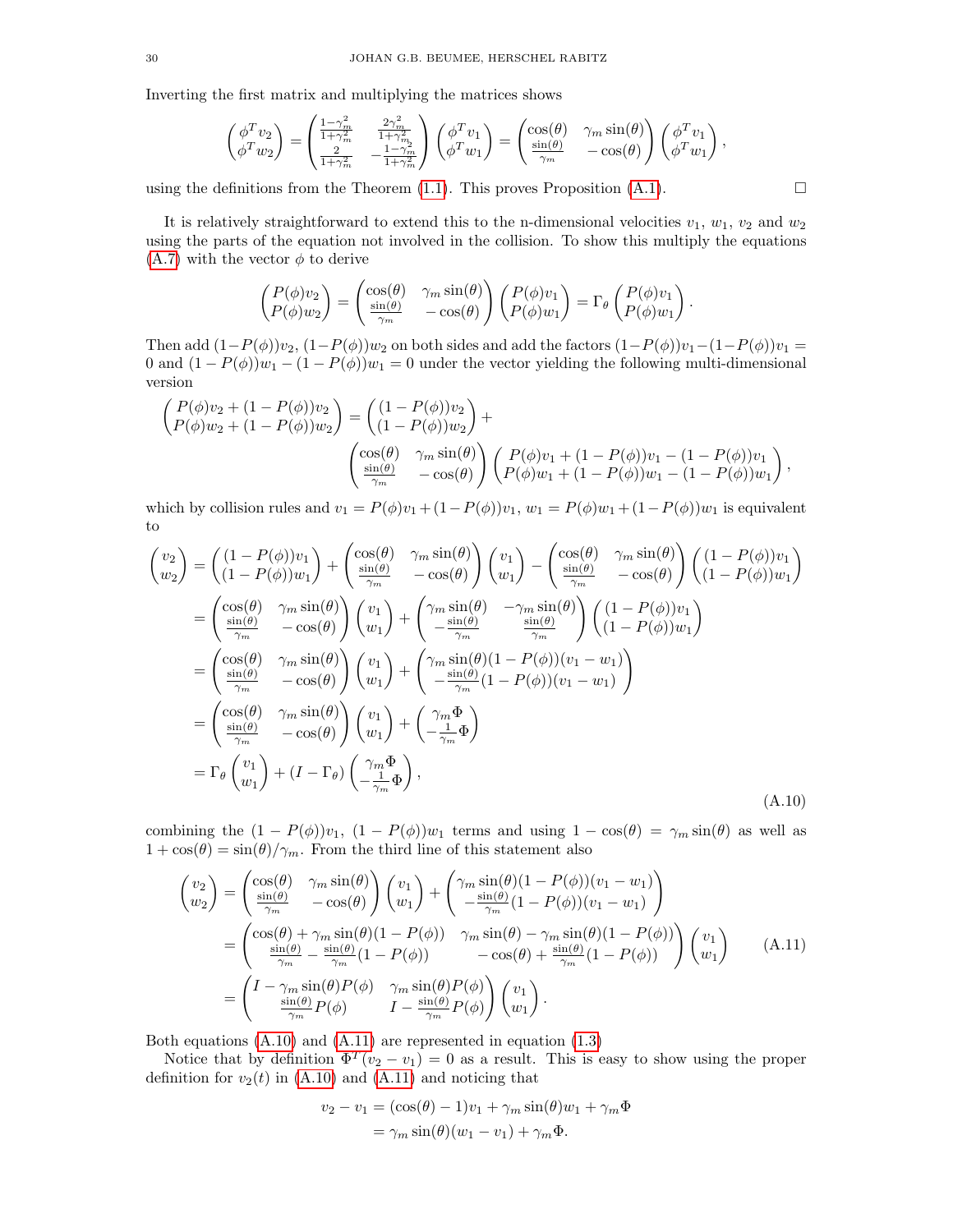Now if  $\Phi^T(v_2 - v_1) = 0$  then

$$
0 = \gamma_m \sin(\theta) \Phi^T (w_1 - v_1) + \gamma_m |\Phi|^2,
$$

with  $|\Phi|^2 = \Phi^T \Phi$  but this is correct because

$$
\gamma_m \sin(\theta) \Phi^T (w_1 - v_1) + \gamma_m |\Phi|^2
$$
  
=  $-\gamma_m \sin^2(\theta) (v_1 - w_1)^T (1 - P(\phi)) (v_1 - w_1)$   
+  $\gamma_m \sin^2(\theta) (v_1 - w_1)^T (1 - P(\phi)) (1 - P(\phi)) (v_1 - w_1)$   
=  $-\gamma_m \sin^2(\theta) (v_1 - w_1)^T (1 - P(\phi)) (v_1 - w_1)$   
+  $\gamma_m \sin^2(\theta) (v_1 - w_1)^T (1 - P(\phi)) (v_1 - w_1) = 0.$ 

This establishes the proof for Theorem [\(1.1\)](#page-6-2).  $\Box$ 

### Appendix B.

## <span id="page-30-1"></span>Proof of Theorem [\(1.3\)](#page-7-3)

Proof. Equation [\(1.3\)](#page-6-1) is a linear equation and its solution can be easily converted into Eigenvectors  $(a, a), (-\gamma_m^2 b, b)$  with associated Eigenvalues 1, -1. Since  $v_1, v_2, w_1$  and  $w_2$  are n-dimensional the velocity vectors  $(a, a)$ ,  $(-\gamma_m^2 b, b)$  are 2n-dimensional. Then substitute

$$
\begin{pmatrix} v_1 \\ w_1 \end{pmatrix} = \begin{pmatrix} a \\ a \end{pmatrix} + \begin{pmatrix} -\gamma_m^2 b \\ b \end{pmatrix},
$$

so that

$$
\begin{aligned}\n\begin{pmatrix}\nv_2 \\
w_2\n\end{pmatrix} &= \begin{pmatrix}\n\cos(\theta) & \gamma_m \sin(\theta) \\
\frac{\sin(\theta)}{\gamma_m} & -\cos(\theta)\n\end{pmatrix}\n\begin{pmatrix}\nv_1 \\
w_1\n\end{pmatrix} + \begin{pmatrix}\n\gamma_m \Phi \\
-\frac{1}{\gamma_m} \Phi\n\end{pmatrix} \\
&= \begin{pmatrix}\na \\
a\n\end{pmatrix} - \begin{pmatrix}\n\gamma_m^2 b \\
b\n\end{pmatrix} + \begin{pmatrix}\n\gamma_m \Phi \\
-\frac{1}{\gamma_m} \Phi\n\end{pmatrix} = \begin{pmatrix}\na \\
a\n\end{pmatrix} + \begin{pmatrix}\n\gamma_m^2 (b + \frac{1}{\gamma_m} \Phi) \\
-(b + \frac{1}{\gamma_m} \Phi)\n\end{pmatrix} = \begin{pmatrix}\na + \gamma_m^2 b^\perp \\
a - b^\perp\n\end{pmatrix},\n\end{aligned}
$$

which shows equation [\(1.6\)](#page-7-2). In addition, consider the total energy  $\mathcal{H}_1, \mathcal{H}_2$  conserved through the collision

$$
\frac{2}{M}\mathcal{H}_1 = (1+\gamma_m^2)|a|^2 + \gamma_m^2(1+\gamma_m^2)|b|^2 = (1+\gamma_m^2)|a|^2 + \gamma_m^2(1+\gamma_m^2)|b^{\perp}|^2 = \frac{2}{M}\mathcal{H}_2,
$$

then clearly

$$
\gamma_m^2 (1 + \gamma_m^2) |b|^2 = \gamma_m^2 (1 + \gamma_m^2) |b^\perp|^2,
$$

and  $|b|^2 = |b^{\perp}|$ <sup>2</sup>. This proves Theorem [\(1.3\)](#page-7-3).

# Appendix C.

## <span id="page-30-0"></span>Proof of Proposition [\(1.2\)](#page-7-4)

*Proof.* Applying equation [\(1.3\)](#page-6-1) in Theorem [\(1.1\)](#page-6-2) for velocity  $v_2$  it is clear that yields

$$
v_2 = (\phi \phi^T) v_2 + (v_1 - (\phi \phi^T) v_1)
$$
  
=  $(v_1 - (\phi \phi^T) v_1) + \phi (\cos (\theta) (\phi^T v_1) + \gamma_m \sin (\theta) (\phi^T w_1))$   
=  $v_1 + \phi ((\cos (\theta) - 1)(\phi^T v_1) + \gamma_m \sin (\theta) (\phi^T w_1))$   
=  $v_1 + \phi \gamma_m \sin (\theta) (-(\phi^T v_1) + (\phi^T w_1))$   
=  $v_1 + \gamma_m \sin (\theta) (P(\phi) w_1 - P(\phi) v_1) = v_1 + \gamma_m \sin (\theta) P(\phi) (w_1 - v_1),$ 

| ×             |  |
|---------------|--|
|               |  |
| I<br>M.<br>۰, |  |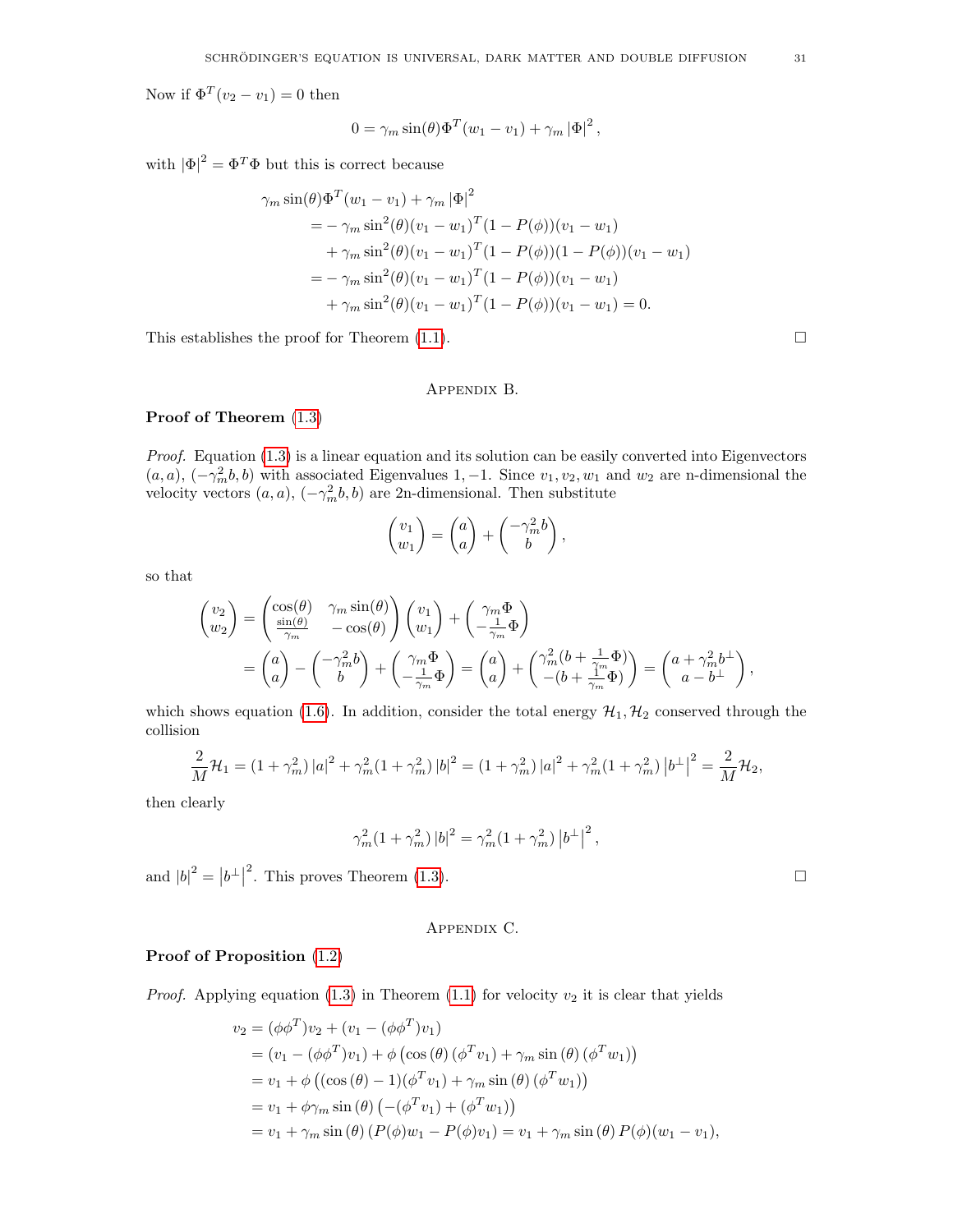and

$$
w_2 = (\phi \phi^T) w_2 + (w_1 - (\phi \phi^T) w_1)
$$
  
=  $(w_1 - (\phi \phi^T) w_1) + \phi \left( \frac{\sin (\theta)}{\gamma_m} (\phi^T v_1) - \cos (\theta) (\phi^T w_1) \right)$   
=  $w_1 + \phi \left( \frac{\sin (\theta)}{\gamma_m} (\phi^T v_1) - (\cos (\theta) + 1) (\phi^T w_1) \right)$   
=  $w_1 + \phi \frac{\sin (\theta)}{\gamma_m} ((\phi^T v_1) - (\phi^T w_1))$   
=  $w_1 + \frac{\sin (\theta)}{\gamma_m} (P(\phi) v_1 - P(\phi) w_1) = w_1 - \frac{1}{\gamma_m} \sin (\theta) P(\phi) (w_1 - v_1),$ 

combining  $\phi \phi^T v_1 = P(\phi) v_1, \, \phi \phi^T w_1 = P(\phi) w_1$ . This proves Proposition [\(1.2\)](#page-7-4).

### Appendix D.

# <span id="page-31-0"></span>Proof of Theorem [\(1.4\)](#page-8-1)

Proof. This equation can of course be verified by direct substitution however the following simple argument is more intuitive. First notice that from the definitions  $sin(\theta) = 2\gamma_m/(1 + \gamma_m^2)$  and  $cos(\theta) = (1 - \gamma_m^2)/(1 + \gamma_m^2)$  it is straighforward that

$$
\sin(\theta/2) = \frac{\gamma_m}{\sqrt{1 + \gamma_m^2}}, \cos(\theta/2) = \frac{1}{\sqrt{1 + \gamma_m^2}},
$$

so that

$$
\frac{\sin(\theta/2)}{\cos(\theta/2)} = \gamma_m.
$$

To consider the sum of the squared n-dimensional differences  $v_2 - v_1$  and  $v_2 + v_1$  for the main particle consider first the  $v_2 - v_1$  difference. Using [\(A.10\)](#page-29-0) of Appendix[\(A\)](#page-26-18) it is found that

$$
\frac{v_2 - v_1}{2} = \frac{1}{2} (\cos(\theta) - 1)v_1 + \frac{1}{2} \gamma_m \sin(\theta) w_1 + \frac{\gamma_m}{2} \Phi
$$
  
=  $\sin(\theta/2) (-\sin(\theta/2) v_1 + \gamma_m \cos(\theta/2) w_1) + \frac{\gamma_m}{2} \Phi$   
=  $\sin(\theta/2) A_p + \frac{\gamma_m}{2} \Phi$ ,

with

$$
A_p = -\sin(\theta/2) v_1 + \gamma_m \cos(\theta/2) w_1
$$
  
=  $\sin(\theta/2) (-v_1 + w_1)$ .

But we know that  $\Phi^T(v_2 - v_1) = 0$  by Theorem [\(1.1\)](#page-6-2) so then

$$
\sin\left(\theta/2\right)\Phi^T A_p + \frac{\gamma_m}{2} |\Phi|^2 = 0,
$$

or dividing by  $\gamma_m$ 

$$
\cos\left(\theta/2\right)\Phi^T A_p + \frac{1}{2} |\Phi|^2 = 0.
$$

As a result

<span id="page-31-1"></span>
$$
\frac{v_2 - v_1}{2\gamma_m} = \cos\left(\frac{\theta}{2}\right) A_p + \frac{1}{2} \Phi,
$$

and

$$
\left| \frac{v_2 - v_1}{2\gamma_m} \right|^2 = \cos^2(\theta/2) |A_p|^2 + \cos(\theta/2) \Phi^T A_p + \frac{1}{4} |\Phi|^2
$$
  
=  $\cos^2(\theta/2) |A_p|^2 - \frac{1}{4} |\Phi|^2$ . (D.1)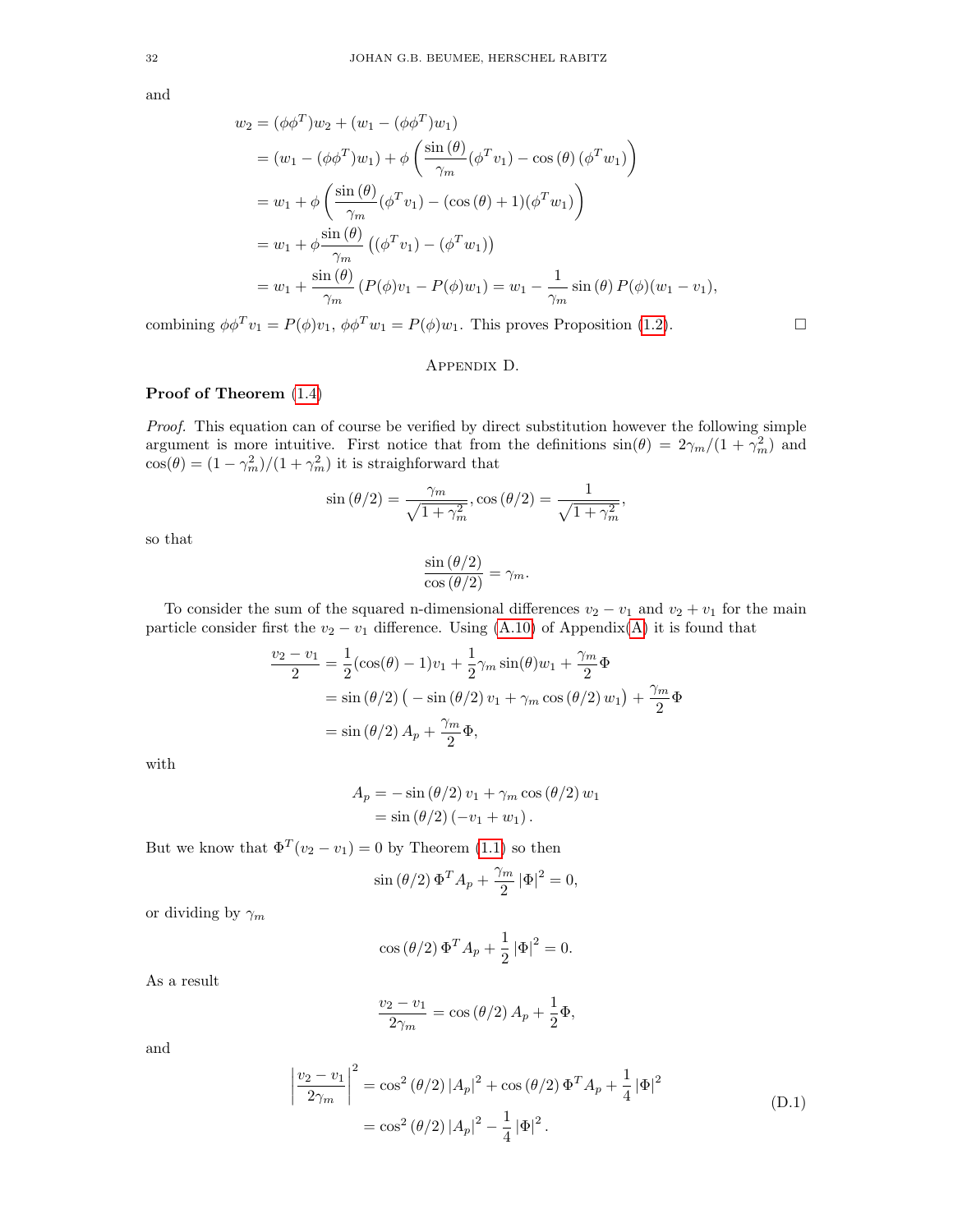$$
\frac{v_2 + v_1}{2} = \frac{1}{2} (\cos(\theta) + 1)v_1 + \frac{1}{2}\gamma_m \sin(\theta)w_1 + \frac{\gamma_m}{2}\Phi
$$
  
=  $\cos(\theta/2) (\cos(\theta/2)v_1 + \gamma_m \sin(\theta/2)w_1) + \frac{\gamma_m}{2}\Phi$   
=  $\cos(\theta/2) B_p + \frac{\gamma_m}{2}\Phi$ ,

with

<span id="page-32-0"></span>
$$
B_p = \cos(\theta/2) v_1 + \gamma_m \sin(\theta/2) w_1
$$
  
=  $\cos(\theta/2) (v_1 + \gamma_m^2 w_1).$ 

Hence the difference squared becomes

$$
\left|\frac{v_2 + v_1}{2}\right|^2 = \cos(\theta/2)^2 |B_p|^2 + \gamma_m \cos(\theta/2) \Phi^T B_p + \frac{\gamma_m^2}{4} |\Phi|^2.
$$
 (D.2)

To get the sum of the squared differences add equation  $(D.1)$  and equation  $(D.2)$  to find

$$
E_1 = \left| \frac{v_2 + v_1}{2} \right|^2 + \frac{1}{\gamma_m^2} \left| \frac{v_2 - v_1}{2} \right|^2
$$
  
= cos  $(\theta/2)^2$   $\left( |A_p|^2 + |B_p|^2 \right) + \gamma_m \cos (\theta/2) \Phi^T B_p + \frac{\gamma_m^2 - 1}{4} |\Phi|^2$   
= cos  $(\theta/2)^2$   $\left( |v_1|^2 + \gamma_m^2 |w_1|^2 \right) + \gamma_m \cos (\theta/2) \Phi^T B_p + \frac{\gamma_m^2 - 1}{4} |\Phi|^2$ ,

because

$$
|A_p|^2 + |B_p|^2 = \sin^2(\theta/2) \left( |v_1|^2 - 2v_1^T w_1 + |w_1|^2 \right)
$$
  
+  $\cos^2(\theta/2) \left( |v_1|^2 + 2\gamma_m^2 v_1^T w_1 + \gamma_m^4 |w_1|^2 \right)$   
=  $|v_1|^2 + \left( \sin(\theta/2)^2 + \gamma_m^4 \cos(\theta/2)^2 \right) |w_1|^2$   
=  $|v_1|^2 + \gamma_m^2 |w_1|^2$ .

So clearly then

$$
E_1 = \left| \frac{v_2 + v_1}{2} \right|^2 + \frac{1}{\gamma_m^2} \left| \frac{v_2 - v_1}{2} \right|^2
$$
  
=  $\frac{2\mathcal{H}_1}{M} \cos (\theta/2)^2 + \gamma_m \cos (\theta/2) \Phi^T B_p + \frac{\gamma_m^2 - 1}{4} |\Phi|^2$   
=  $\frac{2\mathcal{H}_1}{M(1 + \gamma_m^2)} + \gamma_m \cos (\theta/2) \Phi^T B_p + \frac{\gamma_m^2 - 1}{4} |\Phi|^2$   
=  $\frac{2\mathcal{H}_1}{M_T} + \gamma_m \cos (\theta/2) \Phi^T B_p + \frac{\gamma_m^2 - 1}{4} |\Phi|^2$ ,

where  $M_T = (M + m)$ .

Now this exercise is repeated for  $w_1, w_2$  to find the proper squared differences. First use  $(A.10)$ of  $Appendix(A)$  $Appendix(A)$  for the third time to show that

$$
\gamma_m \frac{w_2 - w_1}{2} = \gamma_m \left( \frac{\sin(\theta)}{2\gamma_m} v_1 - \frac{1}{2} \left( \cos(\theta) + 1 \right) w_1 - \frac{1}{2\gamma_m} \Phi \right)
$$

$$
= \gamma_m \cos^2(\theta/2) (v_1 - w_1) - \frac{1}{2} \Phi
$$

$$
= \cos(\theta/2) C_p - \frac{1}{2} \Phi,
$$

with

$$
C_p = \gamma_m \cos(\theta/2) v_1 - \gamma_m \cos(\theta/2) w_1
$$
  
= sin(\theta/2) (v\_1 - w\_1) = -A\_p.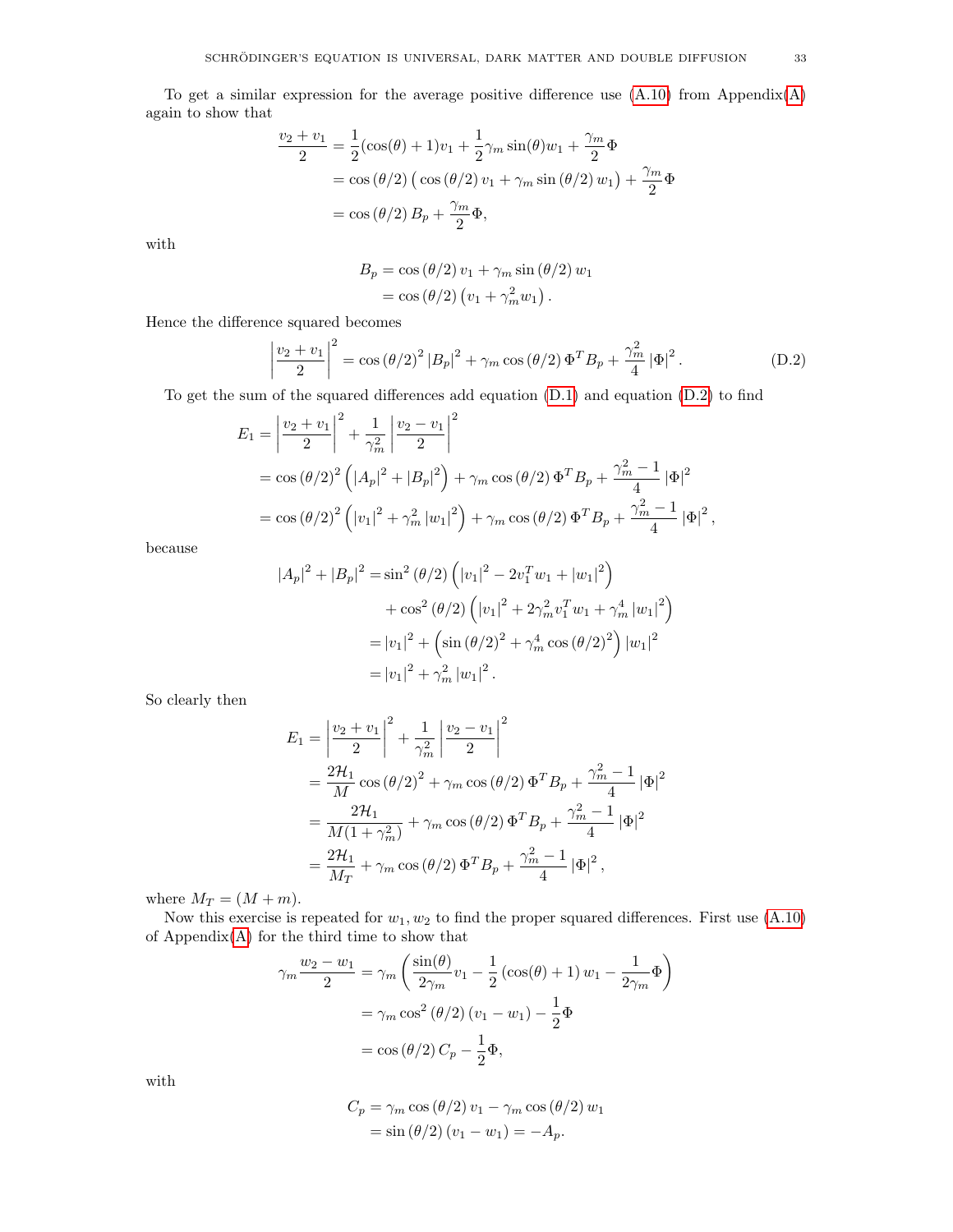But we know that  $\Phi^T(w_2-w_1)=0$  so (by momentum conservation  $\Phi^T(v_2-v_1)=\gamma_m^2\Phi^T(w_1-w_2)=$ 0) then

<span id="page-33-0"></span>
$$
\cos\left(\theta/2\right)\Phi^T C_p - \frac{1}{2} |\Phi|^2 = 0.
$$

As a result

$$
\gamma_m^2 \left| \frac{w_2 - w_1}{2} \right|^2 = \cos^2(\theta/2) |C_p|^2 - \cos(\theta/2) \Phi^T C_p + \frac{1}{4} |\Phi|^2
$$
  
=  $\cos^2(\theta/2) |C_p|^2 - \frac{1}{4} |\Phi|^2$ . (D.3)

For the positive difference for the  $w_2, w_1$  use equation [\(A.10\)](#page-29-0) in Appendix[\(A\)](#page-26-18) one more time from which follows that

$$
\frac{w_2 + w_1}{2} = \frac{\sin(\theta)}{2\gamma_m} v_1 - \frac{1}{2} \left(\cos(\theta) - 1\right) w_1 - \frac{1}{2\gamma_m} \Phi
$$

$$
= \cos(\theta/2) \left(\cos(\theta/2) v_1 + \gamma_m \sin(\theta/2) w_1\right) - \frac{1}{2\gamma_m} \Phi
$$

$$
= \cos(\theta/2) D_p - \frac{1}{2\gamma_m} \Phi,
$$

with

<span id="page-33-1"></span>
$$
D_p = \cos(\theta/2) v_1 + \gamma_m \sin(\theta/2) w_1
$$
  
=  $\cos(\theta/2) (v_1 + \gamma_m^2 w_1) = B_p$ .

Hence

$$
\left|\frac{w_2 + w_1}{2}\right|^2 = \cos(\theta/2)^2 |D_p|^2 - \frac{1}{\gamma_m} \cos(\theta/2) \Phi^T D_p + \frac{1}{4\gamma_m^2} |\Phi|^2.
$$
 (D.4)

Now adding the squares using [\(D.3\)](#page-33-0) and [\(D.4\)](#page-33-1) results in

$$
\left| \frac{w_2 + w_1}{2} \right|^2 + \gamma_m^2 \left| \frac{w_2 - w_1}{2} \right|^2
$$
  
=  $\cos (\theta/2)^2 \left( |C_p|^2 + |D_p|^2 \right) - \frac{1}{\gamma_m} \cos (\theta/2) \Phi^T D_p + \frac{1}{4} \left( \frac{1}{\gamma_m^2} - 1 \right) |\Phi|^2$   
=  $\cos (\theta/2)^2 \left( |v_1|^2 + \gamma_m^2 |w_1|^2 \right) - \frac{1}{\gamma_m} \cos (\theta/2) \Phi^T D_p + \frac{1}{4} \left( \frac{1}{\gamma_m^2} - 1 \right) |\Phi|^2$ ,

because

$$
|C_p|^2 + |D_p|^2 = |A_p|^2 + |B_p|^2 = |v_1|^2 + \gamma_m^2 |w_1|^2.
$$

So clearly then for the sum  $E_2$ 

$$
E_2 = \left| \frac{w_2 + w_1}{2} \right|^2 + \gamma_m^2 \left| \frac{w_2 - w_1}{2} \right|^2
$$
  
=  $\frac{2\mathcal{H}_1}{M} \cos (\theta/2)^2 - \frac{1}{\gamma_m} \cos (\theta/2) \Phi^T D_p + \frac{1}{4} \left( \frac{1}{\gamma_m^2} - 1 \right) |\Phi|^2$   
=  $\frac{2\mathcal{H}_1}{M(1 + \gamma_m^2)} - \frac{1}{\gamma_m} \cos (\theta/2) \Phi^T D_p + \frac{1}{4} \left( \frac{1}{\gamma_m^2} - 1 \right) |\Phi|^2$   
=  $\frac{2\mathcal{H}_1}{M_T} - \frac{1}{\gamma_m} \cos (\theta/2) \Phi^T D_p + \frac{1}{4} \left( \frac{1}{\gamma_m^2} - 1 \right) |\Phi|^2$ ,

and finally

$$
E_1 + \gamma_m^2 E_2 = \frac{2\mathcal{H}_1(1 + \gamma_m^2)}{M_T} = \frac{2\mathcal{H}_1}{M},
$$

as the second and third term cancel. This proves Theorem  $(1.4)$ .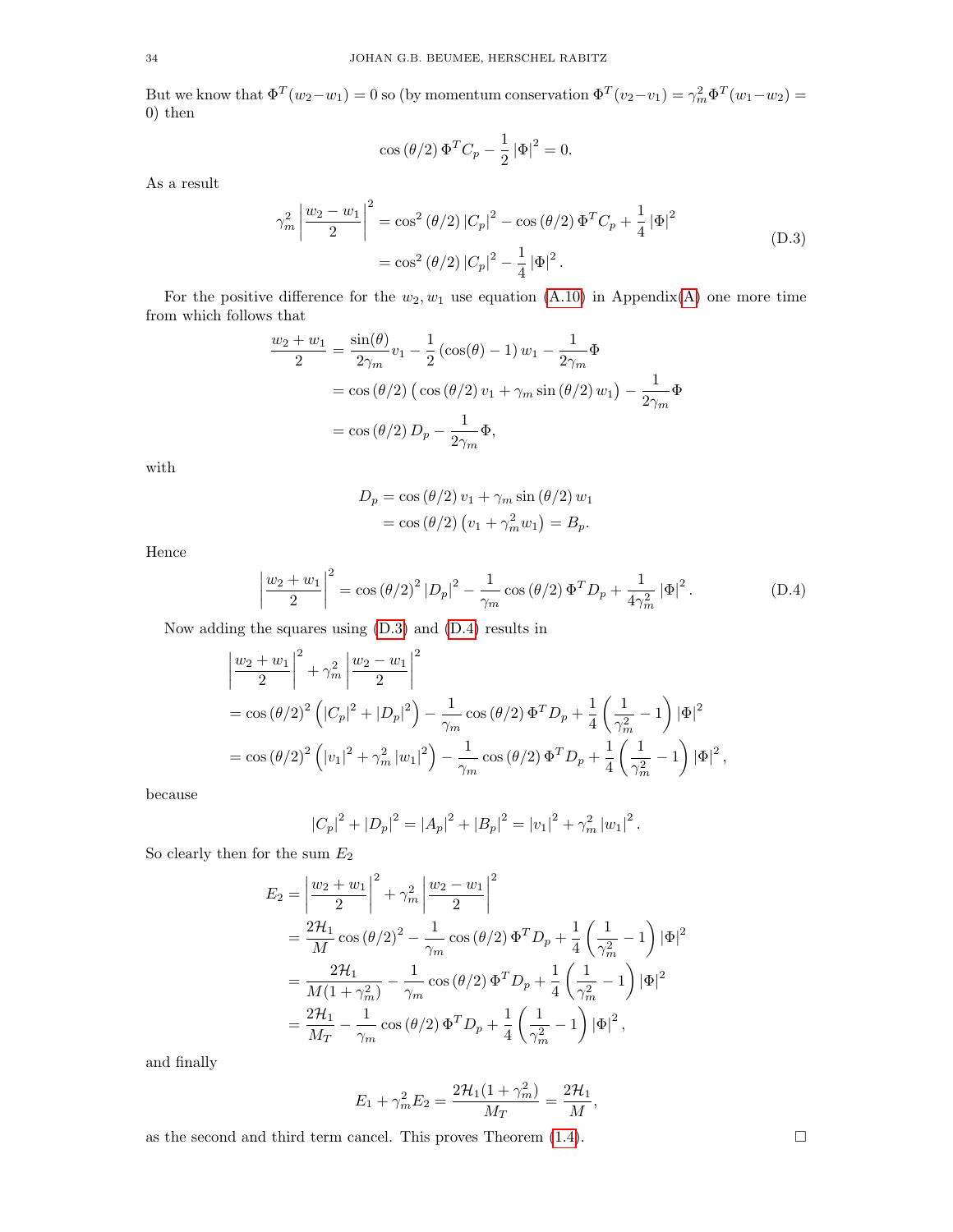#### Appendix E.

## <span id="page-34-0"></span>Proof of Theorem [\(3.3\)](#page-13-1)

Proof. This argument is a variation on the proofs presented by Nelson [\[9\]](#page-26-8) and Carlen [\[15\]](#page-26-14). The point of this Theorem is to find a combination of the density  $\rho(x,t)$  the forward drift  $b^+$  and the backward drift  $b^-$  for the stochastic process  $(2.3a)$  so that  $(3.4)$  is time invariant for the given potential  $V(x,t)$ . Once  $b^+$  is determined equation [\(2.3b\)](#page-10-0) derives the backward drift  $b^-$  and the probability density can be calculated from equations [\(2.3e\)](#page-10-6). Beyond the potential  $V(x, t)$  there are no other forces working on the particles.

First simplify the n-dimensional drifts  $b^+, b^-$  by introducing the sufficiently smooth functions  $R = R(x, t), S = S(x, t)$  as follows

$$
2\gamma_m \nabla R = \sigma^2 \frac{\nabla \rho}{\rho} = b^+ - b^-, \tag{E.1a}
$$

$$
2\nabla S = (b^+ + b^-), \tag{E.1b}
$$

or equivalently

<span id="page-34-4"></span><span id="page-34-2"></span><span id="page-34-1"></span>
$$
b^{+} = \nabla S + \gamma_{m} \nabla R,
$$
  
\n
$$
b^{-} = \nabla S - \gamma_{m} \nabla R.
$$
\n(E.2)

Notice that [\(E.1b\)](#page-34-1) implies that  $b^+ + b^-$  can be represented in a gradient and [\(E.1a\)](#page-34-2) is derived from [\(2.3a\)](#page-10-4) while suggesting that  $\rho = \exp\left[\frac{2\gamma_m R}{\sigma^2}\right]$  where the function R is scaled to normalize the density.

Using  $(E.1a)$  and  $(E.1b)$  the expected functional  $(3.2)$  or functional  $(3.4)$  can be represented as

$$
\frac{2}{M}E\left[\mathcal{H}_1\right] = E|\nabla S|^2 + E|\nabla R|^2 + \frac{2}{M}\int \rho V dx
$$
\n
$$
= \int \rho S_{x_j} S_{x_j} dx + \int \rho R_{x_j} R_{x_j} + \frac{2}{M}\int \rho V dx,
$$
\n(E.3)

using Einstein's summation convention. The  $\gamma_m$  in equation [\(E.1a\)](#page-34-2) was clearly chosen for this equation to remove the  $1/\gamma_m^2$  weighting of the functional [\(3.4\)](#page-12-0). To be time independent this functional must have a zero derivative with respect to time. However, the time derivative of this functional creates time derivatives of  $R_{x_j}$ ,  $S_{x_j}$  with the potential  $V = V(x,t)$  and the partial derivative of  $\rho = \rho(x, t)$  satisfying the continuity equation [\(2.3e\)](#page-10-6).

Starting with time behaviour of the probability density it becomes clear from equation [\(2.3e\)](#page-10-6) that

$$
\frac{\partial \rho}{\partial t} = \rho_t = -\nabla^T \left( \frac{b^+ + b^-}{2} \rho \right) = -\nabla^T \left( \rho \nabla S \right),\tag{E.4}
$$

from which follows

<span id="page-34-3"></span>
$$
\frac{\partial R}{\partial t} = R_t = -\left(\frac{\sigma^2}{2\gamma_m} S_{x_j x_j} + S_{x_j} R_{x_j}\right),
$$
\n
$$
\frac{\partial^2 R}{\partial t \partial x_k} = R_{tx_k} = -\left(\frac{\sigma^2}{2\gamma_m} S_{x_j x_j} + S_{x_j} R_{x_j}\right)_{x_k},
$$
\n(E.5)

using Einstein's convention for the summation of indices again. This determines the time behaviour for  $\rho$ , R and  $R_{x_j}$ .

The time derivative of the functional [\(3.4\)](#page-12-0) yields

$$
\int \rho_t \left( S_{x_k} S_{x_k} + R_{x_k} R_{x_k} \right) dx \tag{a}
$$

$$
+ 2 \int \rho \left( S_{x_k} S_{x_k t} + R_{x_k} R_{t x_k} \right) dx \tag{b}
$$

$$
+\frac{2}{M}\frac{d}{dt}\int \rho(x,t)V(x,t)dx = 0,
$$
\n(c)

where  $\rho_t$  is the time derivative of the probability density  $\rho = \rho(x, t)$ . As there are no other processes in this collision the time derivative has to be zero. The three individual terms are examined in order starting with  $(a)$ .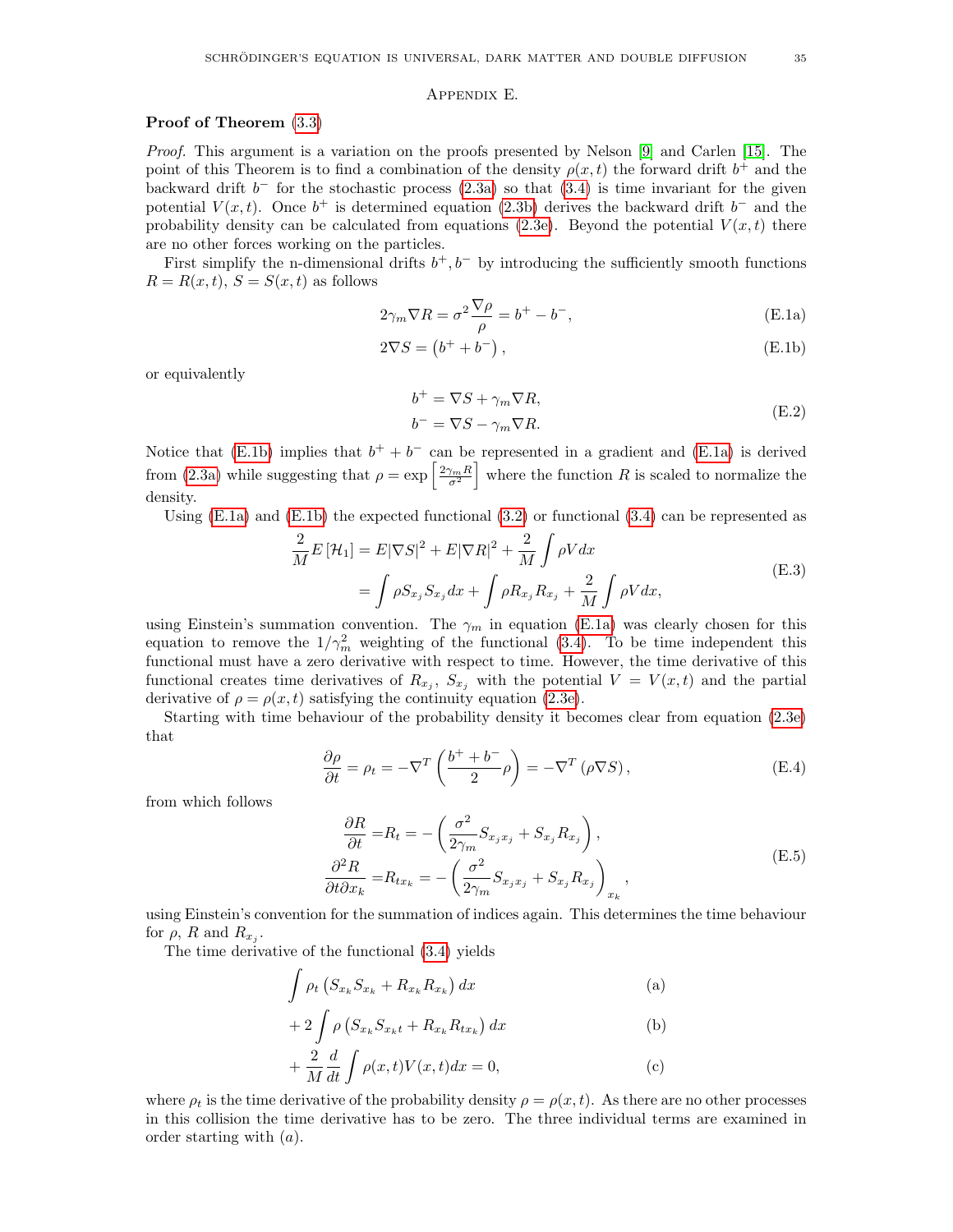Substituting  $\rho = \exp \left[\frac{2\gamma_m R}{\sigma^2}\right]$  using equation [\(E.5\)](#page-34-3) the first term (*a*) becomes

$$
(a) = \int \frac{2\gamma_m}{\sigma^2} \rho R_t \left( S_{x_k} S_{x_k} + R_{x_k} R_{x_k} \right) dx = \frac{2\gamma_m}{\sigma^2} \int \rho \left( \frac{-\frac{\sigma^2}{2\gamma_m} S_{x_j x_j} - S_{x_j} R_{x_j}}{(S_{x_k} S_{x_k} + R_{x_k} R_{x_k})} \right) dx
$$
  
=  $-\int \rho S_{x_j x_j} \left( S_{x_k} S_{x_k} + R_{x_k} R_{x_k} \right) dx - \frac{2\gamma_m}{\sigma^2} \int \rho S_{x_j} R_{x_j} \left( S_{x_k} S_{x_k} + R_{x_k} R_{x_k} \right) dx.$ 

So with one partial integral on the first term this reduces to

$$
(a) = \int \rho S_{x_j} (S_{x_k} S_{x_k} + R_{x_k} R_{x_k})_{x_j} dx + \int \rho_{x_j} S_{x_j} (S_{x_k} S_{x_k} + R_{x_k} R_{x_k}) dx - \frac{2\gamma_m}{\sigma^2} \int \rho S_{x_j} R_{x_j} (S_{x_k} S_{x_k} + R_{x_k} R_{x_k}) dx,
$$

or

$$
(a) = \int \rho S_{x_j} (S_{x_k} S_{x_k} + R_{x_k} R_{x_k})_{x_j} dx + \frac{2\gamma_m}{\sigma^2} \int \rho R_{x_j} S_{x_j} (S_{x_k} S_{x_k} + R_{x_k} R_{x_k}) dx - \frac{2\gamma_m}{\sigma^2} \int \rho R_{x_j} S_{x_j} (S_{x_k} S_{x_k} + R_{x_k} R_{x_k}) dx,
$$

so that finally

(a) = 
$$
\int \rho S_{x_j} (S_{x_k} S_{x_k} + R_{x_k} R_{x_k})_{x_j} dx
$$
.

To reduce the  $(b)$  term use equation [\(E.5\)](#page-34-3) again for  $R_{tx_k}$  to yield

(b) =2
$$
\int \rho \left( S_{x_k} S_{x_k t} - R_{x_k} \left( \frac{\sigma^2}{2\gamma_m} S_{x_j x_j} + S_{x_j} R_{x_j} \right)_{x_k} \right) dx
$$
  
=2
$$
\int \rho \left( \frac{S_{x_k} S_{x_k t} + R_{x_k x_k} \left( \frac{\sigma^2}{2\gamma_m} S_{x_j x_j} + S_{x_j} R_{x_j} \right)}{+ \frac{2\gamma_m}{\sigma^2} R_{x_k} R_{x_k} \left( \frac{\sigma^2}{2\gamma_m} S_{x_j x_j} + S_{x_j} R_{x_j} \right)} \right) dx
$$
  
=2
$$
\int \rho \left( \frac{S_{x_k} S_{x_k t} + \frac{\sigma^2}{2\gamma_m} R_{x_k x_k} S_{x_j x_j} + R_{x_k x_k} S_{x_j} R_{x_j}}{+ R_{x_k} R_{x_k} S_{x_j x_j} + \frac{2\gamma_m}{\sigma^2} R_{x_k} R_{x_k} S_{x_j} R_{x_j}} \right) dx,
$$

using one partial integral on the second term. Rearranging the terms this can be written as

$$
\begin{aligned} \text{(b)} = &2 \int \rho \left( S_{x_k} S_{x_k t} + S_{x_j} R_{x_j} \left( R_{x_k x_k} + \frac{2\gamma_m}{\sigma^2} R_{x_k} R_{x_k} \right) \right) dx \\ &+ 2 \int \rho S_{x_j x_j} \left( \frac{\sigma^2}{2\gamma_m} R_{x_k x_k} + R_{x_k} R_{x_k} \right) dx, \end{aligned}
$$

and with one partial integral against the last term this becomes

(b) =2
$$
\int \rho (S_{x_k} S_{x_k t} + S_{x_j} R_{x_j} (R_{x_k x_k} + \frac{2\gamma_m}{\sigma^2} R_{x_k} R_{x_k})) dx
$$
  
\n-2 $\int \rho S_{x_j} (\frac{\sigma^2}{2\gamma_m} R_{x_k x_k} + R_{x_k} R_{x_k})_{x_j} dx$   
\n-2 $\int \rho S_{x_j} R_{x_j} (R_{x_k x_k} + \frac{2\gamma_m}{\sigma^2} R_{x_k} R_{x_k}) dx.$ 

Clearly the second term and the fourth term cancel so  $(b)$  reduces to

(b) =2
$$
\int \rho \left( S_{x_k} S_{x_k t} - S_{x_j} \left( \frac{\sigma^2}{2\gamma_m} R_{x_k x_k} + R_{x_k} R_{x_k} \right)_{x_j} \right) dx.
$$

So then  $(a) + (b)$  becomes

(a) + (b) = 
$$
\int \rho S_{x_j} (S_{x_k} S_{x_k} + R_{x_k} R_{x_k})_{x_j} dx
$$
  
+  $2 \int \rho (S_{x_k} S_{x_k t} - S_{x_j} (\frac{\sigma^2}{2\gamma_m} R_{x_k x_k} + R_{x_k} R_{x_k})_{x_j}) dx,$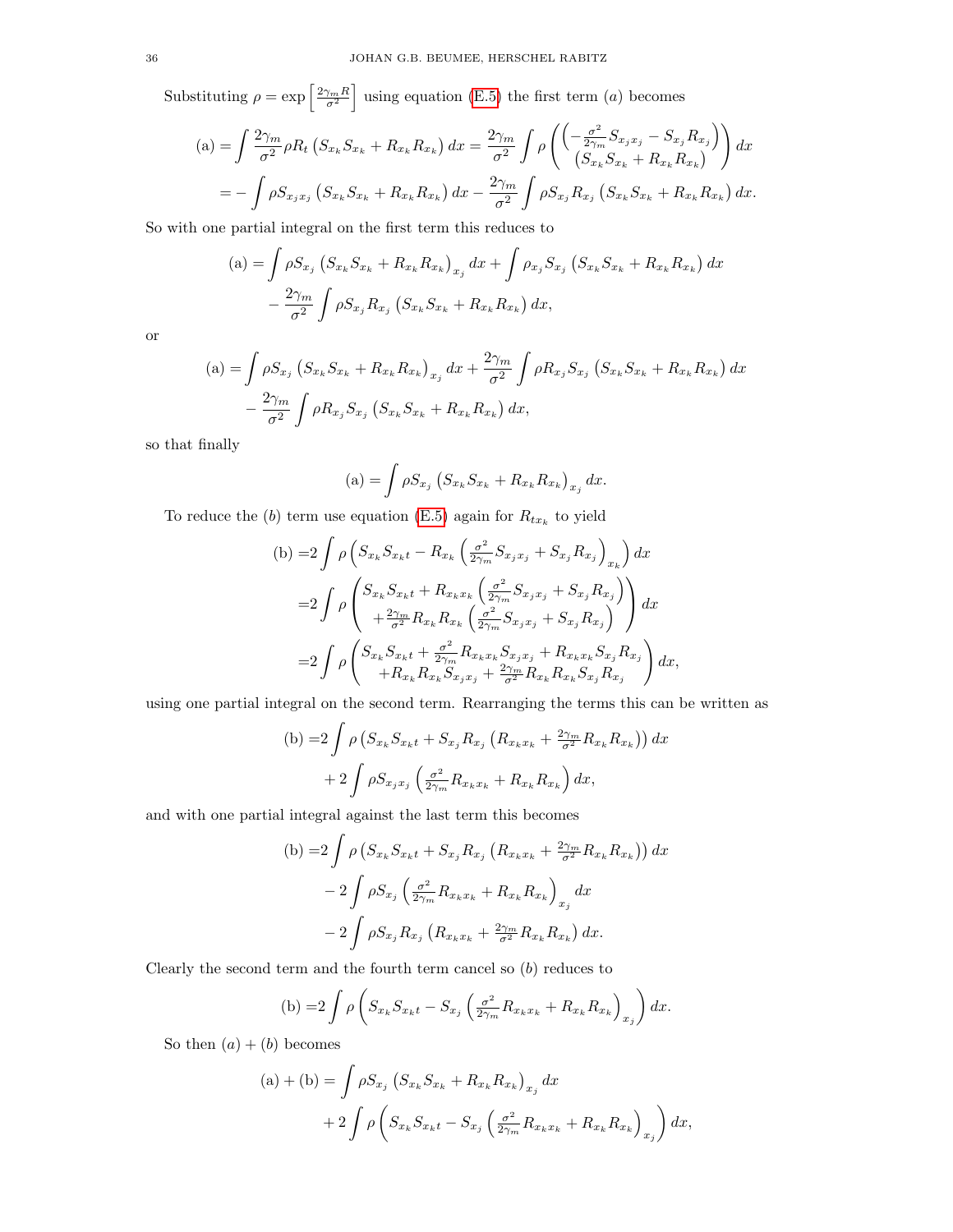which reduces to

(a) + (b) = 
$$
\int \rho S_{x_j} \left( 2S_t + S_{x_k} S_{x_k} - R_{x_k} R_{x_k} - \frac{\sigma^2}{\gamma_m} R_{x_k x_k} \right)_{x_j} dx
$$
,

once the summation over  $k$  is written in  $j$ .

Assume that there is an appropriate function  $\Psi = \Psi(x, t)$  capturing the time behaviour of the potential then for the  $(c)$  term

<span id="page-36-0"></span>
$$
\frac{\partial V}{\partial t} = (\nabla S)^T \nabla \Psi,
$$

and with one partial integral

$$
\frac{d}{dt} \int \rho V(x, t) dx = \int \rho_t V dx + \int \rho \frac{\partial V}{\partial t} dx
$$
  
=  $-\int \nabla^T (\rho \nabla S) V dx + \int \rho (\nabla S)^T \nabla \Psi dx$   
=  $\int \rho S_{x_j} V_{x_j} dx + \int \rho S_{x_j} \Psi_{x_j} dx.$ 

Now adding the second term (c) to the results  $(a) + (b)$  the time change of the potential becomes

(a) + (b) + (c) = 
$$
\int \rho S_{x_j} \left( 2S_t + S_{x_k} S_{x_k} - \frac{\sigma^2}{\gamma_m} R_{x_k x_k} - R_{x_k} R_{x_k} \right)_{x_j} dx
$$
  
+  $\int \rho S_{x_j} \frac{2}{M} (V + \Psi)_{x_j} dx,$  (E.6)

including the derivative of the potential energy  $V$  term. Clearly then a sufficient condition for the Hamiltonian to become time-independent is that the integrand in [\(E.6\)](#page-36-0) is to equal zero. In other words

$$
S_t - \frac{1}{2} |\nabla R|^2 + \frac{1}{2} |\nabla S|^2 - \frac{\eta}{2M} \Delta R + \frac{1}{M} (V + \Psi) = 0.
$$
 (E.7)

The following proposition shows that this is equivalent to demanding that the probability for the main particle position  $\rho = \rho(x, t)$  is derived from a wave function satisfying Schrödinger's equation. The following Proposition shows this the case.

**Proposition E.1.** Define the wave function using proper functions  $R = R(x,t)$  nd  $S = S(x,t)$ then

<span id="page-36-1"></span>
$$
\psi = \psi(x, t) = \exp\left[M\left(\frac{R + iS}{\eta}\right)\right],
$$

with  $\rho = \rho(x,t) = |\psi(x,t)|^2 = |\psi|^2$  as the probability of  $x(t)$  and  $\eta = M\sigma^2/\gamma_m$ . Then the functional [\(3.4\)](#page-12-0) represented as

$$
E\left[\mathcal{H}_1\right] = E\left[\mathcal{H}_2\right] = \frac{M}{2}\left(E\left|\nabla S\right|^2 + E\left|\nabla R\right|^2\right) + \int \rho \left(V + \Psi\right) dx,
$$

is time invariant if and only if

<span id="page-36-2"></span>
$$
i\eta\psi_t = -\frac{\eta^2}{2M}\Delta\psi + (V + \Psi)\psi.
$$
 (E.8)

Proof. The proof involves a straightforward verification of equation [\(E.6\)](#page-36-0) by brute force. Expanding the derivatives on the righthand side of this wave function

$$
\frac{\eta}{iM}\psi_t = \psi(-iR_t + S_t), \n\frac{\eta}{2M}\psi_{x_j} = \frac{1}{2}\psi(R_{x_j} + iS_{x_j}), \n\frac{\eta^2}{2M^2}\psi_{x_jx_j} = \frac{1}{2}\psi(R_{x_j} + iS_{x_j})^2 + \frac{\eta}{2M}\psi(R_{x_jx_j} + iS_{x_jx_j}),
$$

which combined becomes

$$
\frac{\eta}{iM}\psi_t - \frac{\eta^2}{2M^2}\psi_{x_jx_j} = -i\psi\left(R_t + R_{x_j}S_{x_j} + \frac{\eta}{2M}S_{x_jx_j}\right) \n+ \psi\left(S_t - \frac{1}{2}|\nabla R|^2 + \frac{1}{2}|\nabla S|^2 - \frac{\eta}{2M}R_{x_jx_j}\right),
$$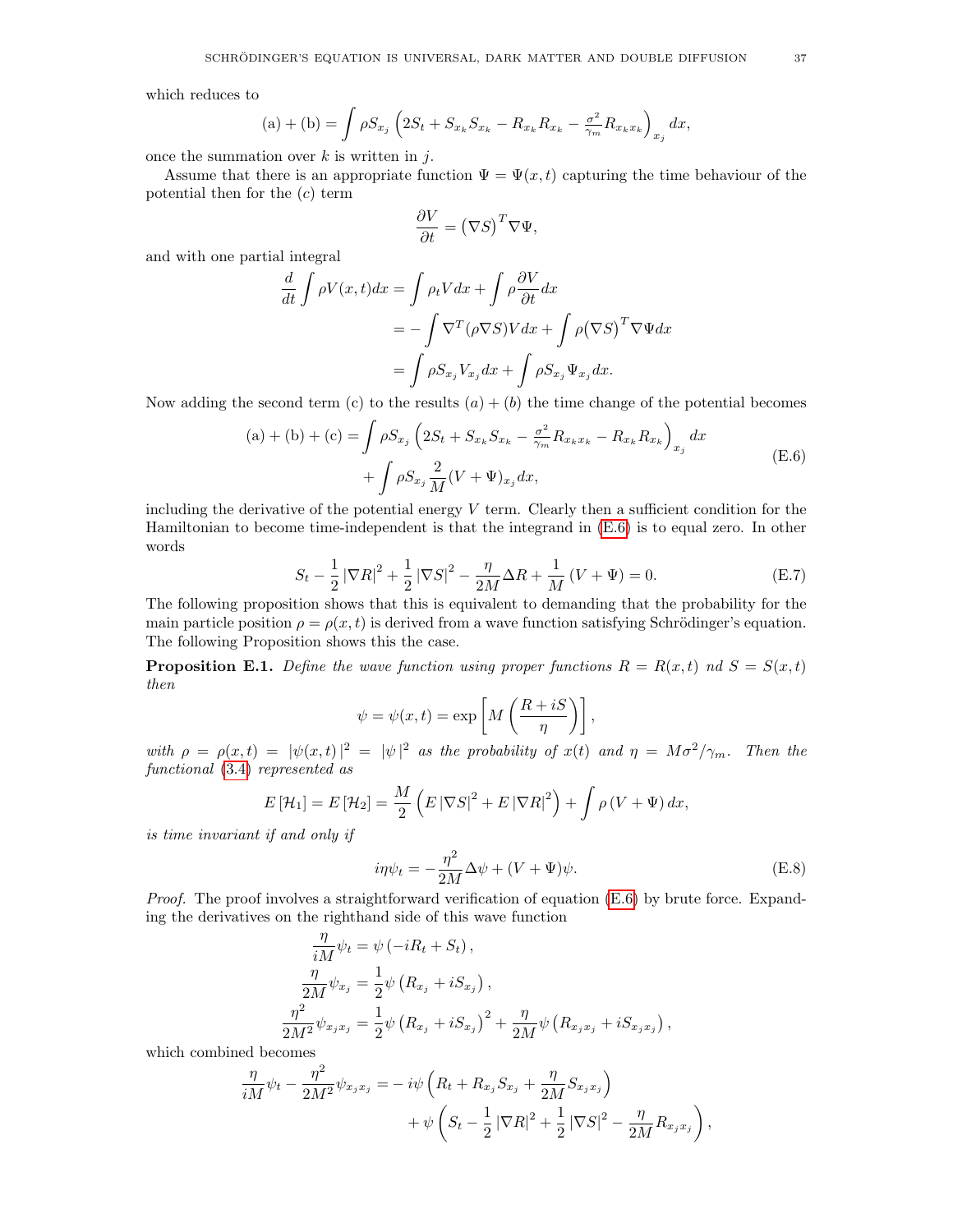because of [\(E.7\)](#page-36-1). Using the definition of  $\eta$  the first term disappears and applying (E.7) this reduces to

$$
\frac{\eta}{iM}\psi_t = \frac{\eta^2}{2M^2}\psi_{x_jx_j} - \frac{(V+\Psi)}{M}\psi
$$

which after multiplication with the mass M and the complex number  $i^2 = -1$  yields Schrödinger's equation [\(E.8\)](#page-36-2) with  $\eta = M\sigma^2/\gamma_m$ . Notice that

$$
\rho(x,t) = |\psi(x,t)|^2 = e^{\frac{2MR}{\eta}} = e^{\frac{2\gamma_m R}{\sigma^2}},
$$

which is consistent with our original assumption.  $\Box$ 

An immediate difference with quantum mechanics is that the mean acceleration of the motion is guided by the potential  $V(x,t) + \Psi(x,t)$ . This means that the Schrödinger's equation does not by itself preserve the energy as defined by [\(3.4\)](#page-12-0) if the potential is time dependent. The usual properties of quantum mechanics apply though.

Proposition E.2. Some straightforward derivatives show that

$$
\frac{d^2}{dt^2}E[x(t)] = -\frac{1}{M} \int \rho \nabla (V + \Psi) dx.
$$

Proof. Using the continuity equation [\(E.3\)](#page-34-4) with one partial derivative

$$
\frac{d}{dt}E[x_k(t)] = \frac{d}{dt}\int x_k \rho(x,t)dx = \int x_k \rho_t dx = -\int x_k (S_{x_j}\rho)_{x_j} dx
$$

$$
= \int S_{x_k}\rho dx,
$$

so that

$$
\frac{d^2}{dt^2} E[x_k(t)] = \int S_{x_k t} \rho dx + \int S \rho_t dx = \int S_{x_k t} \rho dx - \int S_{x_k} (\rho S_{x_j})_{x_j} dx \n= \int S_{x_k t} \rho dx + \int S_{x_j x_k} S_{x_j} \rho dx = \int S_{x_k t} \rho dx + \frac{1}{2} \int (S_{x_j} S_{x_j})_{x_k} \rho dx.
$$

Using the Schrödinger's equation  $(3.7)$  and extending to all dimensions this equation becomes

$$
\frac{d^2}{dt^2}E[x_k(t)] = \int \rho \nabla \left( S_t + \frac{1}{2} |\nabla S|^2 \right) dx
$$
  
= 
$$
\int \rho \nabla \left( \frac{1}{2} |\nabla R|^2 + \frac{\eta^2}{2M} \Delta R - \frac{(V + \Psi)}{M} \right) dx
$$
  
= 
$$
- \frac{1}{M} \int \rho \nabla (V + \Psi) dx,
$$

as clearly

$$
\int \rho \nabla \left(\frac{1}{2} |\nabla R|^2 + \frac{\eta^2}{2M} \Delta R\right) dx = 0,
$$

settling the proof.  $\Box$ 

 $\Box$ 

# Appendix F.

### <span id="page-37-0"></span>Proof of Theorem [\(5.2\)](#page-23-0)

Proof. This argument is an extension of the proof produced in  $(E)$  where now both the main and the incident particle are represented by the equation of motion [\(5.1a\)](#page-21-5) and [\(5.1b\)](#page-21-6). The easiest way of achieving the constant energy for the combined energy [\(3.4\)](#page-12-0) is to consider both sets of stochastic differential equation with independent drift functions  $b^+ = b^+(x, y, t)$ ,  $b^- = b^-(x, y, t)$ and the variances  $\eta$ ,  $\eta_w$ . Not surprisingly in this case both the main particle  $v_1$ ,  $v_2$  and incident particle  $w_1, w_2$  particle must be described by Schrödinger's equation. This equation is the same representation as presented in Theorem  $(2.1)$  so the minimum  $(5.2)$  is written as a double term plus a variance represented as a constant.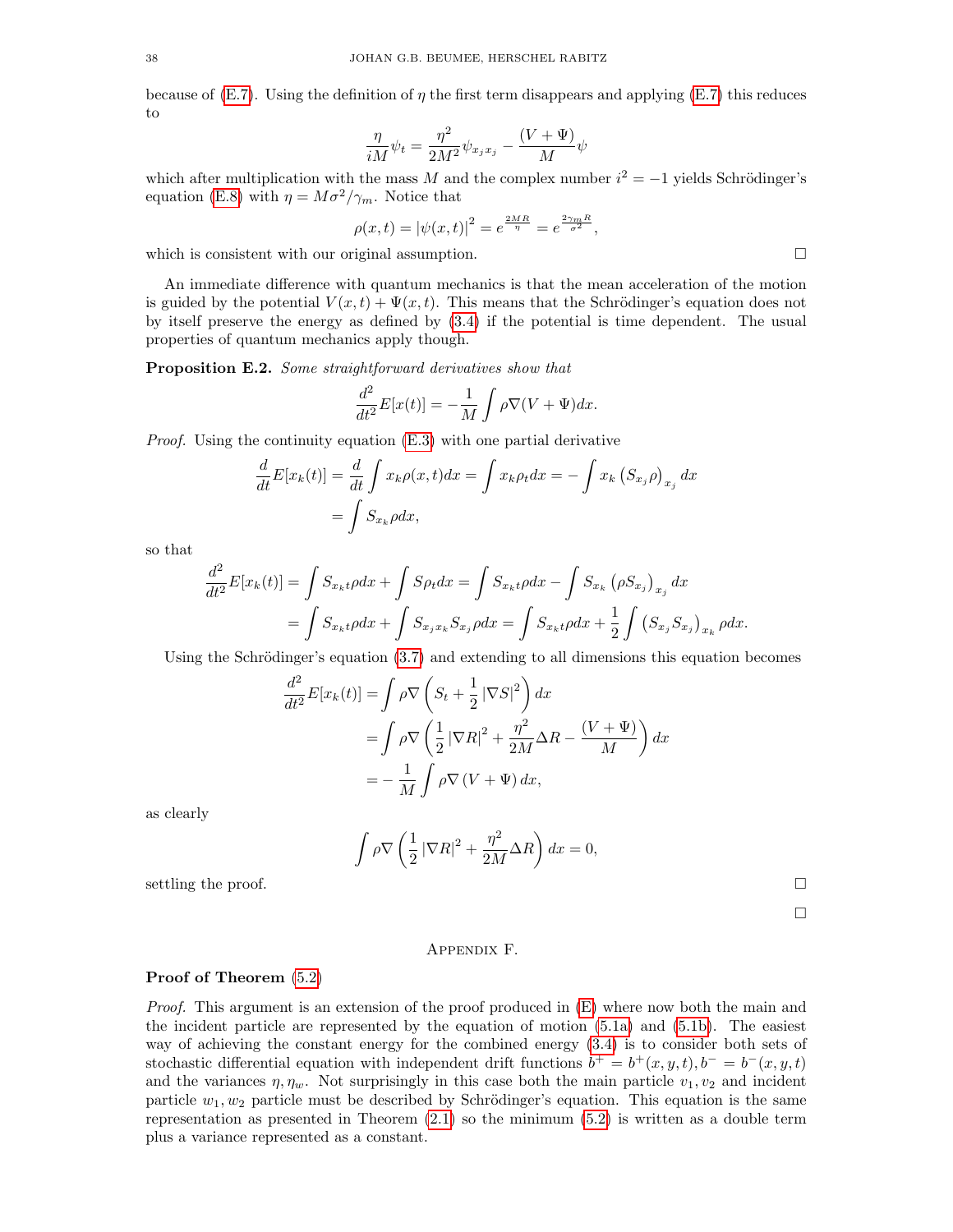<span id="page-38-2"></span>
$$
\alpha'(j) = 1, \beta'(j) = \gamma_m, \qquad 1 \le j \le n,
$$
  
\n
$$
\alpha'(j) = 1/\gamma_m, \beta'(j) = 1/\gamma_m^2, \quad n < j \le 2n.
$$
\n(F.1)

Define the  $R$  and  $S$  functions and assume that

$$
R(x, y, t) = R(x_1, ..., x_n, x_{n+1}, ..., x_{2n}, t) = R_1(x_1, ..., x_n, t) + R_2(x_{n+1}, ..., x_{2n}, t)
$$
  
\n
$$
= R_1(x, t) + R_2(y, t),
$$
  
\n
$$
S(x, y, t) = S(x_1, ..., x_n, x_{n+1}, ..., x_{2n}, t) = S_1(x_1, ..., x_n, t) + S_2(x_{n+1}, ..., x_{2n}, t)
$$
  
\n
$$
= S_1(x, t) + S_2(y, t),
$$
\n(F.2)

which simplifies the probability distribution. Now assume that for all  $j = 1, ..., 2n$  the drifts can be separated as follows

<span id="page-38-5"></span><span id="page-38-0"></span>
$$
2\alpha'(j)\nabla_j S = \left(b_j^+ + b_j^-\right),\tag{F.3a}
$$

$$
2\beta'(j)\nabla_j R = \sigma^2 \frac{\nabla_j \rho}{\rho} = b_j^+ - b_j^-, \qquad (F.3b)
$$

for  $\rho = \rho(x, y, t), x, y \in \mathbb{R}^{2n}$  and  $\nabla_j = \frac{\partial}{\partial x_j}, j = 1, ..., 2n$ . Then the drifts can be calculated as

<span id="page-38-4"></span><span id="page-38-1"></span>
$$
b_j^+ = \alpha'(j)\nabla_j S + \beta'(j)\nabla_j R,
$$
  
\n
$$
b_j^- = \alpha'(j)\nabla_j S - \beta'(j)\nabla_j R,
$$

Notice that  $(F.3a)$  are derived from  $(2.3a)$  while  $(F.3b)$  implies that  $b^+ + b^-$  can now be represented in a gradient of the function  $S$ . Specifically, equations  $(F.3b)$  suggests that for all j

<span id="page-38-3"></span>
$$
\nabla_j R = \frac{\sigma^2}{2\beta'(j)} \frac{\nabla_j \rho}{\rho} = \frac{\sigma^2}{2\beta'(j)} \nabla_j \log(\rho), \tag{F.4}
$$

which can be solved by  $\rho = \exp(2(\beta_1 R_1 + \beta_2 R_2)/\sigma^2) = \exp(2\beta_1 R_1/\sigma^2) \exp(2\beta_2 R_2/\sigma^2)$  so that the density for  $\rho(x, y, t) = \rho_1(x_1, ..., x_n)\rho_2(x_{n+1}, ..., x_{2n}) = \rho_1(x, t)\rho_2(y, t)$  is scaled by  $R_1, R_2$ . The constant is not included meaning that  $R_1, R_2$  have to be scaled to accommodate the probability density unity.

To obtain the full Hamiltonian [\(5.2\)](#page-21-3) for the joint energy for both the main and incident particle using  $(F.3a)$ ,  $(F.3b)$  equals

$$
\frac{2}{M}E\left[\mathcal{H}_{1}\right] = \frac{2}{M}E\left[\mathcal{H}_{2}\right]
$$
\n
$$
= \sum_{j=1}^{j=n} \int \rho \left| \frac{b_{j}^{+} + b_{j}^{-}}{2} \right|^{2} dx + \frac{1}{\gamma_{m}^{2}} \sum_{j=1}^{j=n} \int \rho \left| \frac{b_{j}^{+} - b_{j}^{-}}{2} \right|^{2} dx
$$
\n
$$
+ \gamma_{m}^{2} \sum_{j=n+1}^{j=2n} \int \rho \left| \frac{b_{j}^{+} + b_{j}^{-}}{2} \right|^{2} dx + \gamma_{m}^{4} \sum_{j=n+1}^{j=2n} \int \rho \left| \frac{b_{j}^{+} - b_{j}^{-}}{2} \right|^{2} dx
$$
\n
$$
= \sum_{j=1}^{j=n} \alpha'(j)^{2} \int \rho \left| \nabla_{j}S \right|^{2} dx + \frac{1}{\gamma_{m}^{2}} \sum_{j=1}^{j=n} \beta'(j)^{2} \int \rho \left| \nabla_{j}R \right|^{2} dx,
$$
\n
$$
+ \gamma_{m}^{2} \sum_{j=n+1}^{j=2n} \alpha'(j)^{2} \int \rho \left| \nabla_{j}S \right|^{2} dx + \gamma_{m}^{4} \sum_{j=n+1}^{j=2n} \beta'(j)^{2} \int \rho \left| \nabla_{j}R \right|^{2} dx,
$$
\n(F.5)

which becomes

$$
\frac{2}{M}E[\mathcal{H}_1] = \frac{2}{M}E[\mathcal{H}_2] = \sum_{j=1}^{j=2n} \int \rho |\nabla_j S|^2 dx + \sum_{j=1}^{j=2n} \int \rho |\nabla_j R|^2 dx,
$$

for the constants  $\alpha'(j)$ ,  $\beta'(j)$  scaled in [\(F.1\)](#page-38-2) with  $\gamma_m^2 = m/M$  and  $E[.] = \int \rho(x, y, t) dx$ . This is Theorem [\(1.4\)](#page-8-1) again but now there are appropriate choices of stochastic drifts relating to  $w_1, w_2$ .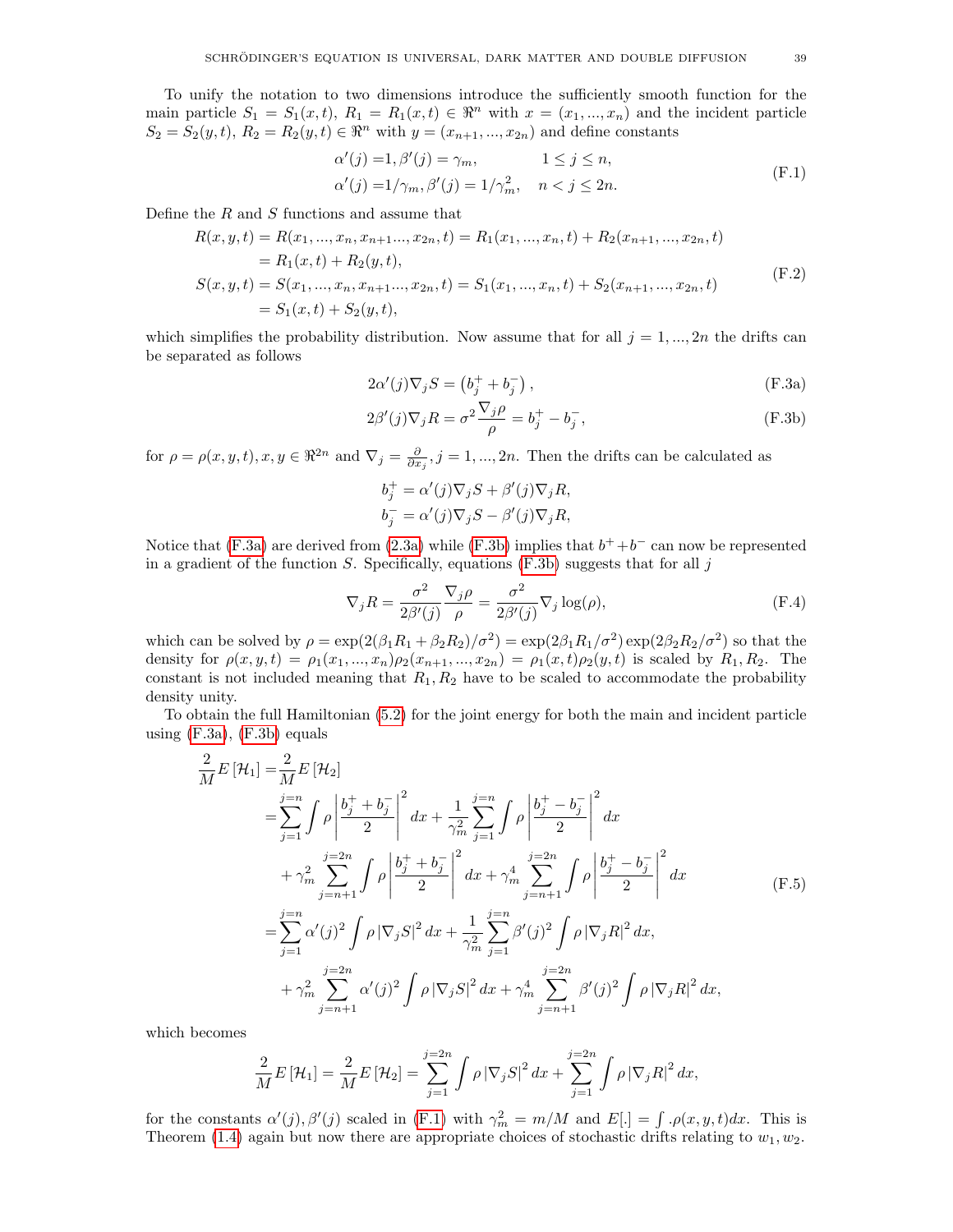To solve the time dependence of [\(F.5\)](#page-38-3) some time relationships need to be determined and employing equations [\(F.3a\)](#page-38-0), [\(F.3b\)](#page-38-1) and equation using

<span id="page-39-1"></span><span id="page-39-0"></span>
$$
\frac{\partial \rho}{\partial t} = -\sum_{j=1}^{j=2n} \nabla_j \left( \rho \nabla_j S \right),
$$

then the time dependence of  $\rho$  using [\(F.4\)](#page-38-4) becomes

$$
\frac{\partial \rho}{\partial t} = -\rho \sum_{j=1}^{j=2n} \left( \nabla_{jj} S + \frac{2\beta'(j)\nabla_j S \nabla_j R}{\sigma^2} \right).
$$
 (F.6)

Using  $(F.4)$  again with equation  $(F.6)$  it is found that for all j the time dependence becomes

$$
2\beta'(j)\nabla_j R_t = \sigma^2 \nabla_j \left(\frac{\partial \log(\rho)}{\partial t}\right) = -\sigma^2 \nabla_j \sum_{k=1}^{k=2n} \left(\nabla_{kk} S + \frac{2\beta'(k)\nabla_k S \nabla_k R}{\sigma^2}\right),\tag{F.7}
$$

which will be used below.

To be time independent this functional must have a zero derivative with respect to time. So taking the time derivative of the functional [\(F.5\)](#page-38-3) for the main and incident particles yields

$$
\frac{2}{M} \frac{\partial E[\mathcal{H}_1]}{\partial t} = \frac{2}{M} \frac{\partial E[\mathcal{H}_2]}{\partial t} =
$$
\n
$$
\sum_{j=1}^{j=2n} \int \frac{\partial \rho}{\partial t} |\nabla_j S|^2 dx + \sum_{j=1}^{j=2n} \int \frac{\partial \rho}{\partial t} |\nabla_j R|^2 dx \qquad (a)
$$
\n
$$
+ 2 \sum_{j=1}^{j=2n} \int \rho \nabla_j S \nabla_j S_t dx + 2 \sum_{j=1}^{j=2n} \int \rho \nabla_j R \nabla_j R_t dx. \qquad (b)
$$

To determine the first term (a) substitute  $(F.6)$  and changing the variable j to k the first term becomes

$$
\begin{split} \text{(a)} &= -\sum_{j=1}^{j=2n} \int \rho \left( \nabla_{jj} S + \frac{2\beta'(j)\nabla_j S \nabla_j R}{\sigma^2} \right) \sum_{k=1}^{k=2n} \left( |\nabla_k S|^2 + |\nabla_k R|^2 \right) dx \\ &= -\sum_{j=1}^{j=2n} \int \rho \nabla_{jj} S \sum_{k=1}^{k=2n} \left( |\nabla_k S|^2 + |\nabla_k R|^2 \right) dx \\ &- \sum_{j=1}^{j=2n} \frac{2\beta'(j)}{\sigma^2} \int \rho \nabla_j S \nabla_j R \sum_{k=1}^{k=2n} \left( |\nabla_k S|^2 + |\nabla_k R|^2 \right) dx, \end{split}
$$

and with one partial integral on the first term this reduces to

$$
\text{(a)} = \sum_{j=1}^{j=2n} \int \rho \nabla_j S \nabla_j \left( \sum_{k=1}^{k=2n} \left( \left| \nabla_k S \right|^2 + \left| \nabla_k R \right|^2 \right) \right) dx,
$$

as the second term of the partial integral cancels the last term.

To reduce the (b) term using equation [\(F.7\)](#page-39-0) first the derivatives with time are removed via partial integration so that

(b) =
$$
2\sum_{j=1}^{j=2n} \int \rho \nabla_j S \nabla_j S_t dx + 2\sum_{j=1}^{j=2n} \int \rho \nabla_j R \nabla_j R_t dx
$$
  
\n=
$$
2\sum_{j=1}^{j=2n} \int \rho \nabla_j S \nabla_j S_t dx - \sigma^2 \sum_{j=1}^{j=2n} \int \rho \nabla_j R \frac{\nabla_j \sum_{k=1}^{k=2n} \left( \nabla_{kk} S + \frac{2\beta'(k) \nabla_k S \nabla_k R}{\sigma^2} \right)}{\beta'(j)} dx
$$
  
\n=
$$
2\sum_{j=1}^{j=2n} \int \rho \nabla_j S \nabla_j S_t dx + \sigma^2 \sum_{j=1}^{j=2n} \int \rho \nabla_{jj} R \frac{\sum_{k=1}^{k=2n} \left( \nabla_{kk} S + \frac{2\beta'(k) \nabla_k S \nabla_k R}{\sigma^2} \right)}{\beta'(j)} dx
$$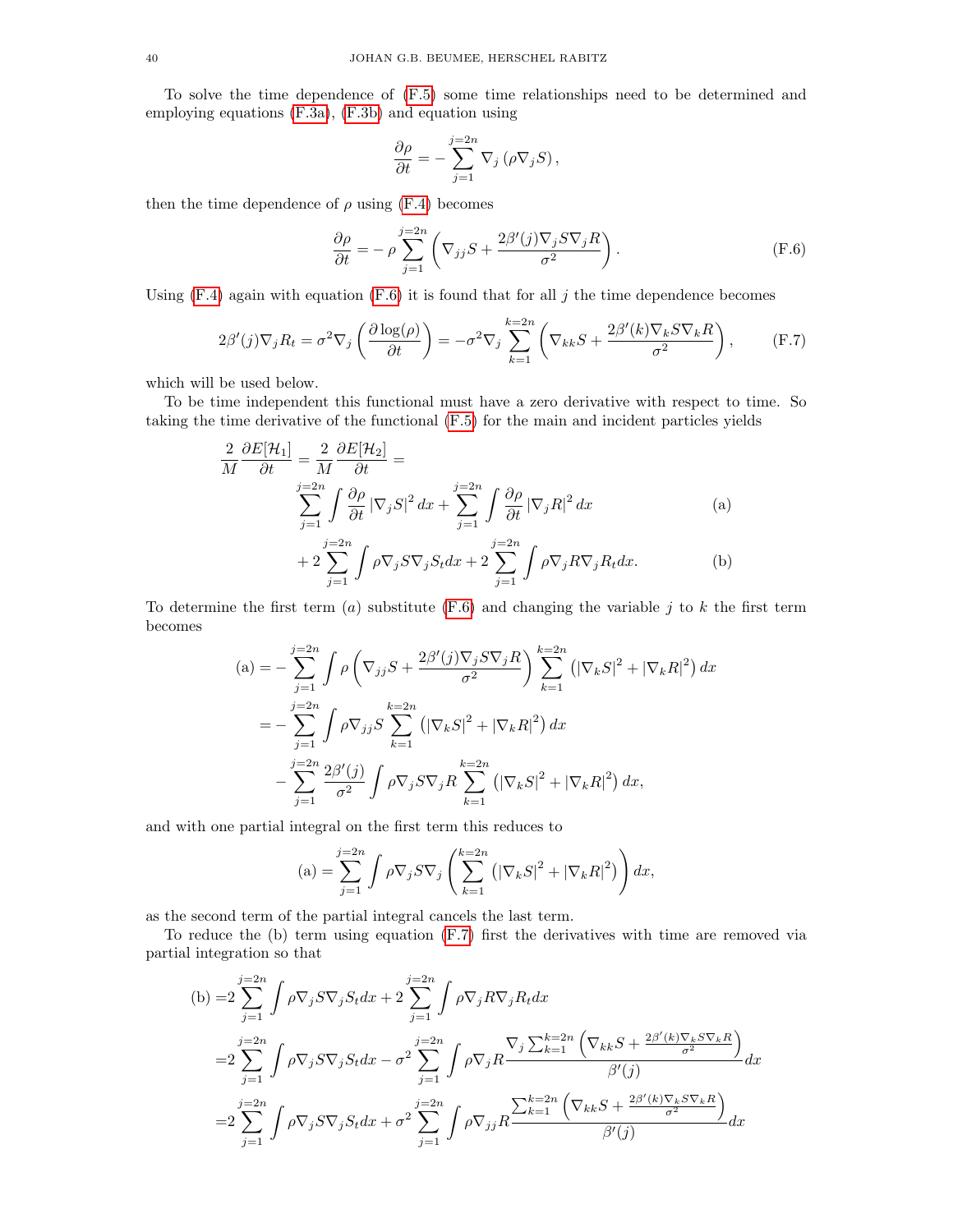$$
+ \sigma^2 \sum_{j=1}^{j=n} \int \nabla_j \rho \nabla_j R \frac{\sum_{k=1}^{k=2n} \left( \nabla_{kk} S + \frac{2\beta'(k) \nabla_k S \nabla_k R}{\sigma^2} \right)}{\beta'(j)} dx
$$
  
\n
$$
= 2 \sum_{j=1}^{j=2n} \int \rho \nabla_j S \nabla_j S_t dx + \sigma^2 \sum_{j=1}^{j=2n} \int \rho \nabla_{jj} R \frac{\sum_{k=1}^{k=2n} \left( \nabla_{kk} S + \frac{2\beta'(k) \nabla_k S \nabla_k R}{\sigma^2} \right)}{\beta'(j)} dx
$$
  
\n
$$
+ 2 \sum_{j=1}^{j=2n} \int \rho |\nabla_j R|^2 \sum_{k=1}^{k=2n} \left( \nabla_{kk} S + \frac{2\beta'(k) \nabla_k S \nabla_k R}{\sigma^2} \right) dx,
$$

using  $(F.4)$  and  $(F.3a)$  again.

Collecting terms in this equation yields

(b) =
$$
2\sum_{j=1}^{j=2n} \int \rho \nabla_j S \nabla_j S_t dx + \sigma^2 \sum_{j,k=1}^{j,k=2n} \int \rho \nabla_{kk} S \left( \frac{\nabla_{jj} R}{\beta'(j)} + \frac{2 |\nabla_j R|^2}{\sigma^2} \right) dx
$$
  
+
$$
2\sum_{j,k=1}^{j,k=2n} \frac{\beta'(k)}{\beta'(j)} \int \rho \nabla_k S \nabla_{jj} R \nabla_k R dx + \frac{4}{\sigma^2} \sum_{j,k=1}^{j,k=2n} \beta'(k) \int \rho \nabla_k S |\nabla_j R|^2 \nabla_k R dx,
$$

and then taking another partial derivative against the second term removing the second derivative

(b) =
$$
2\sum_{j=1}^{j=2n} \int \rho \nabla_j S \nabla_j S_t dx - \sigma^2 \sum_{j,k=1}^{j,k=2n} \int \rho \nabla_k S \nabla_k \left( \frac{\nabla_{jj} R}{\beta'(j)} + \frac{2 |\nabla_j R|^2}{\sigma^2} \right) dx
$$
  
\n
$$
-2\sum_{j,k=1}^{j,k=2n} \beta'(k) \int \rho \nabla_k S \nabla_k R \left( \frac{\nabla_{jj} R}{\beta'(j)} + \frac{2 |\nabla_j R|^2}{\sigma^2} \right) dx
$$
  
\n
$$
+ 2\sum_{j,k=1}^{j,k=2n} \frac{\beta'(k)}{\beta'(j)} \int \rho \nabla_k S \nabla_{jj} R \nabla_k R dx
$$
  
\n
$$
+ \frac{4}{\sigma^2} \sum_{j,k=1}^{j,k=2n} \beta'(k) \int \rho \nabla_k S |\nabla_j R|^2 \nabla_k R dx
$$
  
\n
$$
=2\sum_{j=1}^{j=2n} \int \rho \nabla_j S \nabla_j S_t dx - \sigma^2 \sum_{j,k=1}^{j,k=2n} \int \rho \nabla_k S \nabla_k \left( \frac{\nabla_{jj} R}{\beta'(j)} + \frac{2 |\nabla_j R|^2}{\sigma^2} \right) dx,
$$

as four terms cancel in the equation. Applying the terms finally results in

$$
(\mathbf{a}+\mathbf{b}) = \sum_{j=1}^{j=2n} \int \rho \nabla_j S \nabla_j \left( 2 \frac{\partial S}{\partial t} + \sum_{k=1}^{k=2n} |\nabla_k S|^2 - \sum_{k=1}^{k=2n} |\nabla_k R|^2 - \sum_{k=1}^{k=2n} \frac{\sigma^2}{\beta'(k)} \nabla_{kk} R \right) dx dy.
$$

To simplify this equation notice that this expression is equivalent to the sum of two Schrödinger equations employing different variances  $\eta$  and  $\eta_w$ . Following [\(E.6\)](#page-36-0) imagine that there are two potentials  $-V_1(x, y, t)$  and  $V_2(x, y, t)$  and the parameter separation suggested in [\(F.2\)](#page-38-5) then this equation becomes

$$
(a+b) = \sum_{j=1}^{j=n} \int \rho \nabla_j S_1 \nabla_j \left( 2 \frac{\partial S_1}{\partial t} + \sum_{k=1}^{k=n} |\nabla_k S_1|^2 - \sum_{k=1}^{k=n} |\nabla_k R_1|^2 - \frac{\eta}{M} \sum_{k=1}^{k=n} \nabla_{kk} R_1 \right) dxdy
$$
  
+ 
$$
\sum_{j=n+1}^{j=2n} \int \rho \nabla_j S_2 \nabla_j \left( 2 \frac{\partial S_2}{\partial t} + \sum_{k=n+1}^{k=2n} |\nabla_k S_2|^2 - \sum_{k=n+1}^{k=2n} |\nabla_k R_2|^2 \right) dy dx
$$
  
= 
$$
\frac{2}{M} \sum_{k=1}^{k=n} \int \rho(x, y, t) \nabla_j S_1 \nabla_j \left( (V_1(x, y, t) + \Psi_1(x, y, t)) \right) dxdy
$$
  
- 
$$
\frac{2}{m} \sum_{k=n+1}^{k=2n} \int \rho(x, y, t) \nabla_j S_2 \nabla_j \left( (V_2(x, y, t) + \Psi_2(x, y, t)) \right) dxdy,
$$